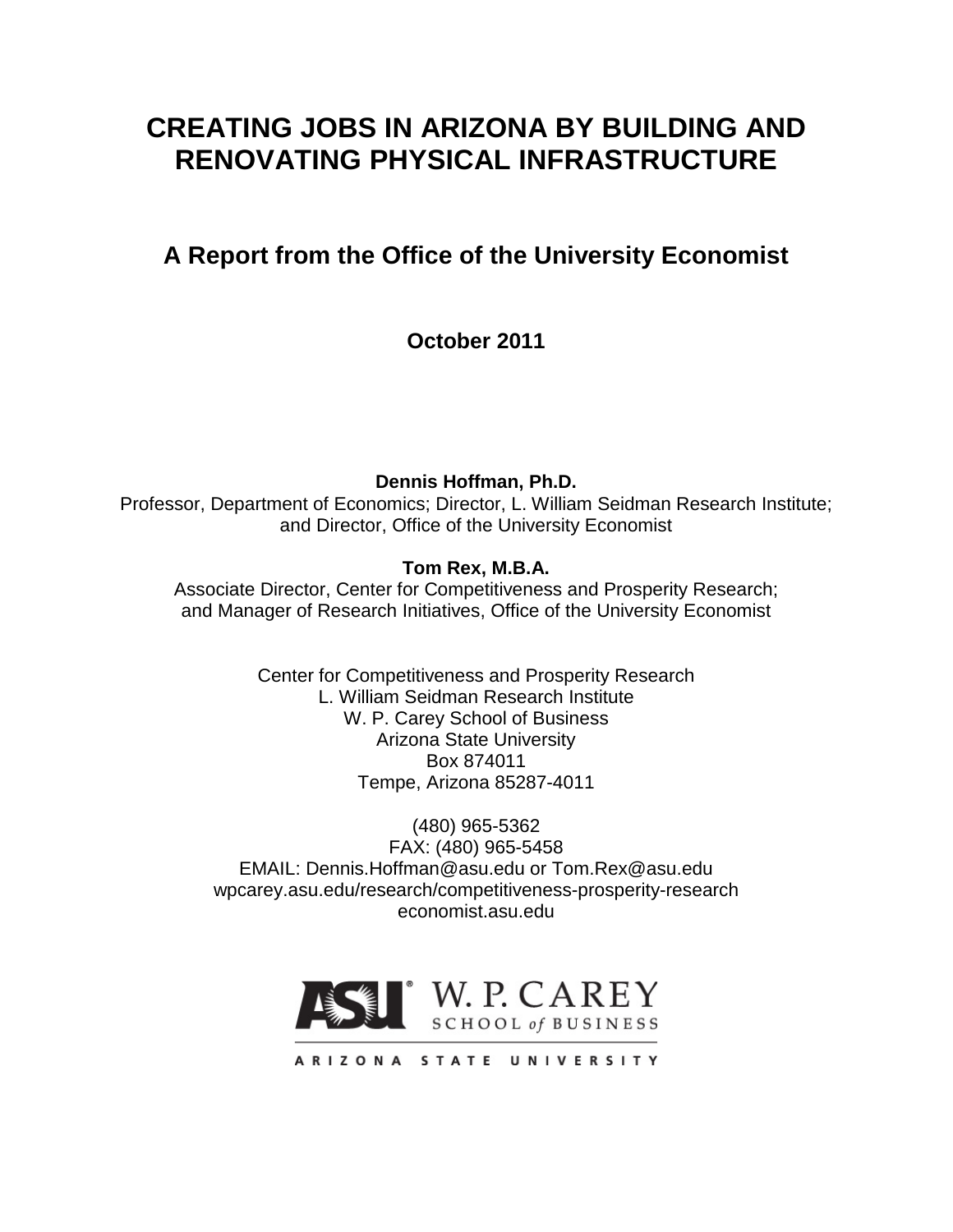# **TABLE OF CONTENTS**

| Summary                                              |    |
|------------------------------------------------------|----|
| <b>Recent and Current Economic Conditions</b>        | 4  |
| The 2008-09 Recession and the Current Recovery       | 4  |
| Causes of the Slow Recovery in Employment            | 9  |
| The Current Financial Status of Individuals          | 10 |
| <b>Public-Sector Economic Stimulus</b>               | 12 |
| <b>Federal Government</b>                            | 12 |
| <b>State and Local Governments</b>                   | 17 |
| A Possible Stimulus Package in Arizona               | 19 |
| Investing in Infrastructure in Arizona               | 21 |
| <b>Higher Education</b>                              | 22 |
| K-12 Education                                       | 23 |
| Transportation                                       | 23 |
| Corrections                                          | 24 |
| <b>Local Government</b>                              | 24 |
| Discussion of Infrastructure Needs                   | 25 |
| Financing a State Government Stimulus Package        | 27 |
| Borrowing                                            | 27 |
| Revenue Enhancement                                  | 28 |
| Discussion of Increasing Revenues                    | 31 |
| Economic Impacts of a Stimulus Package               | 33 |
| <b>Infrastructure Spending Versus Tax Reductions</b> | 34 |
| Pay-As-You-Go Versus Long-Term Debt Financing        | 35 |
| <b>Discussion</b>                                    | 37 |

# **LIST OF TABLES**

| 1. Employment Change in Arizona by Sector Since Last Peak, Through September 2011       | 8  |
|-----------------------------------------------------------------------------------------|----|
| 2. Employment Change in Arizona Relative to the National Average by Sector Since Last   | 9  |
| Peak, Through September 2011                                                            |    |
| 3. Output Multipliers of Major Provisions of the American Recovery and Reinvestment Act | 14 |
| 4. American Jobs Act                                                                    | 16 |
| 5. Economic Impacts of \$1 Billion in Infrastructure Funding                            | 36 |

# **LIST OF CHARTS**

| 1. Cumulative Percent Change in Inflation and Seasonally Adjusted Gross Domestic Product in<br>the United States Over the First Four Years of an Economic Cycle Starting From the Peak of<br>the Prior Economic Cycle | $\overline{4}$ |
|-----------------------------------------------------------------------------------------------------------------------------------------------------------------------------------------------------------------------|----------------|
| 2. Cumulative Percent Change in Seasonally Adjusted Arizona Employment Over the First                                                                                                                                 | 6              |
| Four Years of an Economic Cycle Starting From the Peak of the Prior Economic Cycle                                                                                                                                    |                |
| 3. Cumulative Percent Change in Seasonally Adjusted Employment Over the First Four Years                                                                                                                              | 7              |
| of an Economic Cycle Starting From the Peak of the Prior Economic Cycle                                                                                                                                               |                |
| 4. Ongoing Revenues and Expenditures Per \$1,000 of Personal Income, Arizona State                                                                                                                                    | 29             |
| <b>Government General Fund</b>                                                                                                                                                                                        |                |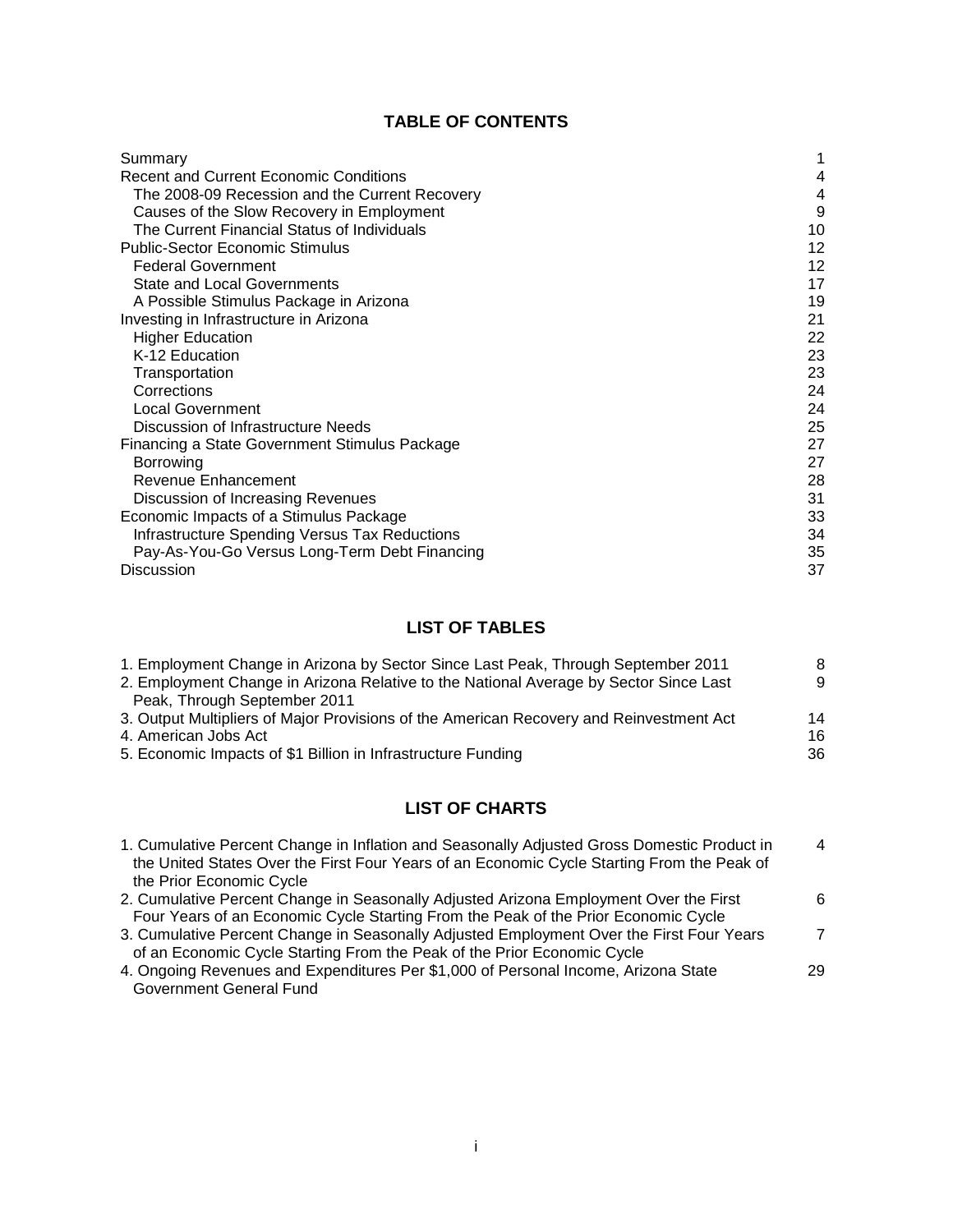#### **SUMMARY**

#### **The Need for Economic Stimulus/Job Creation**

Since late 2007, the nation has been plagued by a deep and long recession followed by a slow economic recovery. Arizona has been particularly hard hit, losing more than 300,000 jobs between fall 2007 and fall 2010. While job growth has returned since then, it has been modest, with employment still about 266,000 lower than it was at the prerecession peak. Many Arizonans have been unemployed or underemployed for an extensive period of time. The loss of income has caused many to lose their homes to foreclosure.

The severe recession and mediocre recovery has led the federal government and many state governments to consider programs to stimulate the economy. The particular focus is on creating jobs: putting unemployed individuals to work until the economy strengthens and naturally provides enough jobs.

While the public sector has various ways to influence the economy in the long term, few government actions can have much of an impact in the short term. The federal government has more tools than state governments to affect the economy in the short term since the Federal Reserve Bank has various means, such as controlling the money supply and setting interest rates that are not available to state governments. One of the primary tools available to the federal government to fight a recession or a weak recovery is to stimulate the economy through an increase in federal spending. This was part of the 2009 American Recovery and Reinvestment Act. Additional federal stimulus spending currently is being debated in Congress.

The 2009 stimulus act and the proposed act include several ways of stimulating the economy. A study by the Congressional Budget Office, which is consistent with the findings of econometric firms, indicates that direct spending by government for infrastructure is the most efficient means of stimulating the economy — these actions have the largest multipliers. Extending benefits to the unemployed and providing funding to state and local governments so that teachers and other personnel are not laid off have the next highest multipliers. The multipliers associated with tax cuts are smaller — tax cuts to corporations and higher-income individuals are highly inefficient ways of stimulating the economy.

Thus, an increase in spending is the most efficient means available to a state government to stimulate the economy. It is the only means that can significantly boost employment in the short term. Public spending to repair existing, and to build new, physical infrastructure best meets these criteria. This public spending reaches the private sector quickly, has a strong multiplier effect, benefits the state in the long term, and can be implemented for a limited time without ill effects. Infrastructure spending has been used by several state governments as the major feature of their stimulus programs.

# **The Need for Infrastructure**

Infrastructure needs in Arizona are considerable. Many infrastructure projects — for new infrastructure and for renovation of existing infrastructure — have already been approved and are "shovel ready," only awaiting funding to proceed. Other projects could be started within a year. The inventory of projects is large since the state has lagged behind in the provision and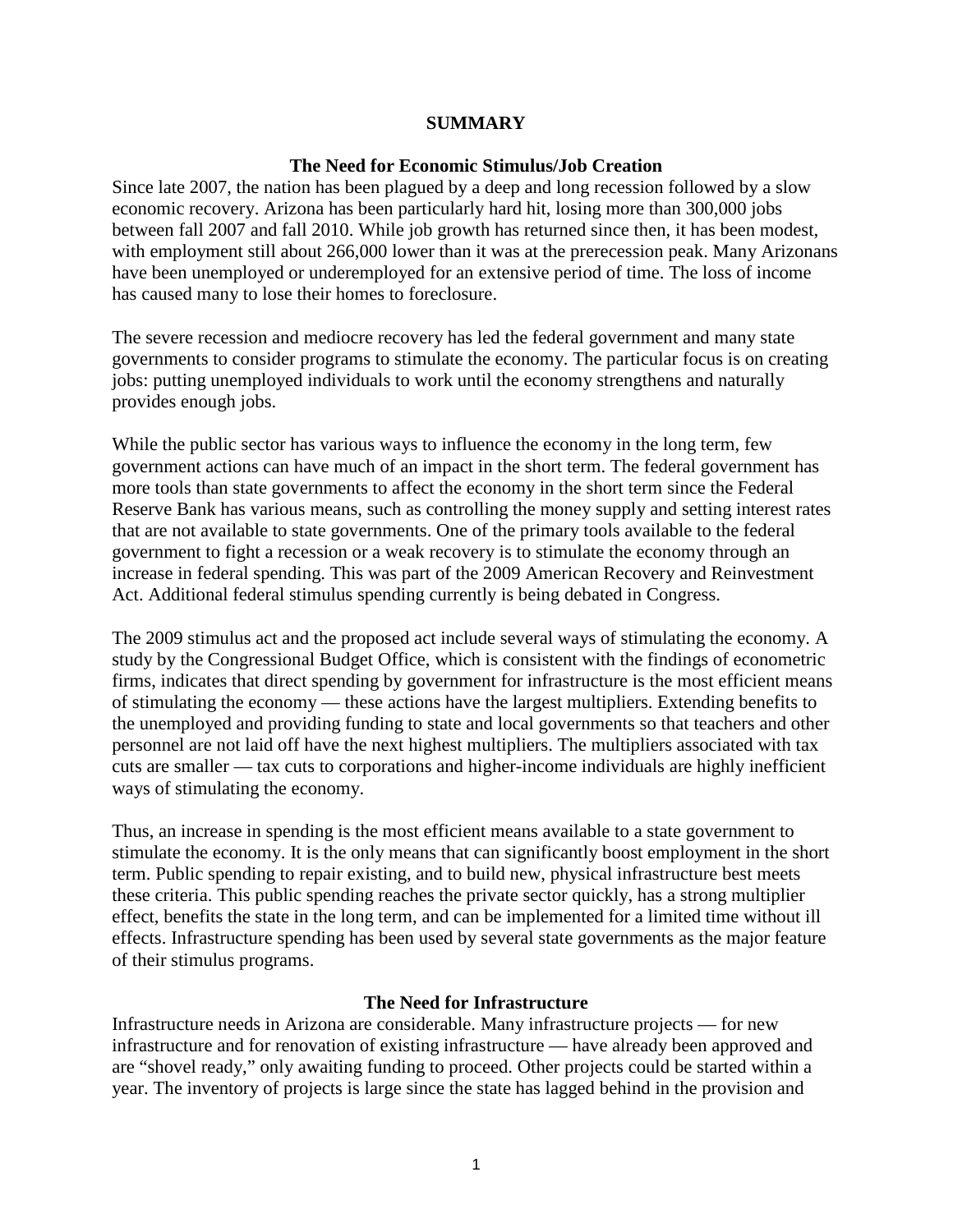renovation of infrastructure for a number of years, with the recession reducing funding even further. Funding such projects would have a quick and substantial impact on job creation in Arizona. The state would merely be accelerating needed construction projects that will pay benefits both to individuals and the business community as soon as the construction is complete.

Many of the identified infrastructure projects are for transportation, particularly highways and roads. Education needs also are considerable. The funding that has been provided for maintenance and repair of elementary and secondary schools falls substantially short of the needs and funding for maintenance and repair of higher education facilities also is needed. The construction of facilities to house additional prison beds and/or the renovation of existing prison facilities is another type of needed infrastructure.

While an increase in infrastructure spending will most heavily impact the construction sector, this sector was the hardest hit during the recession. The effects of the spending, however, will be much broader. Some of the projects will need to be designed by engineers and architects. Mining and related rock product companies will benefit from an increase in demand for their products. An increase in the construction, mining, engineering and related workforces means that consumer spending will increase, benefitting a broad range of retail and service businesses. Wholesale trade and transportation will benefit from the rise in consumer demand and the increased demand for materials used in building the infrastructure. Thus, benefits will accrue across the economy.

Apart from the jobs impact, this is an opportune time to undertake infrastructure projects. Interest rates are low, reducing the cost of borrowing. Construction materials are readily available, lowering their costs. Construction companies are desperate for work and will bid lower than they would at times when their resources are stretched thin.

# **Paying for a Jobs/Infrastructure Program**

Because of balanced budget requirements and limitations on debt, any increase in state government spending will necessitate an immediate increase in state government revenues. If long-term financing is used (say for 10 or 20 years), then the size of the tax/fee increase does not need to be nearly as large relative to the amount needed for a "pay-as-you-go" program. While Arizona state government continues to be plagued by financial difficulties, it does not carry a heavy debt burden as does the federal government. In addition, tax burdens are low in Arizona, from both a historical perspective and in comparison to other states. Some Arizonans have the capability to pay substantially higher levels of state and local government taxes and fees than they currently are being asked to pay. Thus, Arizona is in a position where it could increase public spending.

Though constitutional limitations on borrowing exist, long-term financing can be undertaken using revenue bonds that are tied to a revenue stream. Increases in taxes/fees would be put into effect, lasting until the debt was paid off.

While public spending has a strong positive effect on the economy, the net positive effect is diminished by negative effects from an increase in public revenues. Thus, an important consideration is to limit the negative impacts on the Arizona economy of a revenue increase; an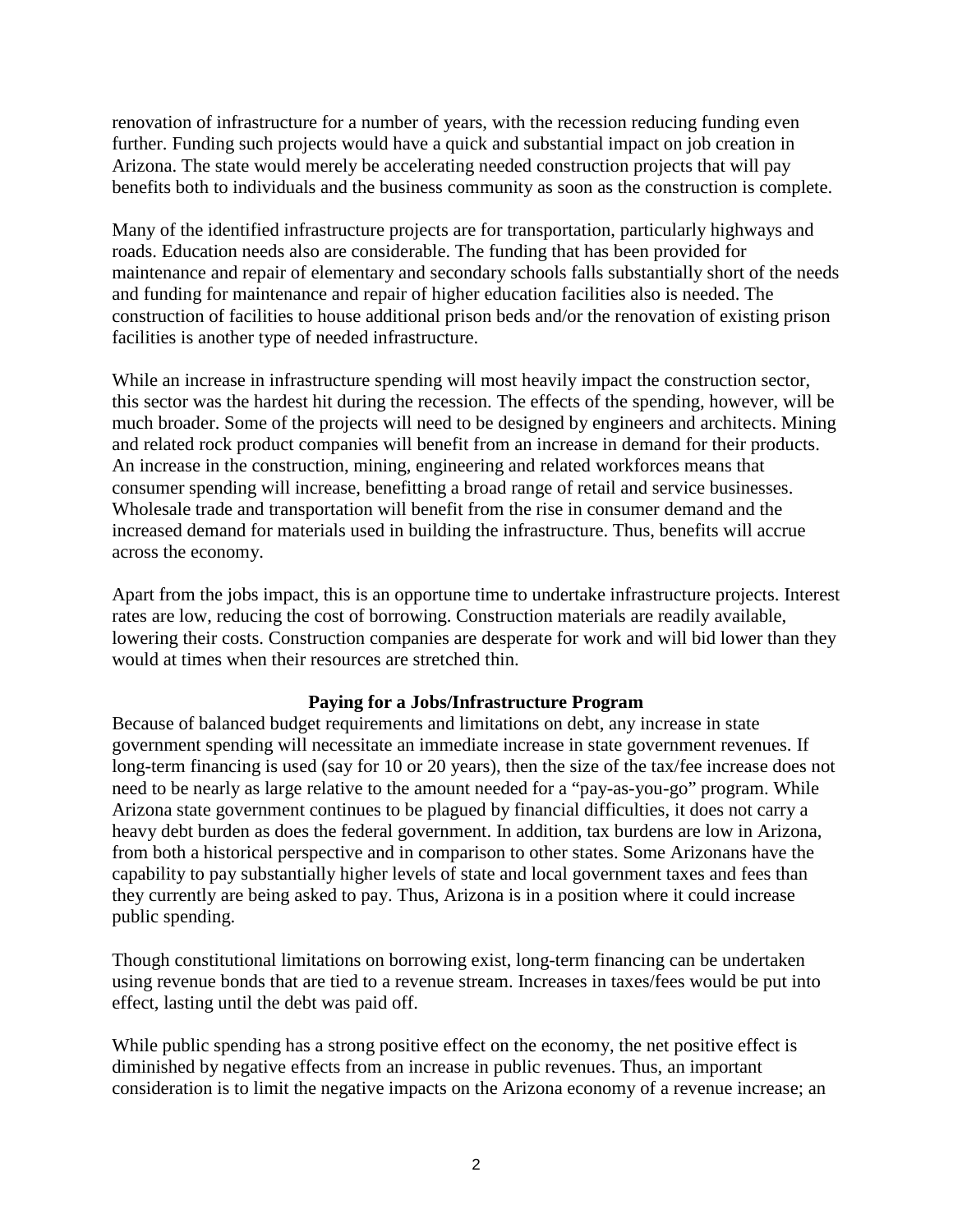increase in business taxes should not be considered. Another very important consideration is to not raise taxes or fees on those individuals who are struggling financially.

Ideally, the additional revenue would come from affluent individuals who have the capability to pay additional taxes without reducing their spending. The most specific way of taxing affluent individuals is to raise the Arizona personal income tax rate on those reporting taxable incomes above a certain high level. Arizona's personal income tax rates have been lowered repeatedly over the last two decades and are among the lowest in the country.

Other possible means of raising revenues that target those able to pay include increasing the vehicle license tax on vehicles with a high dollar value and eliminating the homeowner's rebate on property with a high assessed value. Another possible revenue source is to increase tourist taxes. Since tourists utilize Arizona's transportation network and other physical infrastructure, it is reasonable to ask them to pay for a portion of the infrastructure costs.

# **Economic Impacts of a Jobs/Infrastructure Program**

The primary economic benefits of investments in physical infrastructure accrue over decades as businesses and individuals use the infrastructure and as the existence of the infrastructure aids economic development. In addition to these benefits, short-term economic impacts result from the expenditure of funds to build/renovate the infrastructure.

As suggested by the national multipliers, spending on infrastructure has a much larger economic impact than a tax cut of the same magnitude, according to two economic models specific to Arizona. In general, the positive effect of public spending is about double the effect of a reduction in personal taxes.

The output from the economic models represents the net of several types of effects. While public funds are being expended, the large positive effects from spending on infrastructure are partially offset by the negative effects of a tax increase. If long-term financing is used, the negative effects of higher taxes last as long as loan payments are made. A small lasting positive effect from the construction of infrastructure is realized after the construction is completed.

As long as funds are expended, the net impact from infrastructure spending is greater when longterm financing is used than when a pay-as-you-go system is used. This is offset in subsequent years while the debt is being paid off. In the long term, the cumulative net effects of pay as you go and debt financing are similar. Since a primary objective of a stimulus program is to provide employment when most needed, the long-term financing option is preferable.

If a \$1 billion stimulus package that used 10-year financing were implemented over three years, with \$300 million expended in the first year, followed by \$400 million in the second year and \$300 million in the third year, a conservative estimate of job creation would be about 7,300 in the first year, 9,600 in the second year, and 7,000 in the third year. If the package consisted of \$3 billion, the effects would be three times as large.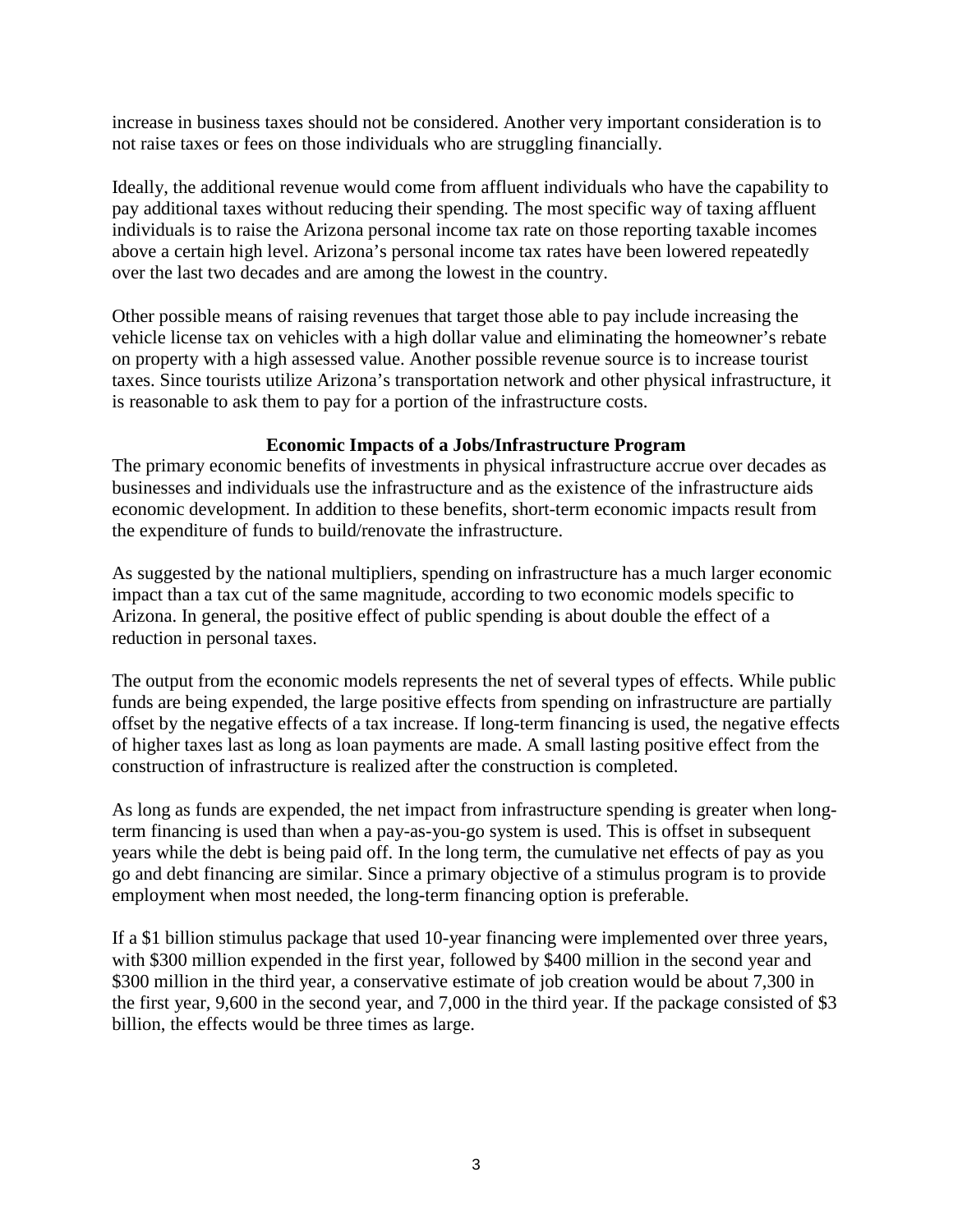# **RECENT AND CURRENT ECONOMIC CONDITIONS**

The national economy follows a cycle in which a period of growth is followed by a period of decline (a recession). The Arizona economy is closely tied to the national economy. However, the Arizona economy is more volatile than the national economy, growing much more during economic expansions but sometimes declining more during recessions.

# **The 2008-09 Recession and the Current Recovery**

The recent recession, dated as lasting from the beginning of 2008 through June 2009 (18 months) was the longest and deepest recession since the Great Depression of the 1930s. Since the end of the recession, the pace of the economic recovery has been mediocre.

# **United States**

Gross Domestic Product (GDP) is the broadest indicator of national economic activity. The cumulative percent change in GDP by quarter during the first four years after the peak of an economic cycle is shown in Chart 1 for each cycle since World War II. The four-year period includes a recession and the first part of an expansion. Initially during the last recession, the decrease in GDP was similar to that of other cycles. However, at a time when many of the preceding cycles had begun to enter recovery, GDP continued to fall and at an accelerating rate, with the total decline reaching 5.1 percent after adjustment for inflation.

# **CHART 1 CUMULATIVE PERCENT CHANGE IN INFLATION AND SEASONALLY ADJUSTED GROSS DOMESTIC PRODUCT IN THE UNITED STATES OVER THE FIRST FOUR YEARS OF AN ECONOMIC CYCLE STARTING FROM THE PEAK OF THE PRIOR ECONOMIC CYCLE**



Note: The official dating of the national economic cycle is used.

Source: Quarterly gross domestic product data from the U.S. Department of Commerce, Bureau of Economic Analysis.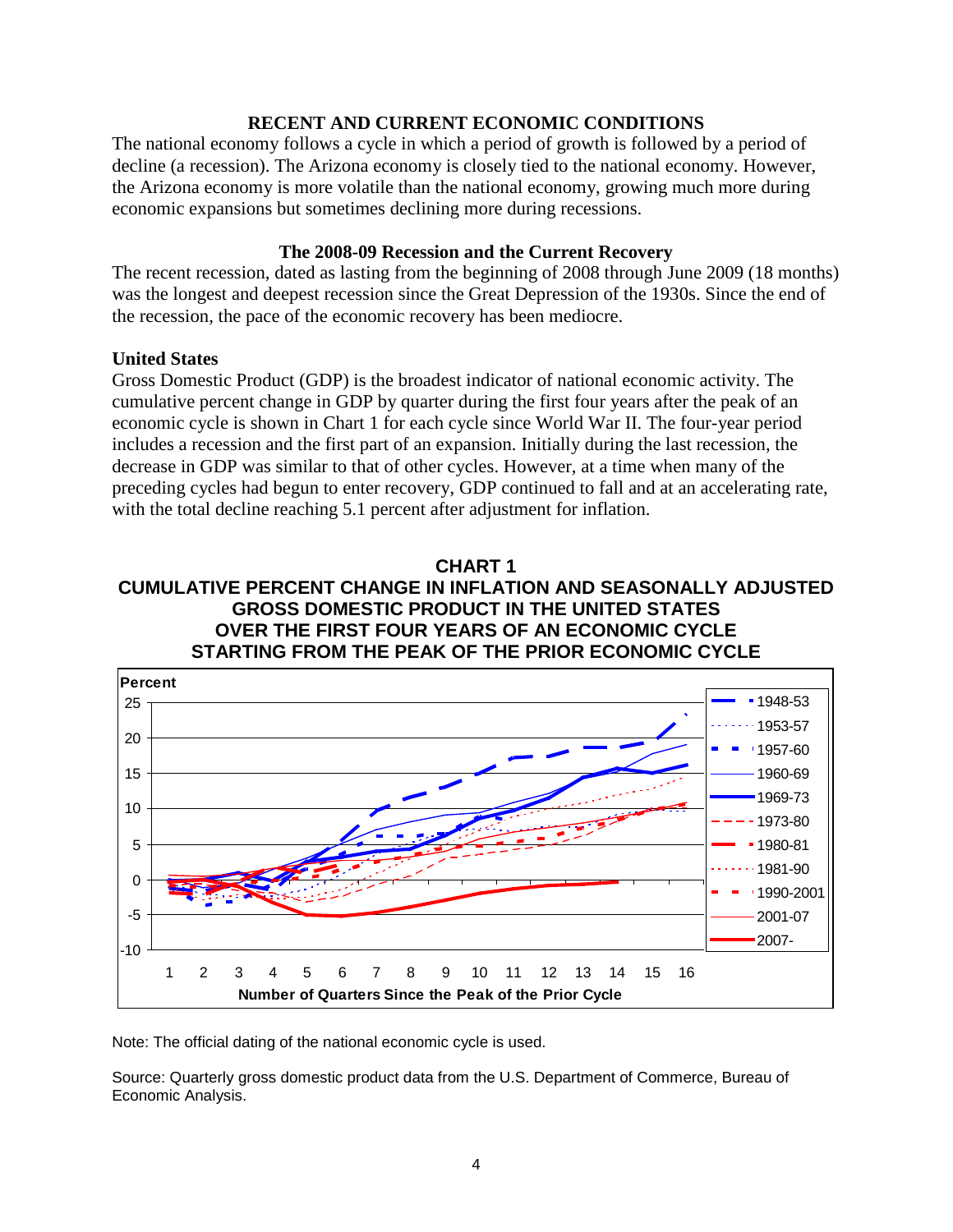Since the official end of the recession, nearly all of the loss in GDP had been made up by the middle of 2011 (the 14th quarter since the prior cyclical peak). While the pace of the recovery was the slowest in the period since World War II, it was not much more sluggish than in the two preceding cycles. The main reason that the line for the current cycle in Chart 1 is so far below its predecessors in quarter 14 is the length and depth of the recession.

Two components of GDP are responsible for the poor overall performance in the current cycle: personal consumption expenditures (which accounts for approximately 70 percent of GDP) and gross private domestic investment (which largely consists of investment in commercial and residential structures and investment in equipment and software). All types of consumption fell sharply during the recession; the weakness during the recovery particularly is in consumption of services. Similarly, all types of private domestic investment fell considerably during the recession but the weakness during the recovery has especially been in residential real estate, which has yet to begin to recover.

Employment is a particularly narrow indicator of the economy since it is not measured in dollars. It does not consider differences in wages across jobs and no distinction is made between a parttime and full-time job. Moreover, most measures of employment include only nonfarm wage and salary workers. Thus, the apparent economic health as measured by employment can be very different from the picture based on broader indicators such as GDP. Relative to the decline in the overall economy and to the relationship between employment and broader economic indicators in prior recessions, employment was affected disproportionately during the last recession and is experiencing a very slow recovery.

Using the official dating of the recession for an analysis of employment can be misleading since the timing of the employment recession can be quite different from that of the overall economy. Nonfarm wage and salary employment (seasonally adjusted and excluding Census Bureau hiring of temporary workers for the 2010 census) fell in every month from February 2008 through February 2010 (25 months). Thus, decreases continued for eight months after the official end of the recession. A total of 8.75 million jobs (6.3 percent) were lost over these 25 months. Since the employment recovery began in March 2010, nearly 2.1 million jobs have been added (24 percent of the jobs lost). During the summer of 2007, however, the pace of the employment recovery slowed.

Nationally, employment fell in nearly all sectors during the 2008-10 time frame — the exceptions are health care and private educational services. Declines from peak to trough were largest in construction and manufacturing, each of which began to decline well before early 2008. While the percentage drop was not as great as in construction and manufacturing, job losses also continued for a long period in the information, finance and insurance, and real estate sectors. Employment has begun to recover in most sectors, but as of September 2011 gains had not yet returned in finance and insurance; arts, entertainment and recreation; and government.

# **Arizona**

Arizona's recession was longer and deeper than that of the nation. Since GDP by state is only calculated annually, the earnings component of personal income is the broadest available measure of the economy. Earnings began to decline in second quarter 2007 and continued to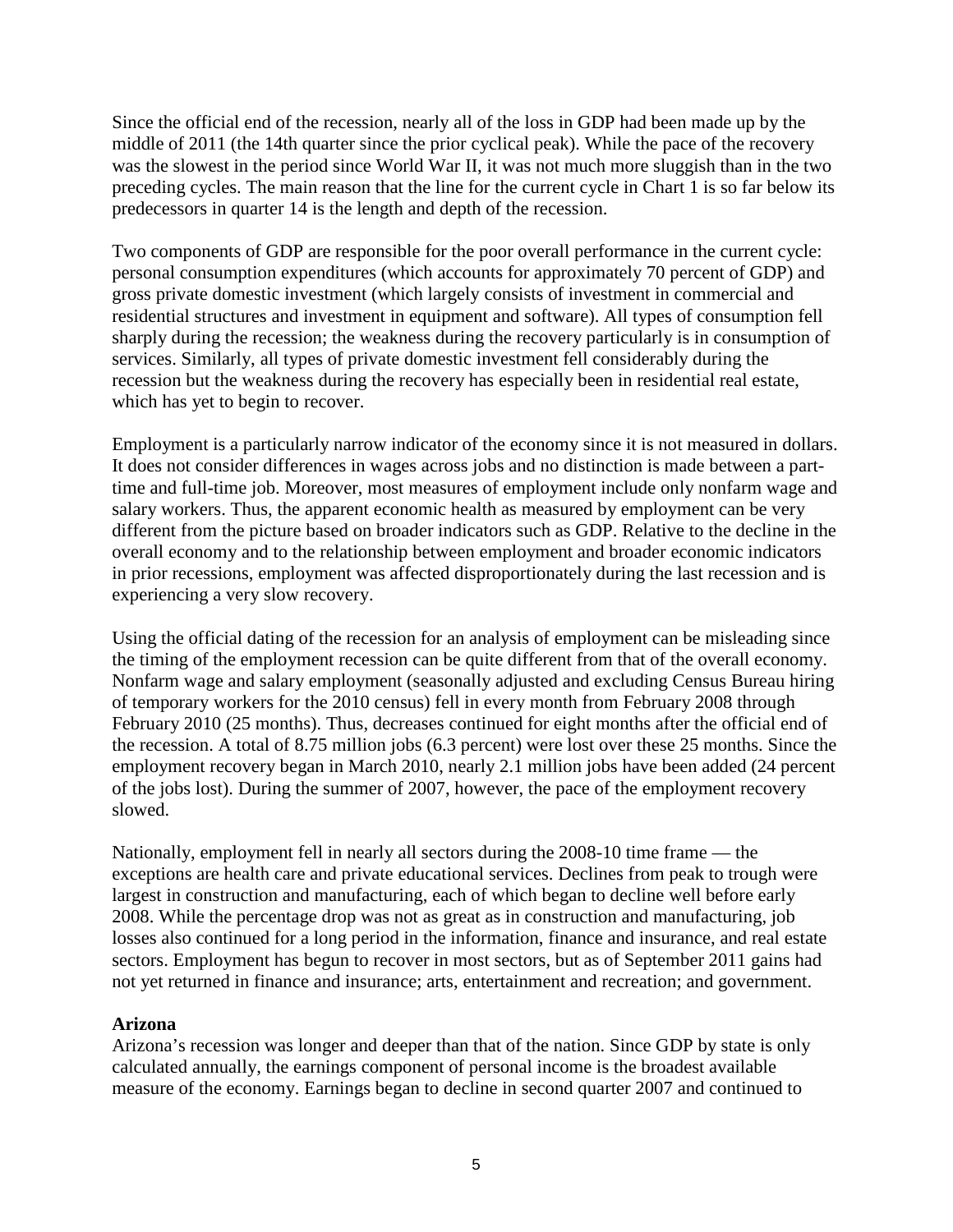drop through first quarter 2010. The total inflation-adjusted and seasonally adjusted decrease was 9.5 percent in Arizona but only 6.4 percent nationally. The recovery also has lagged behind in Arizona, with the increase from the low point 3.0 percent in Arizona and 4.2 percent nationally.

Employment (seasonally adjusted) dropped in every month from November 2007 through December 2009 in Arizona, then on net fell further through September 2010. Arizona lost 324,000 jobs (12.1 percent) over this nearly three-year period. While job growth has returned since then, the recovery in Arizona has lagged behind the national average: only 18 percent of Arizona's lost jobs have been recovered. As of September 2011, employment in Arizona still was about 266,000 lower than it was at the prerecession peak.

Chart 2 is similar to Chart 1, except it presents employment in Arizona. The focus for Arizona is on the period since 1970. With the economy in Arizona still evolving and maturing through the 1960s relative to the national economy, economic performance in Arizona prior to 1970 is not particularly relevant as a comparison to recent conditions. The recent employment recession in Arizona was much longer and deeper than in the preceding six cycles. Employment has barely begun to recover.

Chart 3 indicates that the last employment recession in Arizona was longer and deeper than the national average and that Arizona has not yet begun to make up for the inferior performance.

# **CHART 2 CUMULATIVE PERCENT CHANGE IN SEASONALLY ADJUSTED ARIZONA EMPLOYMENT OVER THE FIRST FOUR YEARS OF AN ECONOMIC CYCLE STARTING FROM THE PEAK OF THE PRIOR ECONOMIC CYCLE**



Note: The dating is based on Arizona employment.

Source: Monthly employment data from the U.S. Department of Labor, Bureau of Labor Statistics.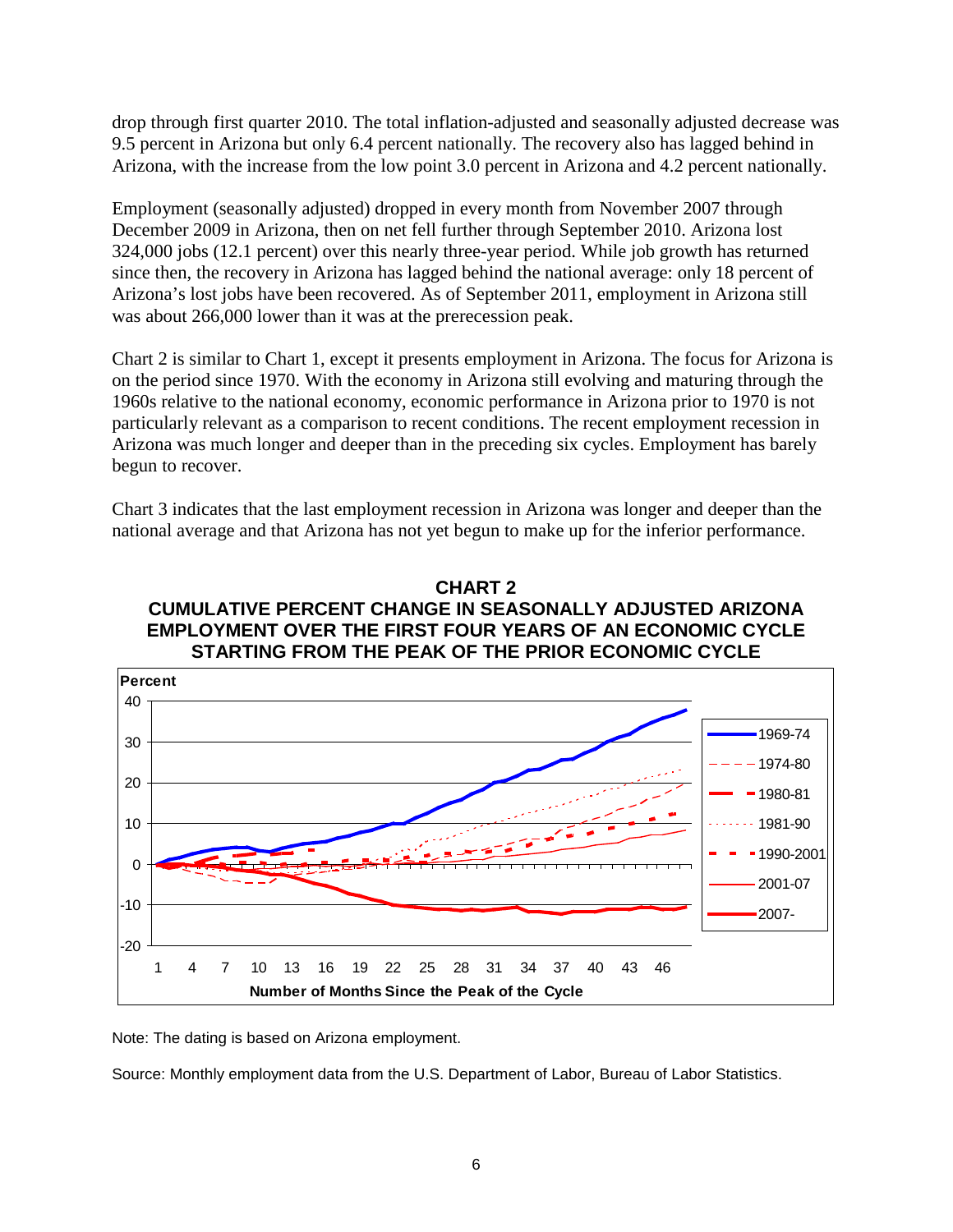This is in sharp contrast to the preceding cycle, which is representative of earlier cycles, in which employment fell much more modestly and for only a short period in Arizona relative to the U.S. average. During the expansion, Arizona's growth quickly outpaced the national average.

Like the nation, Arizona lost jobs during the recession in all sectors except health care and private educational services (see Table 1). The decline was especially deep in construction.

The gains in health care and private education services during the recession were faster in Arizona than in the nation. In all of the other sectors, job losses in Arizona were deeper than the national average; in most sectors the period of decline was longer. One sector — construction stands out as having experienced a much larger drop in Arizona than the national average (see Table 2).

Relative to the nation, the pace of the employment recovery accelerated in Arizona during the late summer. After being behind the nation, the percentage increase in employment since the trough has passed the U.S. average. However, the performance has varied widely by sector, with the administrative support and natural resources sectors lagging far behind the nation. Though strong gains have been realized in recent months in construction, that sector's employment remains far below the last peak relative to the U.S. average.

# **CHART 3 CUMULATIVE PERCENT CHANGE IN SEASONALLY ADJUSTED EMPLOYMENT OVER THE FIRST FOUR YEARS OF AN ECONOMIC CYCLE STARTING FROM THE PEAK OF THE PRIOR ECONOMIC CYCLE**



Note: The official dating of the national economic cycle is used.

Source: Monthly employment data from the U.S. Department of Labor, Bureau of Labor Statistics.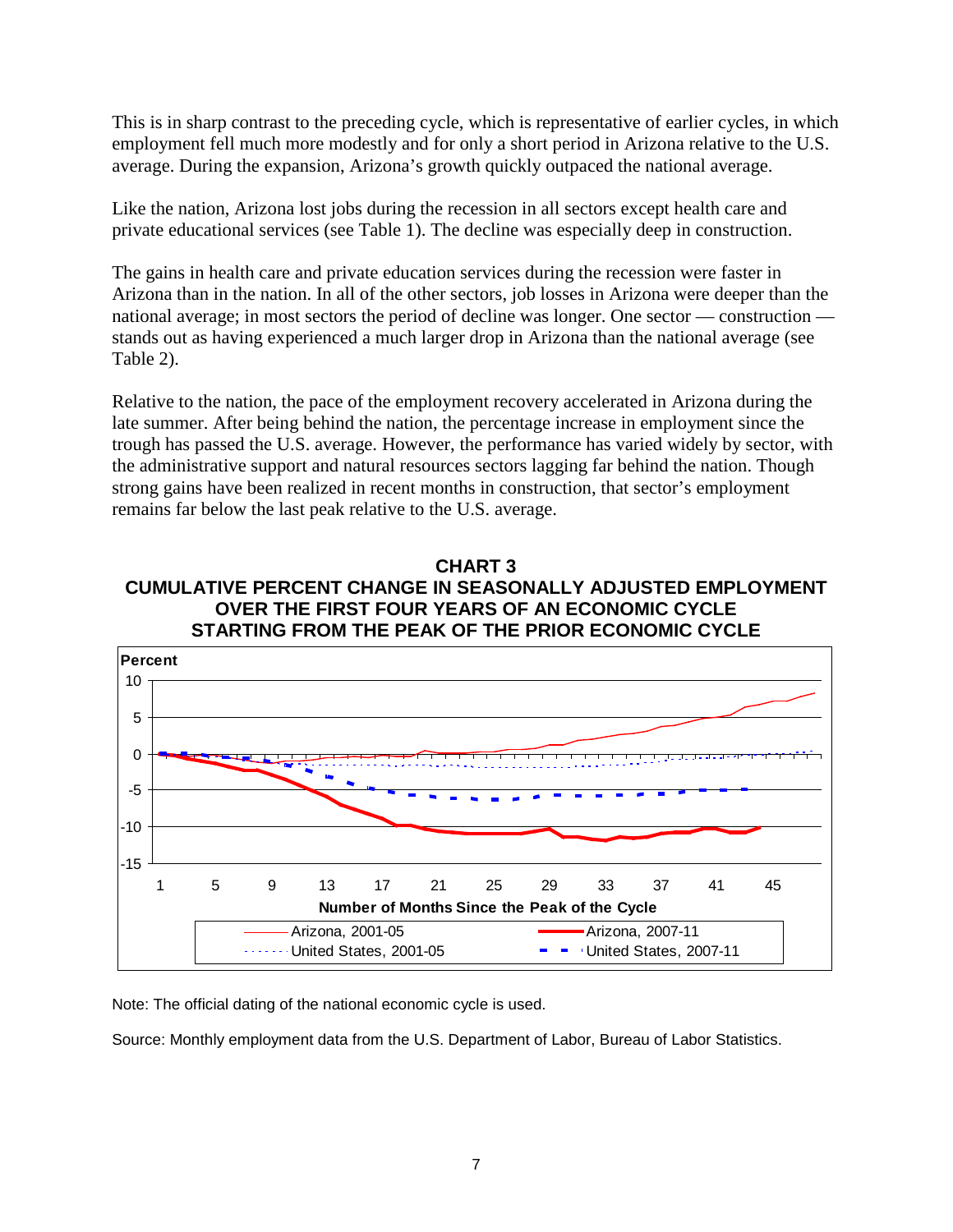# **TABLE 1 EMPLOYMENT CHANGE IN ARIZONA BY SECTOR SINCE LAST PEAK, THROUGH SEPTEMBER 2011**

|                                            |                 |          | Length of     | Percentage     | Percentage            | Percentage          |
|--------------------------------------------|-----------------|----------|---------------|----------------|-----------------------|---------------------|
|                                            |                 |          | Decline in    | Decrease from  | <b>Increase Since</b> | <b>Change Since</b> |
|                                            | Peak            | Trough   | <b>Months</b> | Peak to Trough | Trough                | Peak                |
| <b>TOTAL</b>                               | Oct 2007        | Sep 2010 | 35            | $-12.1\%$      | 2.4%                  | $-9.9%$             |
| <b>Natural Resources</b>                   | Sep 2008        | Sep 2011 | 36            | $-25.9$        | 0.0                   | $-25.9$             |
| <b>Construction</b>                        | <b>Jun 2006</b> | Sep 2010 | 51            | $-56.0$        | 7.6                   | $-52.6$             |
| Manufacturing                              | Apr 2006        | Sep 2010 | 53            | $-22.1$        | 3.8                   | $-19.2$             |
| Wholesale Trade                            | Feb 2008        | Jan 2011 | 35            | $-12.5$        | 2.5                   | $-10.3$             |
| <b>Retail Trade</b>                        | Nov 2007        | Sep 2010 | 34            | $-13.3$        | 1.7                   | $-11.9$             |
| <b>Transportation and Utilities</b>        | Dec 2007        | Jun 2010 | 30            | $-9.3$         | 5.1                   | $-4.7$              |
| Information                                | Jan 2006        | Oct 2010 | 57            | $-21.6$        | 2.2                   | $-19.8$             |
| Finance and Insurance                      | Jan 2007        | Sep 2010 | 44            | $-13.1$        | 0.7                   | $-12.5$             |
| <b>Real Estate and Rentals</b>             | Dec 2006        | Dec 2010 | 48            | $-19.0$        | 4.7                   | $-15.3$             |
| <b>Professional and Technical Services</b> | Feb 2008        | Mar 2011 | 37            | $-12.4$        | 1.9                   | $-10.7$             |
| Management of Companies                    | Apr 2008        | May 2010 | 25            | $-10.3$        | 4.0                   | $-6.8$              |
| <b>Administrative Support</b>              | Mar 2007        | Apr 2011 | 49            | $-24.7$        | 1.9                   | $-23.2$             |
| <b>Private Educational Services</b>        | no cycle        |          |               |                |                       |                     |
| <b>Health Care and Social Assistance</b>   | no cycle        |          |               |                |                       |                     |
| Arts, Entertainment and Recreation         | Mar 2008        | Apr 2009 | 13            | $-11.6$        | 10.9                  | -1.9                |
| <b>Accommodation and Food Services</b>     | Dec 2007        | Feb 2010 | 26            | $-9.0$         | 5.3                   | $-4.2$              |
| <b>Other Services</b>                      | Jan 2008        | May 2011 | 40            | $-16.0$        | 2.1                   | $-14.2$             |
| Government                                 | Aug 2008        | Jul 2011 | 35            | $-7.4$         | 3.3                   | -4.4                |

Notes:

Employment is seasonally adjusted and limited to nonfarm wage and salary workers.

The dating of the peak and trough is based on the highest and lowest seasonally adjusted values in each sector in Arizona.

Source: U.S. Department of Labor, Bureau of Labor Statistics.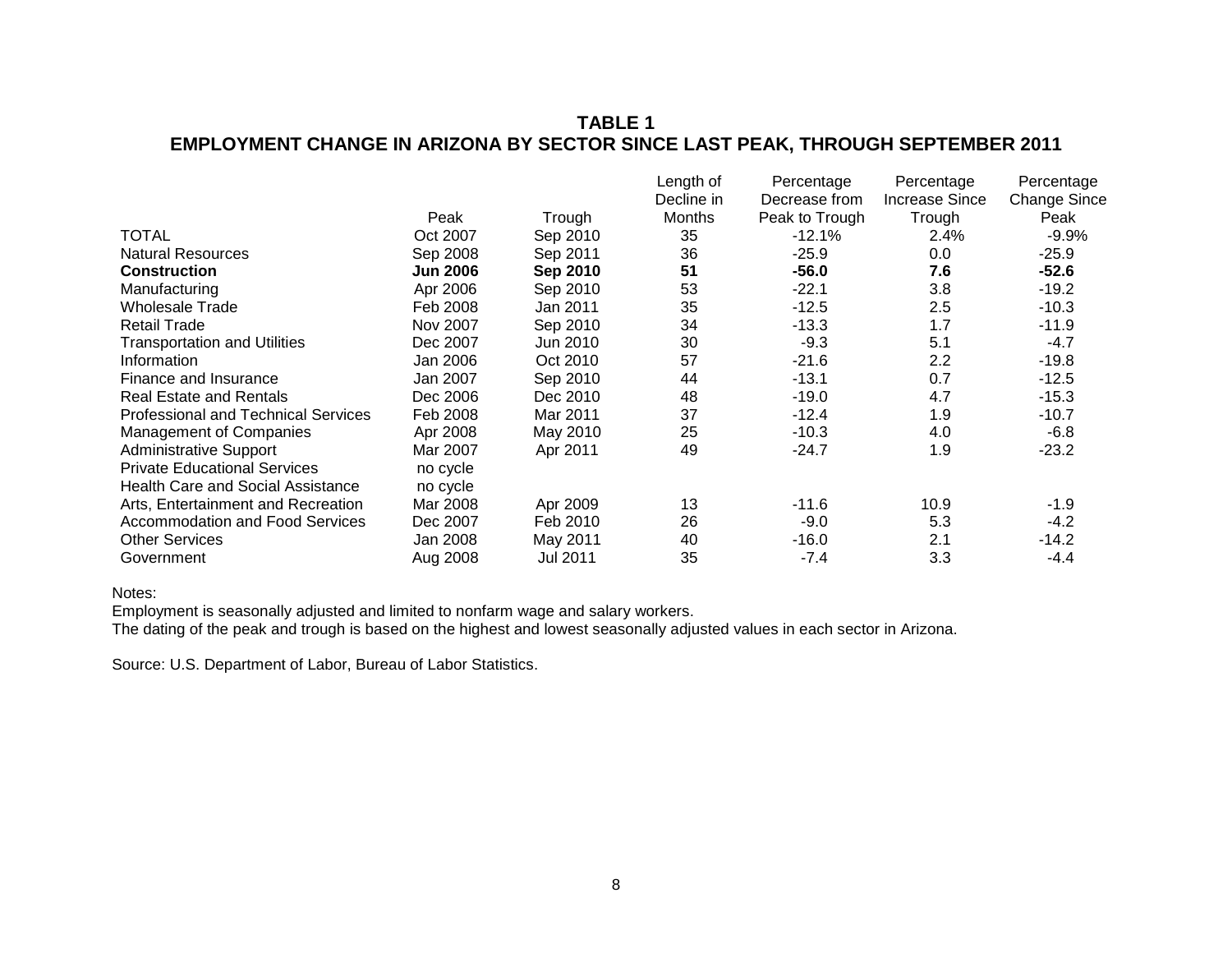# **TABLE 2 EMPLOYMENT CHANGE IN ARIZONA RELATIVE TO THE NATIONAL AVERAGE BY SECTOR SINCE LAST PEAK, THROUGH SEPTEMBER 2011**

| Length of     | Decrease     | Percentage   | Percentage   |
|---------------|--------------|--------------|--------------|
| Decline in    | from Peak to | Increase     | Change Since |
| <b>Months</b> | Trough       | Since Trough | Peak         |
| 10            | $-5.8$       | 0.8          | $-5.1$       |
| 23            | $-10.2$      | $-21.8$      | $-28.6$      |
| 3             | $-26.9$      | 6.3          | $-24.4$      |
| -11           | $-2.0$       | 1.3          | $-1.1$       |
| 8             | $-2.6$       | 0.7          | $-2.0$       |
| 10            | $-5.4$       | 0.0          | $-5.6$       |
| 8             | $-1.1$       | 2.5          | 1.1          |
| -6            | $-7.2$       | 0.9          | $-6.5$       |
| -13           | $-4.7$       | 0.7          | $-4.1$       |
| $-3$          | $-7.4$       | 4.0          | $-4.4$       |
| 14            | $-7.0$       | $-1.9$       | $-8.8$       |
| 8             | $-7.1$       | 1.9          | $-5.5$       |
| 19            | $-8.2$       | $-7.0$       | $-14.1$      |
| no cycle      |              |              |              |
| no cycle      |              |              |              |
| -29           | -6.5         | 10.9         | 3.2          |
| 0             | -4.6         | 2.4          | $-2.5$       |
| 17            | $-12.0$      | $-0.5$       | $-12.6$      |
| 6             | $-4.3$       | 3.3          | $-1.3$       |
|               |              | Percentage   |              |

#### Notes:

Employment is seasonally adjusted and limited to nonfarm wage and salary workers. The dating of the peak and trough is based on the highest and lowest seasonally adjusted values in each sector in Arizona and the United States.

Interpretation: For example, for the total economy, employment in Arizona declined for 10 months longer than the national average and the decrease from peak to trough was 5.8 percentage points larger than the national average.

Source: U.S. Department of Labor, Bureau of Labor Statistics.

#### **Causes of the Slow Recovery in Employment**

The real estate bust clearly contributed significantly to the severity of the recession. Since the real estate cycle was much more severe in Arizona than the national average, this helps explain why the Arizona economy has done so much worse than the national economy in recent years. With imbalances still remaining in real estate markets — large numbers of homes continue to fall into foreclosure and an unusually high number of vacant homes and commercial buildings preclude much new construction — the bust continues to be a drag on the economy more than two years after the official end of the recession.

In part because of the real estate bust in Arizona, the percentage decline in retail sales (inflation adjusted) in Arizona was more than double that of the nation. Sales continued to decline in Arizona for more than a year after the national figure began to recover. The percentage increase since the low point has been barely more than half the national average.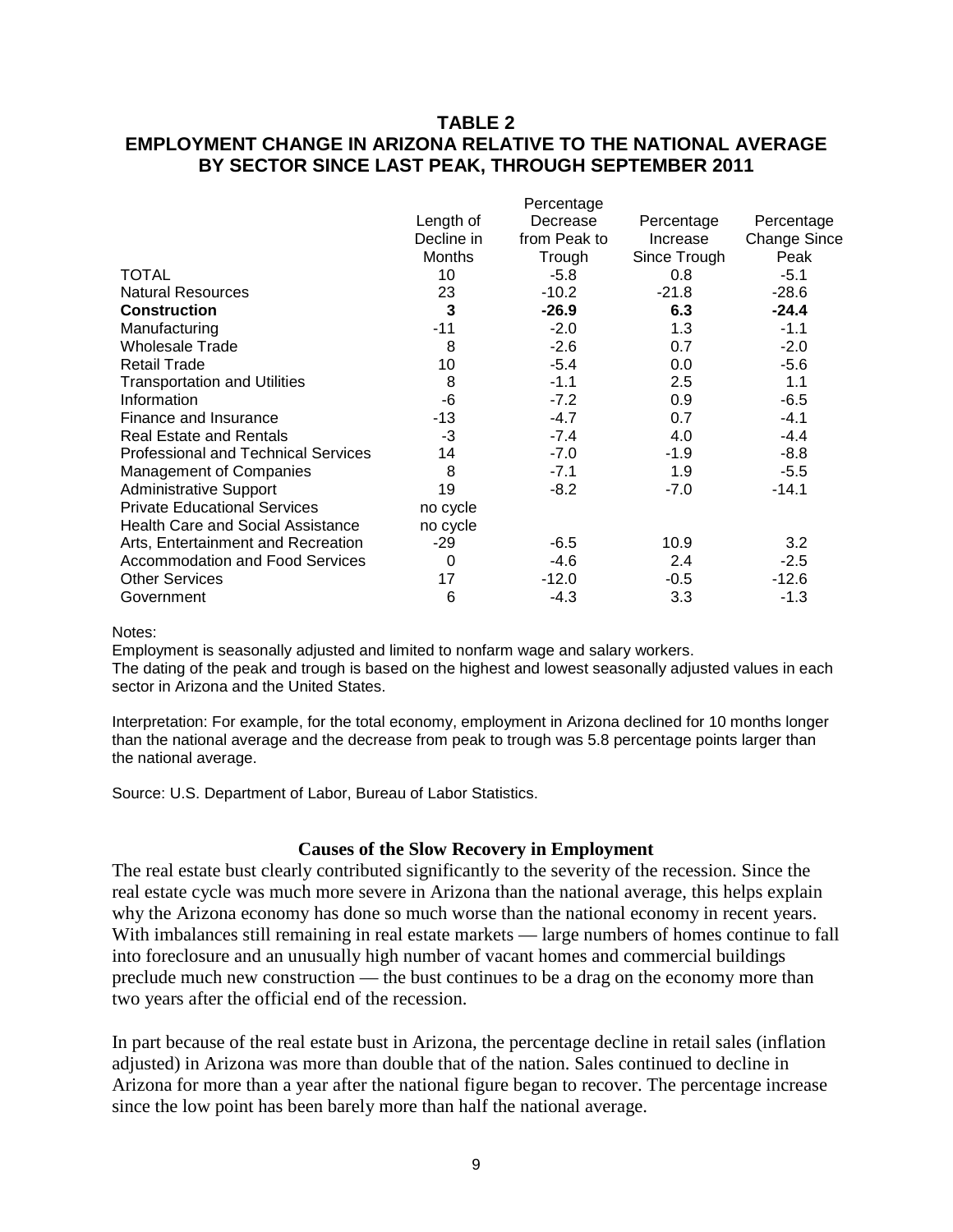Like the stock market boom from 1995 to 2000, the real estate boom of the mid-2000s disguised underlying issues by creating jobs that were not sustainable in the longer term. Despite the real estate boom, percentage job growth during the 2001-07 cycle was less than the historical norm.

International competition coupled with relatively high wage levels in the United States are driving this shift of jobs to other countries. This is not a trend that can be reversed, at least not without a substantial decline in the American standard of living. The solution is for more Americans to enhance their educational attainment and technical skills so that the United States can reassert its leading global role in innovation — but this is a long-term solution.

Some of the jobs that were lost during the recent recession probably will not return during the economic recovery. Instead, they already have been, or will be, replaced by jobs in other countries. While not a new phenomenon, permanent shifts in jobs from the United States to other countries continue. Combined with the large excess of vacant housing units and commercial space preventing the construction sector from leading the economic recovery as it has in the past, there is little to drive a recovery in employment — and little that the public sector can do to significantly change the dynamics in the short term.

# **The Current Financial Status of Individuals**

During the mid-2000s, too many houses and commercial buildings were constructed, too many unwise real estate loans were made, too much borrowing was undertaken, and too much of the short-term profits from real estate appreciation were spent. Many Americans were left with no, or greatly reduced, tangible reserves (savings) once the real estate boom went bust. The boombust cycle was much more severe in Arizona than in most of the country.

The general recession worsened the situation: the value of investments in the stock market fell sharply, and many households were affected by job losses, reductions in wage rates, and cutbacks in hours worked. During the recession, both household and corporate debt rose more than in prior cycles and household net worth dropped far more than typical. Even with some recovery in stock prices and the beginnings of a recovery in the jobs market, a large segment of Americans continue to be in no position financially to contribute to an economic recovery especially significant since personal consumption expenditures make up such a large proportion of GDP.

While simplistic, it is useful to divide Americans (and Arizonans) into three rough groups:

- Those who have been directly affected by the loss of a job, reduction in hours worked, reduction in wages, loss of home, etc. In response, people in this group greatly reduced their spending and still are in no position to increase spending significantly, even if given a tax cut or an extension/expansion in public aid. Instead, part of any additional income they receive is used to pay off existing debt. According to the October 2011 Rocky Mountain Poll, 52 percent of Arizonans have "cut back a lot" on their spending since the recession started.
- Those who have not been affected by job losses or other loss of income, but whose savings have been substantially depleted due to the reduction in real estate values and stock prices. Moreover, during the recession, many of these individuals felt they were at risk of losing their job or of suffering a reduction in income; as a result, this group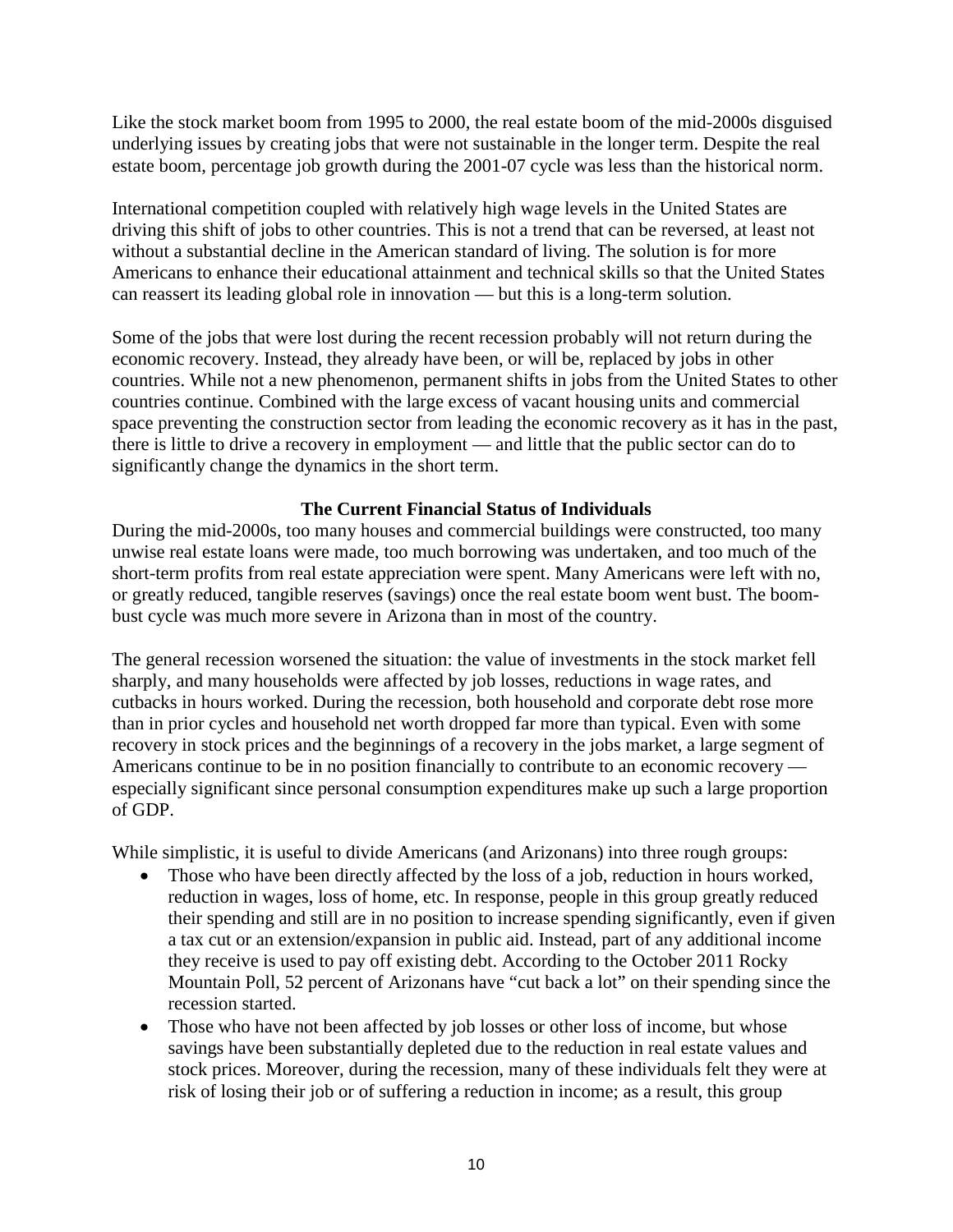reduced spending during the recession. While the end of the recession coupled with a rebound in stock market values during 2010 and early 2011 led to an increase in consumer spending, the slowing of economic growth since May 2011 and the stock market losses that have occurred since July have led to a reduction in confidence. Some members of this group still, or again, are concerned about job loss or other loss of income. As a whole, this group is likely to remain very cautious consumers for some months to come. According to the Rocky Mountain Poll, 21 percent of Arizonans have reduced their spending "some."

• Affluent individuals little affected by the economic conditions. Though their investments may have lost considerable value, people in this group still are financially comfortable. This group has spent all along and has no pent-up demand that will result in a boost in their spending. According to the Rocky Mountain Poll, 27 percent of Arizonans have not reduced their spending, or have done so "only a little."

The large baby-boom generation that is approaching retirement age (baby boomers currently are between 47 and 65 years of age) is of particular interest. While many baby boomers feel secure in their short-term income and retain some savings, many lost so much in home equity and other investments that they feel they must save considerably more than in the past in order to prepare for retirement.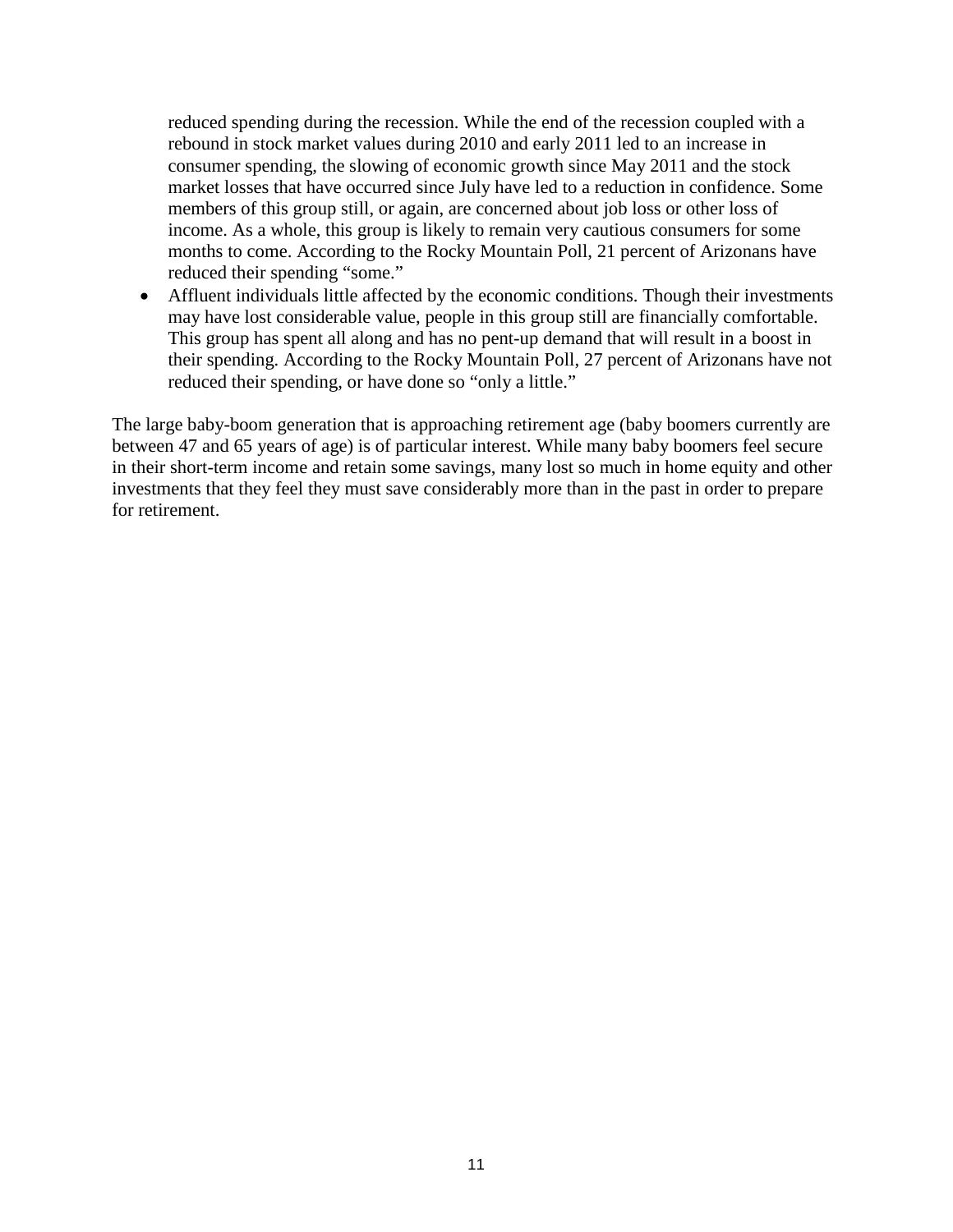# **PUBLIC-SECTOR ECONOMIC STIMULUS**

The public sector — even the federal government — has a limited ability to affect the course of the economy in the short term. Relative to state and local governments, the federal government is in the best position to fight recessions or otherwise stimulate the economy:

- The federal government is in the best position to utilize a primary tool to stimulate the economy — increasing public-sector spending — since the federal government does not have constitutional restrictions related to the assumption of long-term debt and to balance its budget annually. Moreover, the federal government has more resources at its disposal, allowing it to put forth a sizable stimulus package that the 50 states working together would be unable to match.
- The other tools to stimulate the economy are wielded by the Federal Reserve Bank and are not available to state and local governments.
- A national solution to economic problems is most efficient since national economic conditions affect all states to some extent.

# **Federal Government**

The federal government has been stimulating the economy throughout the recession and the succeeding weak recovery, through Federal Reserve Bank actions and the American Recovery and Reinvestment Act (ARRA).

# **Federal Reserve Bank**

The Federal Reserve Bank (Fed) has aggressively used its powers, which fall into three categories:

- Setting reserve requirements, which dictate the ease at which banks can make loans based on their existing reserve deposits.
- Setting the discount rate, which is the rate charged by the Fed on its loans to banks.
- Engaging in open-market purchases and sales of U.S. Department of the Treasury securities. Open-market transactions allow the Fed to essentially monetize Treasury debt during recessionary periods in an attempt to stimulate the economy. (Monetization is the conversion of securities into currency that can be used to purchase goods and services.)

The Federal Reserve Bank's actions to make credit lines available to prospective borrowers and those looking to finance business investment appears to have had limited success. While the Fed can make the cost of borrowing very cheap, it is the individual or business that has to take an action to actually use the credit. Expectations of adverse events, such as insufficient aggregate demand, make persons and corporations with liquid assets unwilling to invest, even if credit is available at a zero interest rate — a situation described as a "liquidity trap."

When the economy falls into a liquidity trap, the ability of the Federal Reserve Bank to stimulate the economy is limited. Monetary policy will increase demand at zero interest rates only if the Fed changes expectations about the future money supply or, equivalently, the path of future interest rates. During the recession, the Fed recognized the possibilities of a liquidity trap and pursued a policy of quantitative easing, an aggressive form of open-market operations where a wider array of financial assets are purchased directly from banks using newly printed money so as to insure that credit expands in the banking system. A second round of quantitative easing took place in fall 2010.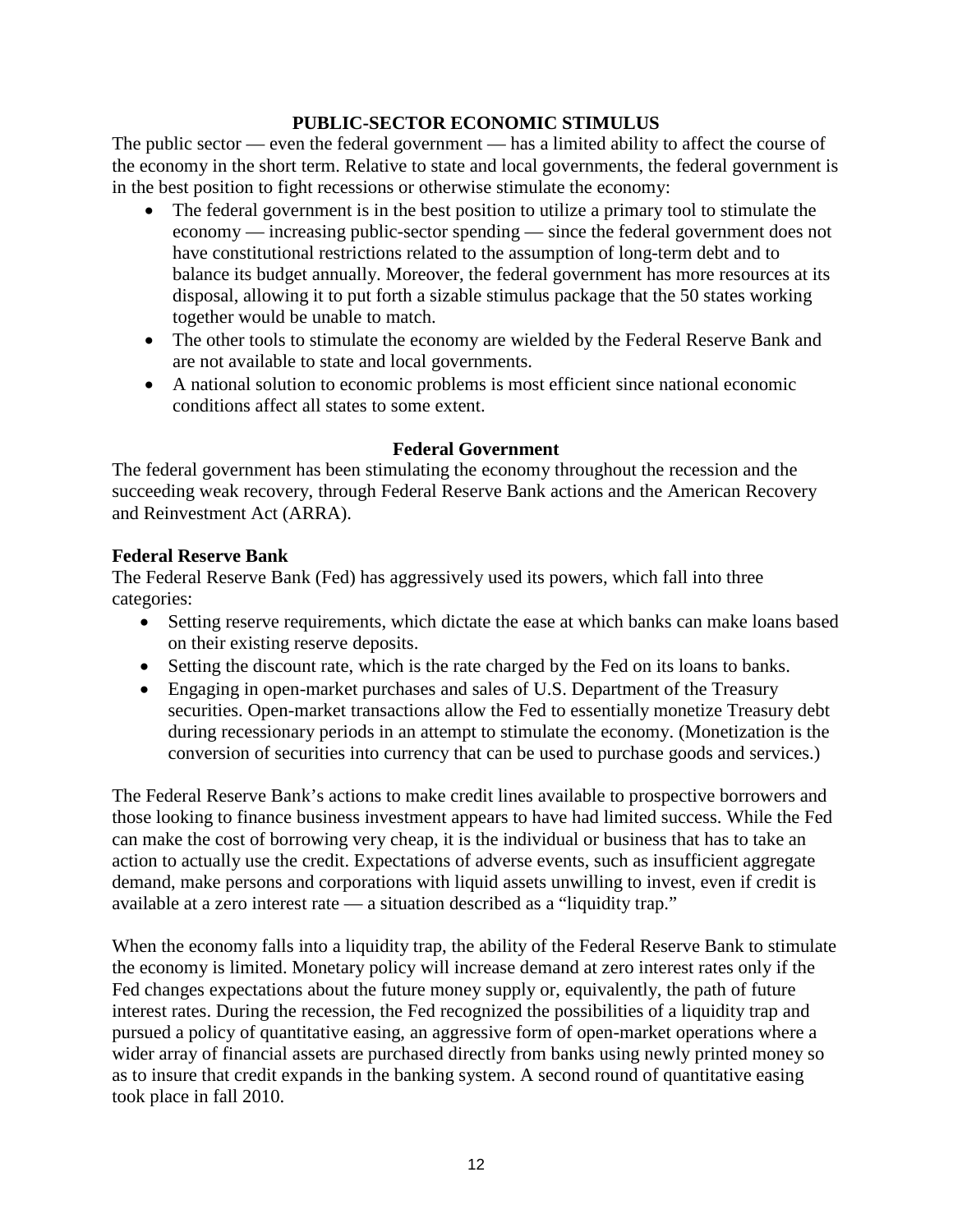The Federal Reserve Bank continues to take action to improve the weak economy. In August 2011, it announced it will keep short-term interest rates near zero through at least mid-2013. In September, it announced another round of quantitative easing in which it would purchase a large amount of Treasury securities maturing in six-to-30 years while selling an equivalent amount with maturities of three years or less in order to lower long-term interest rates. The Fed also stated that it would maintain its mortgage-related holdings at current levels to support the housing market. The Fed's actions have been so aggressive that rising inflation is a concern in the longer term.

# **American Recovery and Reinvestment Act**

This federal stimulus package was passed by Congress in February 2009 in order to inject money into the economy in the short term that will be paid for in the long term. In essence, the funding was borrowed, raising the size of the federal deficit. Of the estimated eventual impact of \$825 billion, \$719.1 billion had been spent as of September 30, 2011. While the bulk of the impact occurred during fiscal year 2010 (October 2009 through September 2010), the stimulus package still is having a positive effect today (see [http://www.recovery.gov/Pages/default.aspx\)](http://www.recovery.gov/Pages/default.aspx).

Two primary means of injecting money into the economy were used. First, tax reductions were implemented; 42 percent of the ARRA spending has gone to tax reductions, especially on payroll taxes. The goal of the tax reductions is for the recipients to spend that money; an increase in consumer spending could result in hiring increases across a broad segment of the economy.

Second, direct spending by the federal government was increased, which raises demand at private-sector companies, resulting in additions to the workforce. The increase in direct spending took two forms. Of the \$719 billion that has been spent as part of ARRA, 29 percent has been used for extensions to entitlements, particularly unemployment benefits and food stamps. Another 29 percent has taken the form of government contracts, grants, and loans. This funding has been used to repair and build physical infrastructure and to prevent further state and local government layoffs from occurring in the educational system.

ARRA has been criticized as not working, but it is impossible that \$719 billion of federal expenditures of the nature described did not have a positive effect on the economy. Without this injection of funds, the recession would have been even deeper and longer, and the recovery weaker, than has actually occurred. The Congressional Budget Office (CBO) quantified these effects in its August 2011 report *Estimated Impact of the American Recovery and Reinvestment Act on Employment and Economic Output from April 2011 through June 2011* [\(http://cbo.gov/ftpdocs/123xx/doc12385/08-24-ARRA.pdf\)](http://cbo.gov/ftpdocs/123xx/doc12385/08-24-ARRA.pdf).

The CBO reports that 550,000 full-time-equivalent jobs were reported by recipients of ARRA funds, but that this measures the impact of only a portion of the ARRA spending. The CBO estimates the total effect of ARRA to be between 1.4 million and 4 million jobs nationally, including jobs saved that otherwise would have been lost as well as job creation. The unemployment rate is estimated to be 0.5 to 1.6 percentage points lower than what it would have been if ARRA spending had not occurred.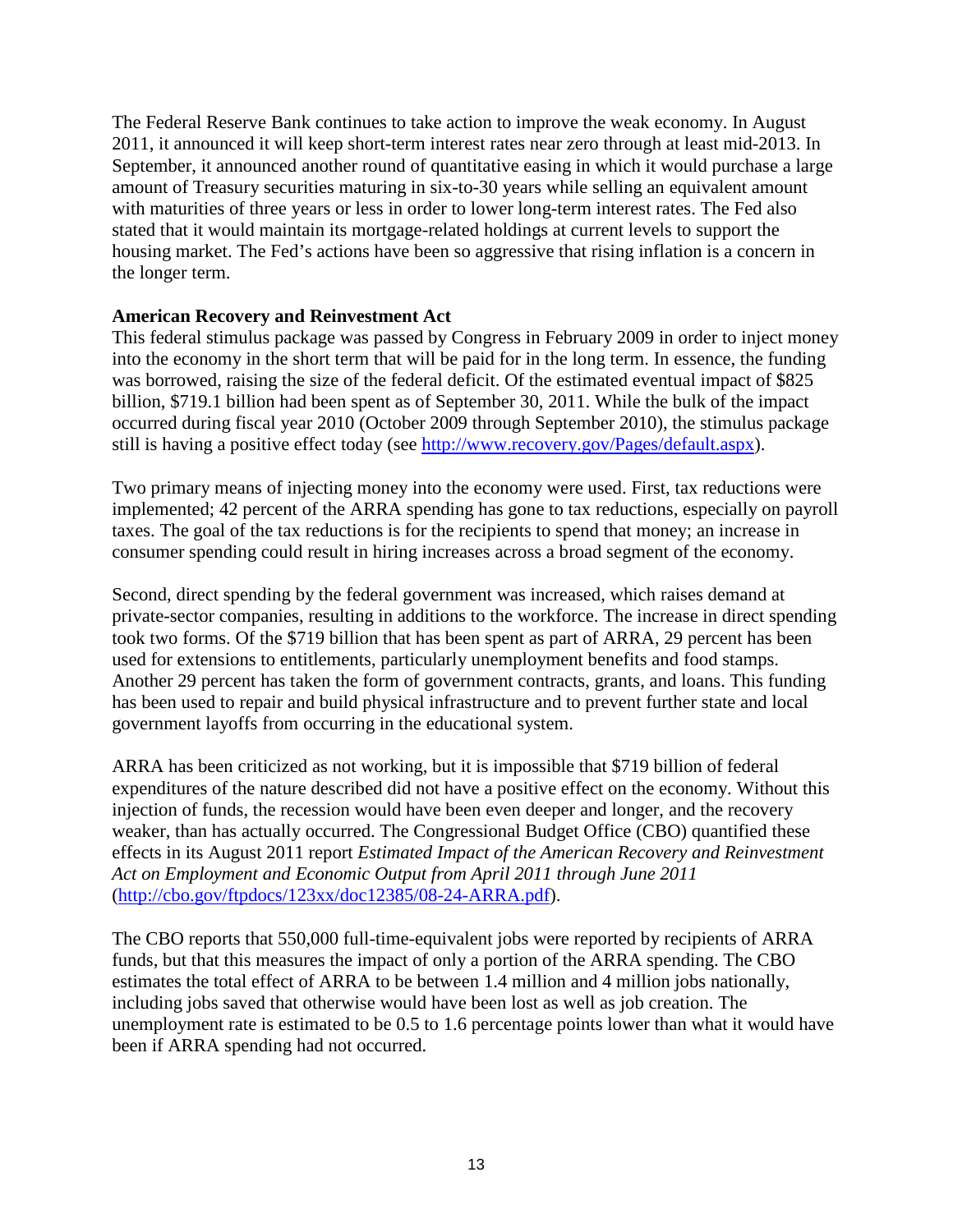In order to evaluate the effects of ARRA, the CBO has estimated output multipliers, based on the direct and indirect effects of ARRA spending on GDP over a period of several quarters. Multipliers estimate the effects of the changes in the output of one or more industries on the output, employment, and labor earnings in the other industries. A multiplier of 1 indicates that \$1 of ARRA spending caused GDP to increase by \$1. A multiplier of more than 1 indicates that the ARRA funding rippled through the economy, causing positive effects in industries other than that of the beneficiary. For example, in the case of infrastructure spending, some of the funding was used to hire an unemployed construction worker, who used some of his increase in income to purchase goods and services beyond what he had been buying while unemployed. A multiplier of less than 1 indicates that the beneficiary of ARRA funding did not spend all of the money received. For example, in the case of a tax cut to a wealthy individual, the money was saved instead of spent.

In Table 3, the output multipliers estimated by the CBO are shown for each of the types of activity included in ARRA. Economy.com has estimated multipliers for various possible stimulative activities, some of which match the categories listed by the CBO. In each case, the Economy.com multipliers are in the middle half of the CBO's range.

The largest multipliers have come from direct expenditures by the federal government for goods and services and from transfers to state and local governments used for infrastructure. Conservatively, \$1 of those types of spending resulted in an increase of \$1 in GDP, but due to indirect effects, the total impact likely was more than \$1 and perhaps as much as \$2.50. Economy.com estimates the multiplier for infrastructure spending to be 1.59. The multiplier for transfers to state government for purposes other than infrastructure — largely to retain the jobs of teachers — is estimated to be somewhat lower: 0.7 to 1.8 according to the CBO and 1.36 according to Economy.com.

#### **TABLE 3 OUTPUT MULTIPLIERS OF MAJOR PROVISIONS OF THE AMERICAN RECOVERY AND REINVESTMENT ACT**

|                                                                                    | <b>Estimated</b><br><b>Multiplier</b> |      |
|------------------------------------------------------------------------------------|---------------------------------------|------|
|                                                                                    | Low                                   | High |
| Purchases of Goods and Services by the Federal Government                          | 1.0                                   | 2.5  |
| Transfers to State and Local Governments for Infrastructure                        | 1.0                                   | 2.5  |
| Transfers to Individuals                                                           | 0.8                                   | 2.1  |
| Transfers to State and Local Governments for Purposes Other Than<br>Infrastructure | 0.7                                   | 1.8  |
| Two-Year Tax Cuts for Lower- and Middle-Income People                              | 0.6                                   | 1.5  |
| One-Time Payments to Retirees                                                      | 0.3                                   | 1.0  |
| Extension of First-Time Homebuyer Credit                                           | 0.3                                   | 0.8  |
| One-Year Tax Cut for Higher-Income People                                          | 0.2                                   | 0.6  |
| <b>Corporate Tax Provisions</b>                                                    | 0.0                                   | 0.4  |

Source: The Congressional Budget Office.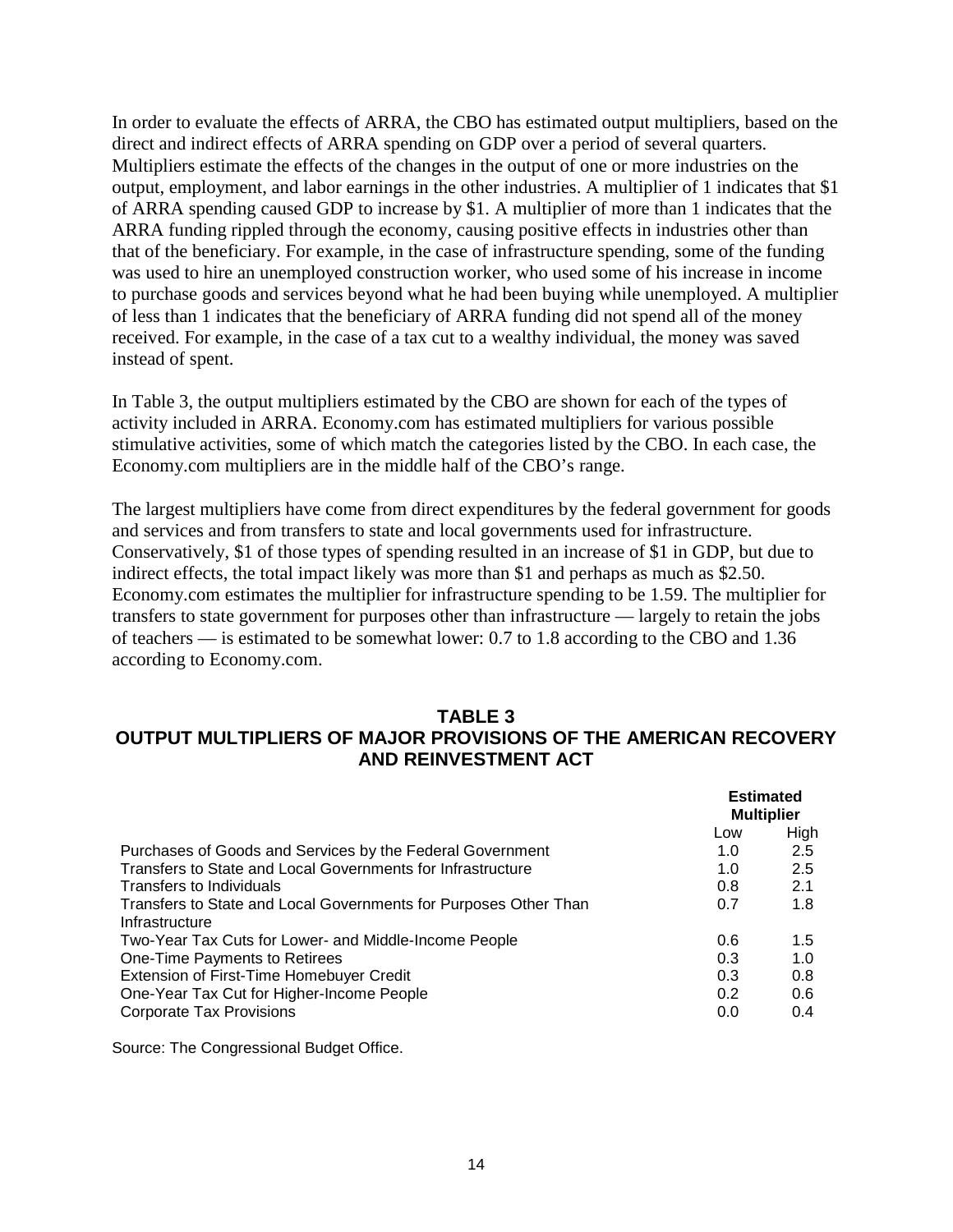Transfers to individuals, mostly in the form of enhanced benefits to those unemployed and those receiving food stamps, also has had a relatively high multiplier, estimated by the CBO as between 0.8 and 2.1. Economy.com reports multipliers for this type of spending are slightly higher than those for infrastructure: 1.73 for a temporary increase in food stamp payments and 1.64 to extend unemployment insurance benefits.

In contrast, the tax cut provisions of the stimulus act have had lower multipliers. In particular, the tax cut for higher-income individuals and the corporate tax provisions have multipliers of much less than 1. That means that for each dollar of tax reduction, less than \$1 of spending occurred. Economy.com concurs, calculating the multiplier for corporate tax rate reductions to be only 0.3. Thus, tax reductions for corporations and high-income individuals are highly inefficient means of stimulating the economy.

Other forms of tax cuts have higher multipliers, but not as high as for transfers directly to needy individuals, infrastructure spending, or transfers to state and local governments to save jobs for teachers. Economy.com reports the highest multipliers from changes in taxes to be 1.29 for a temporary reduction in the payroll tax, 1.26 for a refundable lump-sum tax rebate, 1.02 for a nonrefundable rebate (low-income individuals receive less than the full amount of the rebate), and 1.03 for a temporary across-the-board tax cut. In contrast, other changes to the tax code would have very low multipliers:

- Extension of the alternative minimum tax patch: 0.48
- Make the dividend and capital gains tax cuts permanent: 0.37
- Make the Bush income tax cuts permanent: 0.29
- Temporarily accelerate depreciation: 0.27

On the whole, ARRA has not had as much impact on jobs as some expected or hoped, though those who argue that the "program did nothing" might examine the performance of the economy in 1930 and 1931 when the government made virtually no response to a massive adverse wealth shock. Still the results of the ARRA were disappointing. The primary reason for this is that the largest portion of the funding was for tax cuts for individuals, which have only a low-tomoderate multiplier. In order to have a positive effect on employment, the money that otherwise would have been used to pay taxes must be used to increase consumer spending.

None of the three groups of Americans discussed in the prior section have had much motivation to use the money realized by a reduction in taxes to increase spending. The group most directly affected by the recession likely used a significant portion of the money to pay existing bills and mortgages. Given the loss of income experienced by this group, the amount of their consumer debt, and the size of their mortgage payments, the reduction in taxes barely began to resolve the plight of this group. Instead of increasing their spending, the middle group, especially baby boomers approaching retirement age, likely saved a sizable share of the tax reductions in an effort to offset their significant losses in investments. The affluent group may not have increased their spending since they already were in a position to have bought what they liked. Thus, the tax reduction portion of the stimulus package, while a benefit to households in need, was an inefficient means of increasing the number of jobs.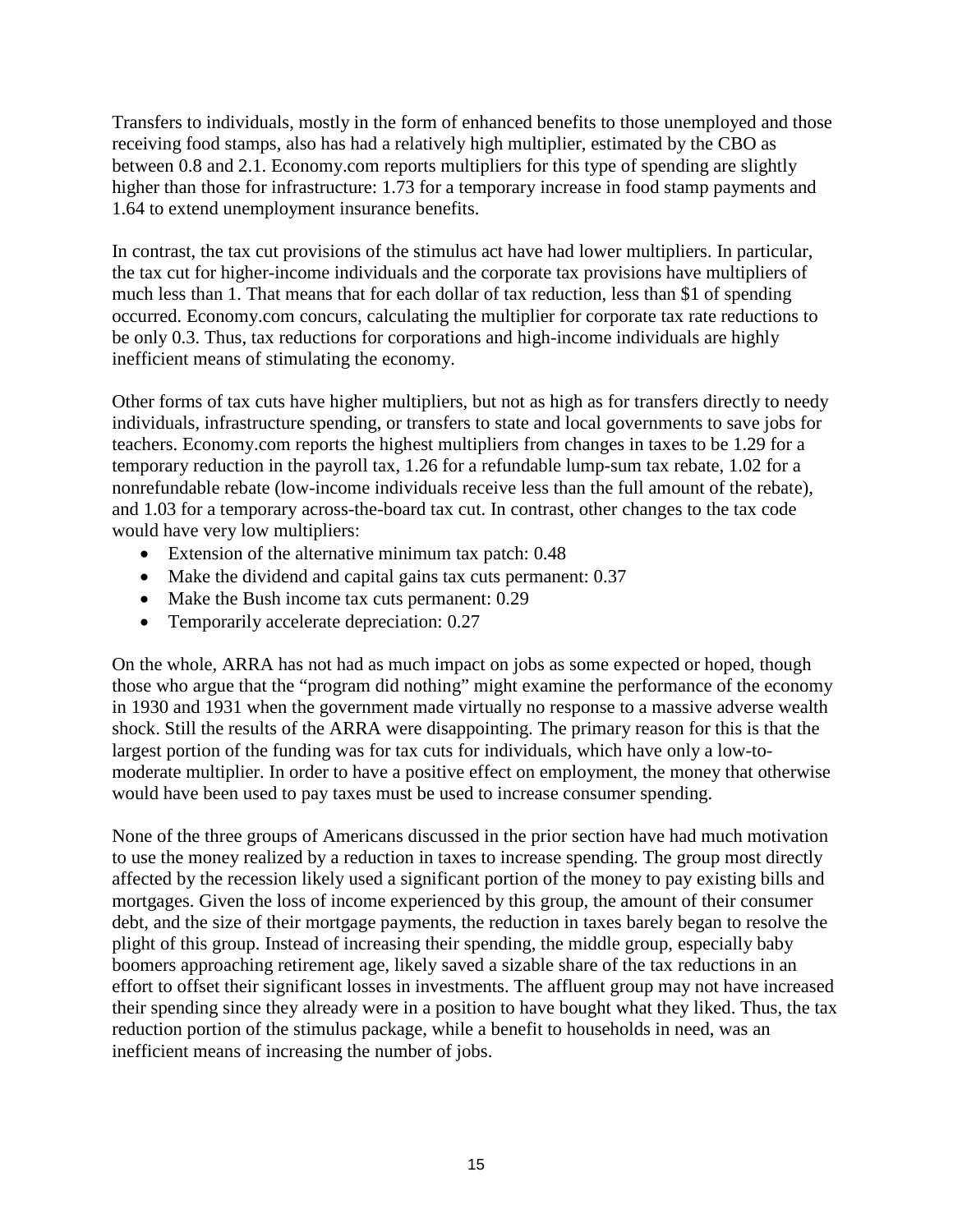#### **Proposed Additional Stimulus**

In September 2011, President Obama proposed a second stimulus package, titled the American Jobs Act, which is similar in nature to the 2009 package. The proposed total funding is \$447 billion, a little more than half of the ARRA amount. The breakout of the proposed funding is shown in Table 4. With more than half of the funding allocated to tax cuts, the effect of this plan on jobs will fall short of a plan dominated by infrastructure spending and direct assistance to needy individuals.

Whether this proposal will be enacted by Congress is a matter of conjecture. In addition to the typical political disagreements, the similarity of this package to the one passed in 2009 combined with the perception among some that the 2009 package did not work lessens the likelihood of passage. A further complication is the federal government's already very large deficit.

The tax reduction portion of the plan likely will again be only partially effective in restoring jobs. Consumer confidence currently is nearly as low as in 2009 when the original package was passed, debt levels remain high, and households continue to lose their homes to foreclosure. While the stock market rebounded considerably from mid-2009 to mid-2011, it has dropped since then. Under these conditions, it is likely that a significant portion of the tax reduction will again be used to pay existing debt or be put into savings rather than used to increase consumer spending.

Though the payroll tax cuts in the proposal are extended to include employers, tax reductions to businesses will not increase demand for companies' goods and services — the primary hindrance

| <b>AMERICAN JOBS ACT</b>                                                                     |    |                               |
|----------------------------------------------------------------------------------------------|----|-------------------------------|
| <b>TOTAL</b>                                                                                 |    | Cost in Billions of \$<br>447 |
| <b>TAX CUTS</b><br><b>Businesses</b><br>Employer Payroll Tax                                 | 65 | 245<br>70                     |
| <b>Extend 100 Percent Expensing</b><br>Individuals: Employee Payroll Taxes                   | 5  | 175                           |
| <b>INFRASTRUCTURE/JOB RETENTION</b>                                                          |    | 140                           |
| Immediate Infrastructure (largely surface transportation)<br>Modernize Schools               |    | 50<br>30                      |
| Infrastructure Bank                                                                          |    | 10                            |
| <b>Rehabilitate Vacant Properties</b><br>Nationwide Wireless Internet Services               |    | 15<br>$\Omega$                |
| Retain/Expand Jobs for Teachers, Police, and Firefighters                                    |    | 35                            |
| Veterans' Hiring                                                                             |    | na                            |
| <b>PATHWAYS TO WORK</b>                                                                      |    | 62                            |
| Unemployment Insurance Reform and Extension                                                  |    | 49                            |
| Tax Credit for Hiring Long-Term Unemployed<br>Pathways Fund for Low-Income Youths and Adults |    | 8<br>5                        |

# **TABLE 4**

Source: The White House [\(http://www.whitehouse.gov/jobsact\)](http://www.whitehouse.gov/jobsact).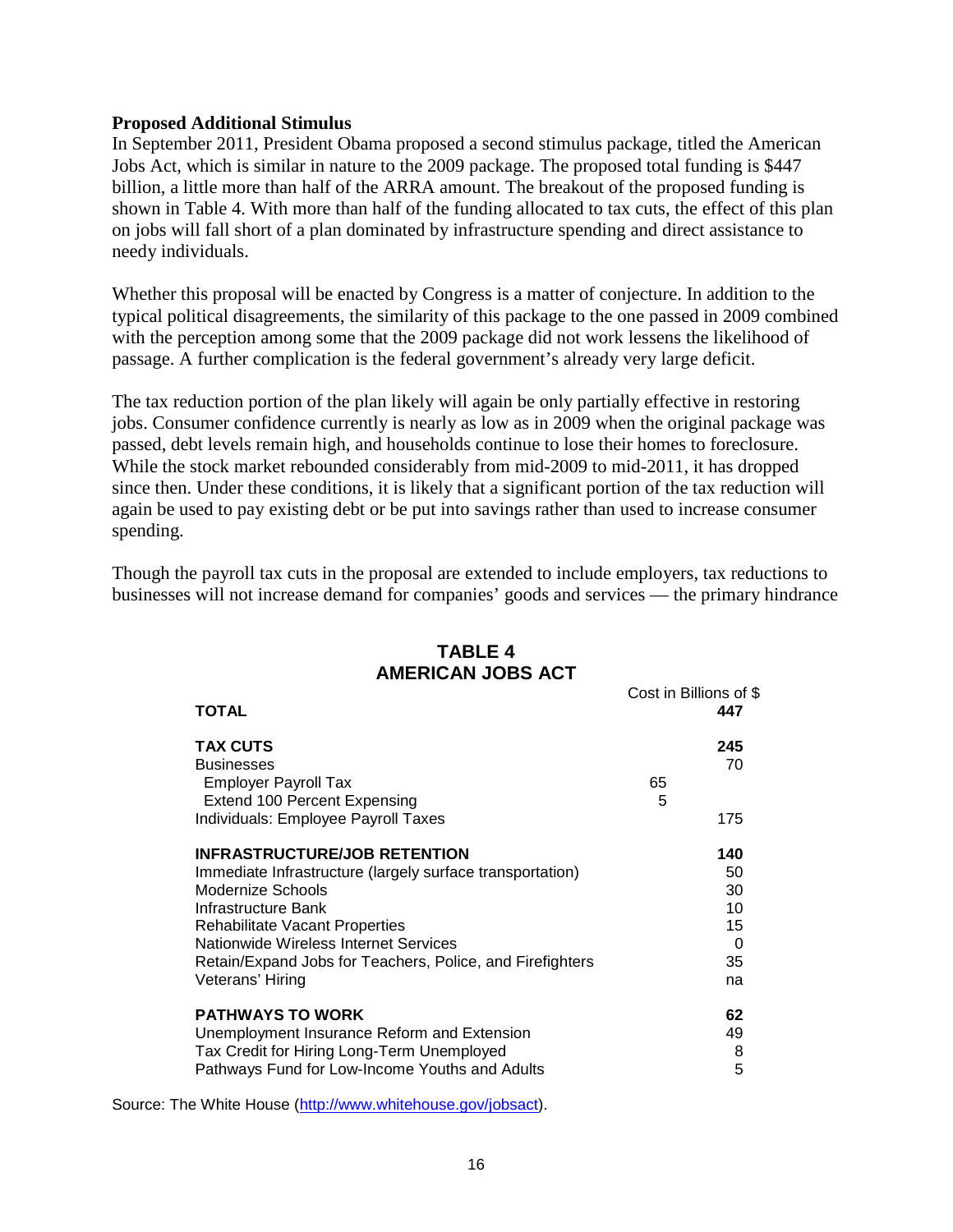to companies expanding their workforces. Many companies are highly profitable — corporate profits currently are nearly as high as the peak of the last economic cycle — but this has not translated into increased hiring.

In contrast, the infrastructure/job retention portion of the proposal would again have a positive impact on employment. Much of the \$140 billion in funding will be used to repair and build physical infrastructure, particularly surface transportation and schools. This spending directly results in the hiring of construction workers and ancillary positions. The increased spending of these individuals would ripple through the economy, affecting many industries. Similarly, the funding to keep teachers, firefighters and police from being laid off by state and local governments still experiencing budgetary difficulties and to hire additional workers in these occupations likely will result in a multiplier of more than 1.

The White House has estimated the impacts of the proposed act in each state. The estimated effects in Arizona in the infrastructure/job retention category include

- \$602.7 million in immediate investments in transportation that is expected to create approximately 7,800 jobs. This calculates to one job per \$77,300 expended.
- \$544.4 million to elementary and secondary schools for school infrastructure and \$116.6 million to community colleges, creating 7,100 jobs: one job per \$76,700 expended.
- \$484.3 million for the rehabilitation of vacant homes and businesses.
- \$625.5 million for job retention and expansion for teachers, firefighters and police officers, resulting in 9,700 jobs, or one job per \$64,500 expended.

Funding on these programs in Arizona would total nearly \$2.4 billion; an incomplete estimate of the effect on jobs is 25,000. In addition, the Pathways Fund could provide jobs to 10,000 (mostly youths) and the extension of unemployment benefits could assist 27,000 Arizonans.

**Infrastructure Bank**. The President's proposal includes the creation of an infrastructure bank to fund a portion of the infrastructure work. Despite being discussed in the past, a national infrastructure bank has not been created. (However, California has had an operating infrastructure bank for more than a decade.) The idea is to create a government agency to help arrange financing for infrastructure projects using funding from private investors. Through inexpensive loans and loan guarantees, the bank would attract investments from sources such as pension funds, hedge funds, and foreign nations. However, the need for seed money from the federal government is acknowledged as necessary. The bank would then lend the money to states and municipalities.

In the context of a near-term stimulus package, a national infrastructure bank will not produce results. It is expected to take a minimum of one year, and more likely several years, to become operational.

# **State and Local Governments**

A number of states have considered some form of an economic stimulus plan separate from the federal government actions and some have been implemented. The stimulus packages proposed or passed in other states have varied widely in content. Many have focused on tax credits, loans, and other actions to benefit businesses. In the current economic environment, businesses are not expanding and moving; enticements for them to do so will not be enough to overcome the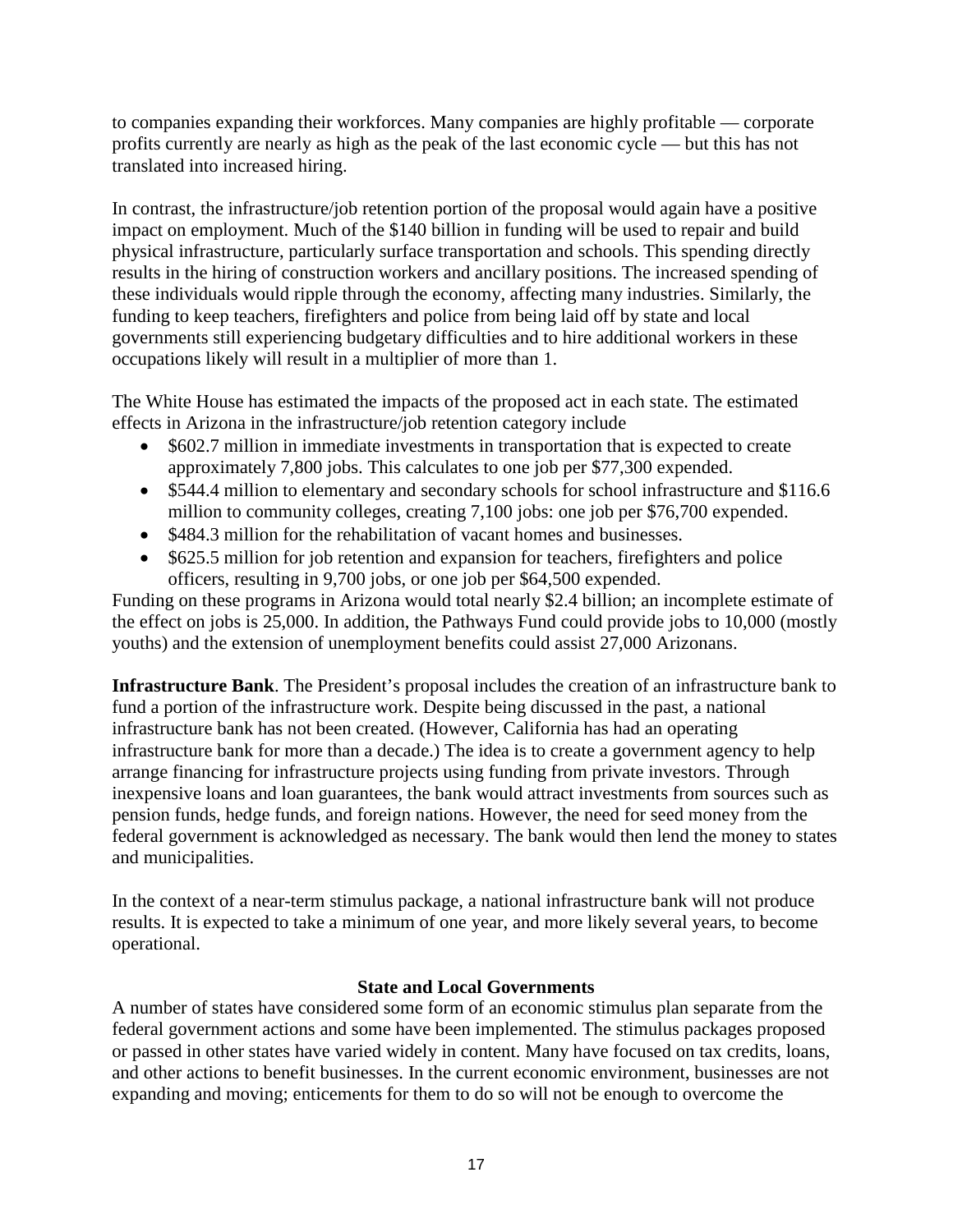negative economic fundamentals. While these programs may be worthy from a long-term perspective, their benefits are not likely to be realized to a significant extent until the economy has already recovered. Even when the economy is stronger, actions to enhance economic competitiveness typically take years to realize substantial success.

Tax reductions have been notably absent from the state plans. The public finance difficulties of recent years that have plagued every state to some extent no doubt have contributed to their absence. However, a strong consensus exists among economists that state and local government spending is much more effective than tax cuts in stimulating economic activity at a state or local level. Though one can find an article/study to support any position, the bulk of the literature supports the conclusion that state and local government taxes and incentives have little effect on economic activity or job creation.

Some state plans have focused on the unemployed. Those programs that increase unemployment benefits have an immediate economic impact, but those featuring job training will have little if any impact in the short term. Since the recession began, the problem is not that employers cannot find qualified workers. Instead, the demand for goods and services is so low that companies have no need to hire additional workers.

A number of states have considered, and some passed, stimulus programs that mostly or entirely consist of infrastructure spending. Such plans are in line with the economic literature — that such spending has an immediate impact on the economy and that the economic multiplier is relatively high for this type of spending.

Most of the states considering or implementing an infrastructure program have estimated the effect of the program on jobs, including construction and other jobs directly paid for with stimulus funding and those jobs created indirectly through the multiplier effect. These estimates vary widely. Some states estimate that one job will be created per \$25,000-to-\$30,000 spent, which matches a nationwide estimate that transportation projects create one job per \$26,600 spent. In other states, the estimate is that as much as \$80,000 must be spent to create one job. The estimates of the Obama Administration on the effect of spending in Arizona from the proposed stimulus package are at the upper end of this range.

Of the states that already have implemented job creation programs, the "Jobs Now!" program in Illinois is the most aggressive. The program, which was passed by the legislature in mid-2009, is almost entirely focused on infrastructure, with two-thirds of the total funding allocated to transportation. Lesser amounts will be spent on physical infrastructure that supports education, community development, environmental, and economic development purposes. The state, which has twice as many residents as Arizona, will spend \$13 billion of its own funds over six years. Combined with federal stimulus funds and federal and local government matching funds, the total package is \$31 billion. Even with a conservative estimate of one job created per \$70,600 spent, 439,000 jobs would be created over the six years. The state portion of the funding is in the form of 20-year bonds supported by fee and tax increases. Various fees related to driver licenses and vehicle registrations account for one portion of the new revenue. Taxes on alcoholic beverages have increased and the sales tax has been extended to candy and selected other products. Another substantial source of new revenue is a tax on video gaming terminals.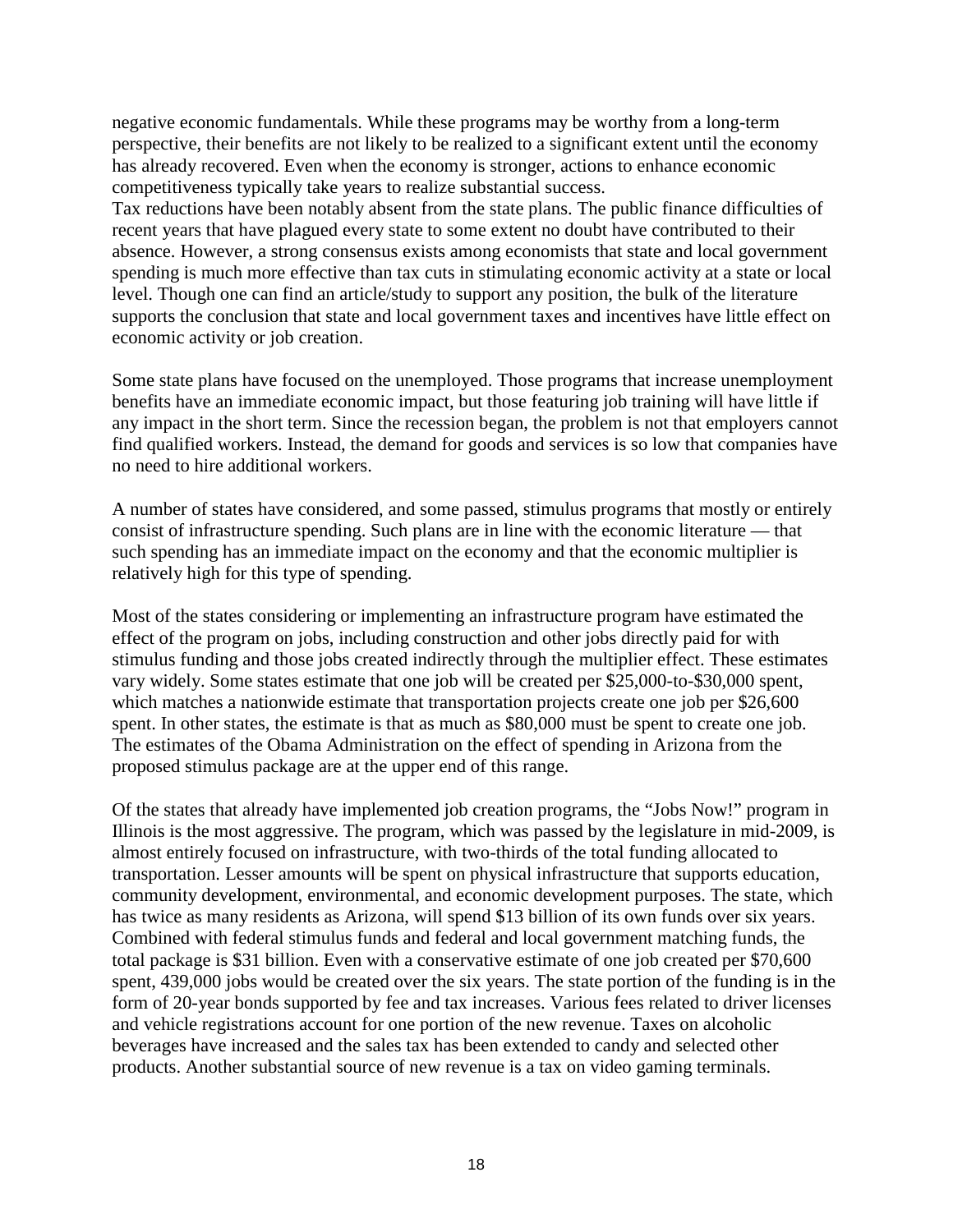Oregon's Jobs and Transportation Act passed in 2009. It provides nearly \$1 billion for transportation projects. An increase in fees for vehicle registration, titles, and license plates combined with an increase in the gas tax from 24 to 30 cents per gallon is estimated to raise about \$300 million per year. The projected creation of 40,000 jobs seems overstated, as this amounts to one job per \$24,000 of spending. Oregon also passed other legislation in 2009 that approved \$175 million in bonds for construction and renovation projects, mostly at universities and community colleges.

Several other states also have invested in infrastructure. Iowa is borrowing \$830 million for flood repair and other infrastructure projects. North Carolina is spending \$744 million on construction projects, mostly for education and corrections. Virginia has provided \$230 million for university construction projects. In the small state of Vermont, \$100 million in bonding is being used for transportation projects.

Ohio's \$1.57 billion "Bipartisan Job Stimulus Plan" was passed in mid-2008. Funding comes from multiple sources, including the general fund, a tobacco fund, general obligation bonds, and revenues from state liquor stores and the Ohio Turnpike. It is a mixture of short- and longer-term programs that largely provide grants and loans to companies in selected export industries, but it also includes \$400 million in infrastructure grants to local governments. Its estimated impact of 57,000 jobs seems unlikely, as that translates to one job per \$27,500, with the bulk of the funding going to purposes other than infrastructure for which any job benefits are speculative.

# **A Possible Stimulus Package in Arizona**

The Arizona economy remains weak, with unemployment high and job growth slow. Conditions are not expected to improve much over the next couple of years. Thus, a stimulus package that delivers results in the near term would directly benefit many Arizonans and indirectly would boost the entire economy.

In contrast, a stimulus package that slowly produces positive effects could on net be counterproductive. The Arizona economy is expected to recover in a few years, again creating jobs at a rapid pace. Stimulating an economy that already is operating at full capacity produces negative effects, increasing inflationary pressures, raising the rate of population growth at a time when the public sector is having difficulty keeping pace with increased demands, and increasing the costs of government. For example, the costs of public capital projects are higher when they are competing with numerous private-sector projects, due to the need for contractors to raise wage rates in order to attract a workforce and from cost increases resulting from material shortages. Thus, the focus of any stimulus package has to be to provide more jobs in the near term, with the effects tailing off with time.

It also makes little sense to pursue inefficient options to boost the economy. Based on the CBO analysis discussed earlier, state and local government tax cuts, tax incentives, and similar actions have a limited impact on economic growth, and whatever impact such actions have take years to develop. Tax reductions and tax credits invariably reduce revenues available for public services, resulting in the need to decrease other government spending. The Arizona Legislature already has reduced taxes significantly. In a special session in early 2011, it passed legislation that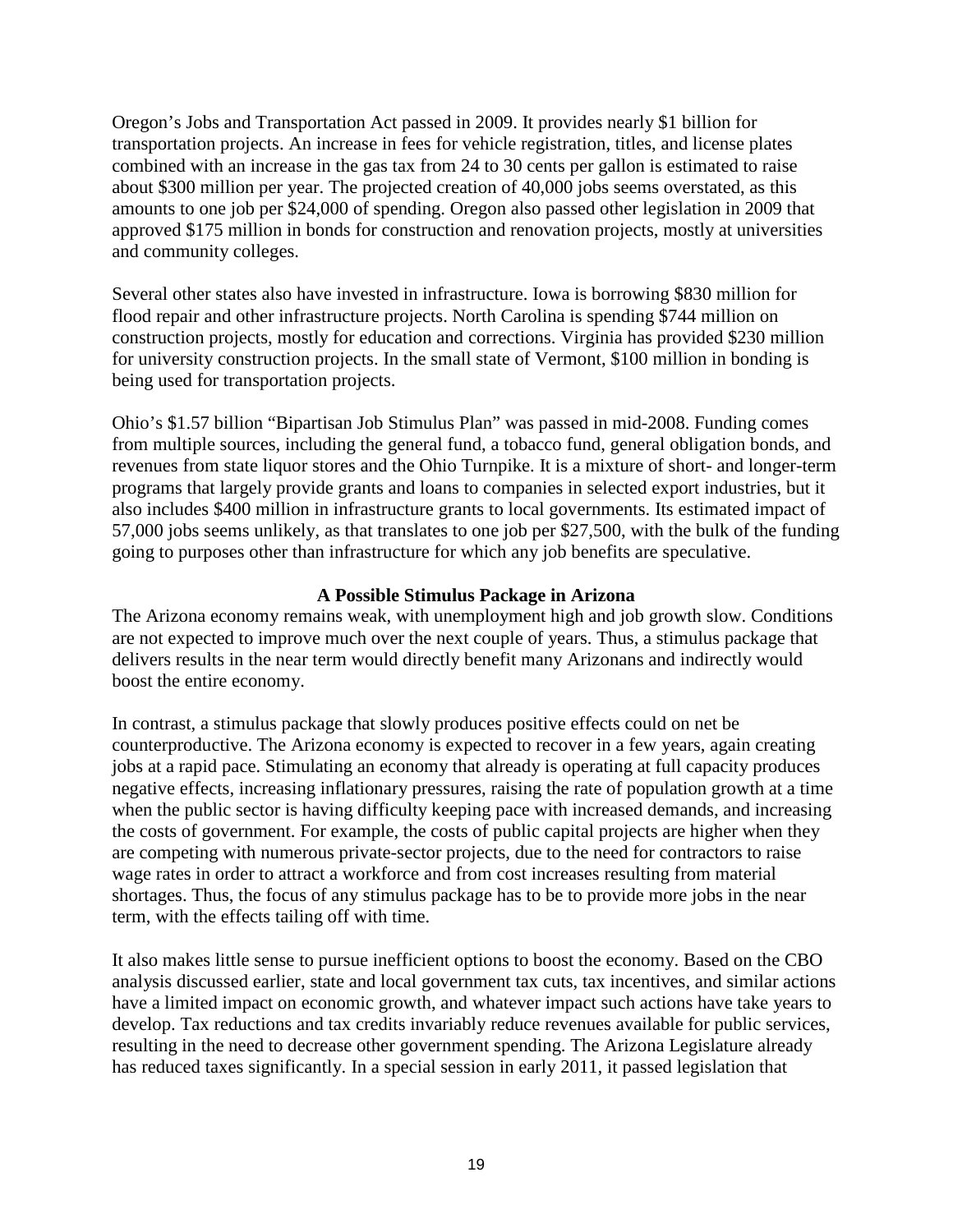reduced a variety of business taxes, created tax credits, and formed a "deal-closing" fund. Thus, a potential stimulus program should entail other strategies than those already taken.

Cost-effective options to state and local governments to create jobs in the local economy in the near term are highly limited. Increased spending is the only tool available to state and local governments to have a meaningful impact on the economy in the short term. Econometric models consistently indicate that increased government spending on infrastructure has a net positive economic impact, stronger than what is derived from a tax reduction of an equivalent magnitude (see the Economic Impacts section later in this report). Similarly, a decrease in public spending has a more adverse impact on the economy than an increase in taxes.

The increase in public spending as part of a stimulus plan needs to be of a short-term duration that reaches the private sector quickly, has a strong multiplier effect, and benefits the state. As seen earlier, two types of spending meet these goals: spending for public infrastructure and enhanced benefits to those in need. In addition to meeting these goals, an infrastructure plan will direct assistance to the segment of the economy suffering the most — construction — and it will yield economic benefits that stem from putting needed infrastructure in place in a very costeffective manner. The next section of this paper looks at infrastructure in Arizona, showing that a substantial number of needed infrastructure projects have been approved, but lack funding. While some of these projects will build new physical infrastructure, many of the projects involve repair and renovation of existing structures. Options for funding a stimulus package are considered after the discussion of infrastructure.

As part of a potential state stimulus package, the Arizona Legislature could take a simple action to enhance benefits to those in need without any cost to the state. Earlier in 2011, legislators chose not to extend unemployment insurance benefits, even though the source of funding was the federal government. Not only would this have assisted people truly in need, the multiplier from this type of spending is high, estimated by Economy.com at 1.64 — marginally higher than the multiplier for infrastructure spending.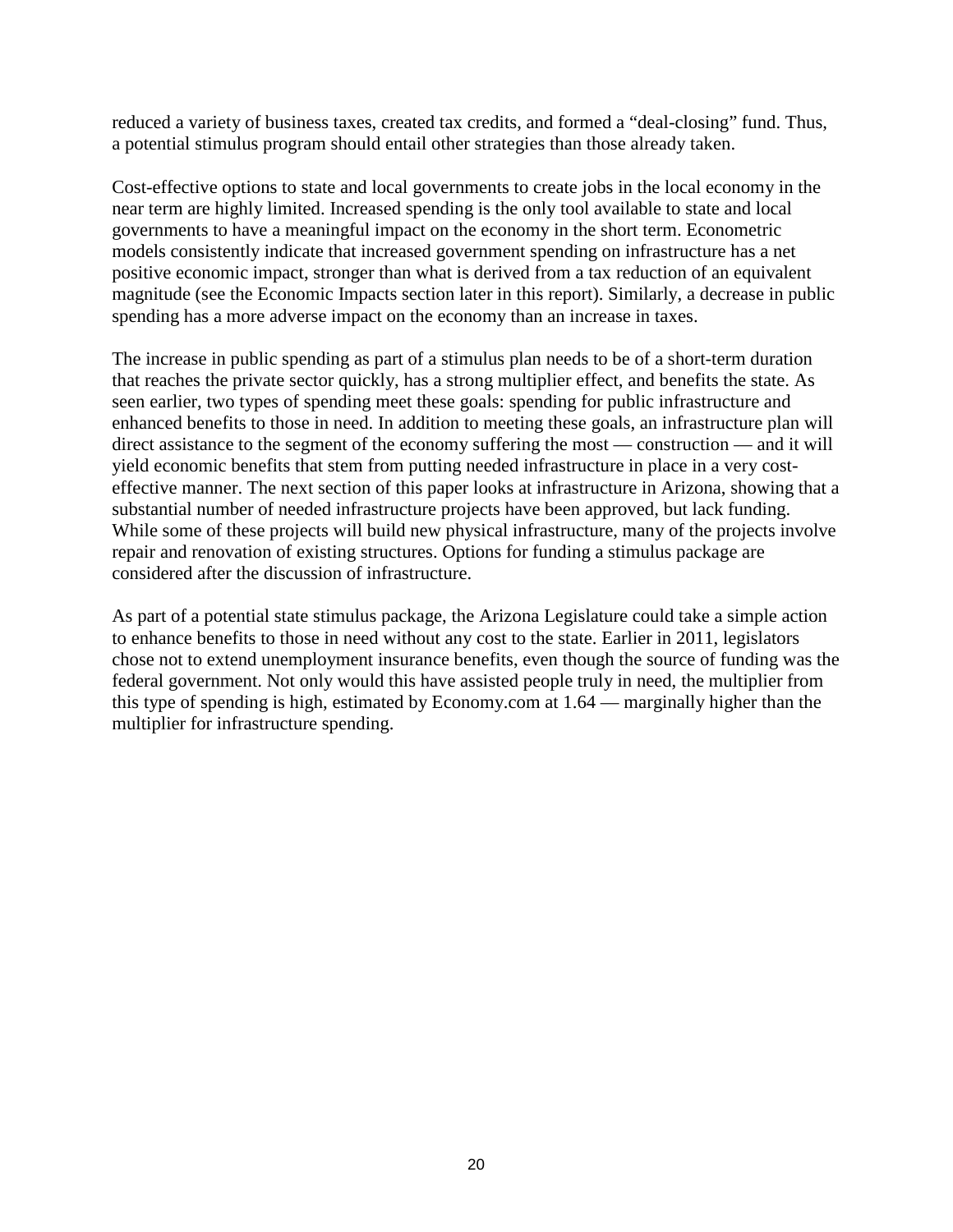# **INVESTING IN INFRASTRUCTURE IN ARIZONA**

To be economically competitive, an area's physical infrastructure must meet the needs of employers. However, Arizona's physical infrastructure generally is not perceived favorably. Capital spending in the state, especially for transportation, has consistently been lower relative to other states than would be expected of a state that generally ranks second in the nation in population growth.

The availability of a quality infrastructure is consistently rated as one of the most important factors affecting economic development. For example, Site Selection Magazine's 2009 Corporate Real Estate Executive Survey — cited as a foundational basis for the 2011 special legislative session's "jobs bill" — put the transportation infrastructure as the number one item on its list of top site selection factors. The utility infrastructure was ranked fourth.

The Arizona Legislature in January 2011 addressed other factors on the Site Selection list that pertained to business taxes, incentives, and regulatory issues. Thus, legislation to improve Arizona's infrastructure would round out the state's economic development strategy.

Much of the physical infrastructure, such as the transportation network, is provided wholly or largely by the public sector. With the limited public investment in infrastructure in the state and with the size of the budget difficulties facing state and local governments that will continue for some additional years, the state's physical infrastructure is at risk of becoming a major negative factor on its economic competitiveness. The state's existing infrastructure must be improved in order for the state to be economically competitive. Then, as growth of the Arizona population returns, additional infrastructure will need to be built.

Infrastructure needs in the state were documented in the 2008 study "Infrastructure Needs and Funding Alternatives for Arizona: 2008-2032" that was produced by the W. P. Carey School of Business at Arizona State University. In general, over the next 25 years billions of dollars in currently unfunded infrastructure needs that will be the responsibility of state and local governments in Arizona were identified. The largest single need is for transportation projects; the deficiency over the next 25 years could exceed \$100 billion.

Some of the infrastructure needs will ultimately be funded by the private sector or by publicprivate partnerships. The possibility of using public-private partnerships to build some types of infrastructure has received increasing attention over time. Various possibilities are being explored for transportation projects. However, because of the length of time needed to work out such partnerships, the short-term focus for a stimulus package needs to be on projects that state and/or local governments can initiate quickly on their own. A variety of public infrastructure projects fit these criteria. Transportation, particularly highways and roads, is a prime example as well as a major need.

Though construction and related industries are the most affected by infrastructure spending, construction was the sector hardest hit during the recession. The effects, however, will be much broader. Some of the projects will need to be designed by engineers and architects. Mining companies will benefit from an increase in demand for their products. An increase in the construction, mining, engineering and related workforces means that consumer spending will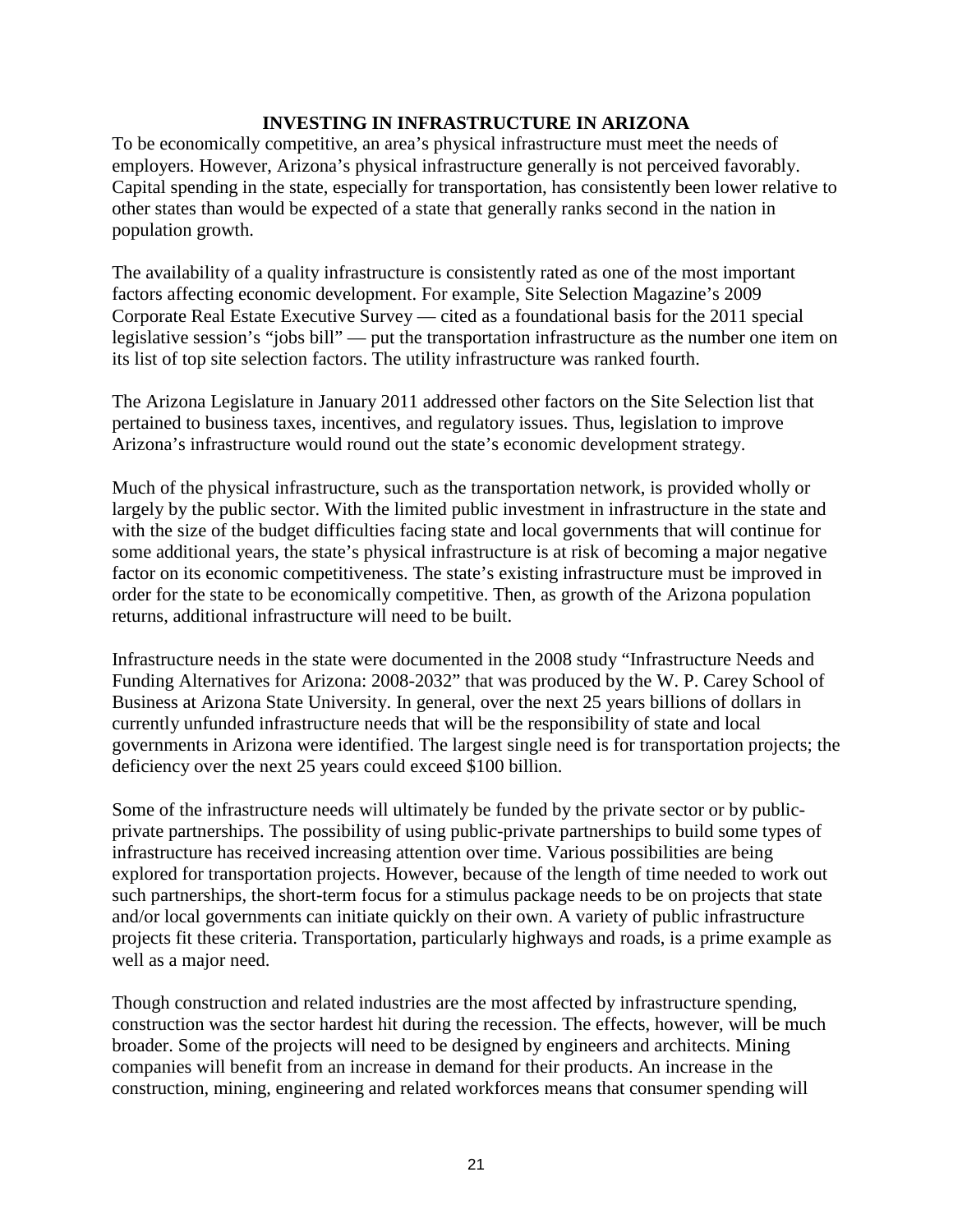increase, benefitting a broad range of retail and service businesses. Wholesale trade and transportation will benefit from the increase in consumer demand and the increased demand for materials used in building the infrastructure. Thus, benefits will accrue across the economy.

In the discussion that follows, various existing infrastructure needs are identified. Though certainly not a complete list, the cost of these state government projects sums to nearly \$5 billion. If local government needs are considered, the total is greater.) The need for these projects has already been established, but funding has not been provided. Many of the projects represent renovation needs that were identified years ago, but which have not been funded by the Legislature despite existing formulas meant to assure that such needs would be taken care of. Many of these projects could begin immediately, with others ready to start within a year.

# **Higher Education**

A useful example of an infrastructure project is the Stimulus Plan for Economic and Educational Development (SPEED) that was approved by the Arizona Legislature in 2009. The program is primarily designed to fund the renovation and restoration of university buildings. As of 2009, the projects covered by this package had been delayed for years, with many buildings in desperate need of repair. In addition to creating jobs during a recession, the timing of the project was optimal due to lending costs near record lows and relatively low construction costs. In short, needed work could be done at a favorable cost, stimulating a slumping economy.

The original request was for \$1.4 billion; the Legislature approved \$1 billion. Funding comes from the securitization of a portion of Arizona Lottery proceeds: a form of long-term borrowing. Estimates of the potential economic impact with spending of \$1 billion included an increase in employment of 22,200 (one job per \$45,000 spent — in the midrange of various estimates across states).

Implementation of SPEED initially was delayed, then only \$800 million was allocated. Less than \$300 million has been issued (spent) to date. Thus, the economic impact of this program so far has been modest. Currently, there are plans to spend \$171 million in the current fiscal year and an additional \$50 million in fiscal year 2013. This leaves nearly \$300 million of the \$800 million in allocated funds unspent.

Since the funding mechanism for SPEED is already in place, and since universities are not included in President Obama's proposal to update and improve educational facilities, accelerating SPEED funding represents an excellent means of providing jobs to Arizonans. Since the needs exceed the currently allocated \$800 million, the state could provide even more jobs by allocating the full \$1 billion funding to this project.

For example, Arizona State University has identified immediate needs for general building maintenance and repair, information technology infrastructure, renovation of labs and classrooms, installation and repair of sprinkler and alarm systems, etc. It estimates that projects totaling about \$100 million could be implemented within 6-to-12 months, with an additional \$50 million ready in the 12-to-24 month time frame. It is reasonable to assume that similar needs exist at the University of Arizona, Northern Arizona University, and the community colleges. The total likely exceeds \$300 million.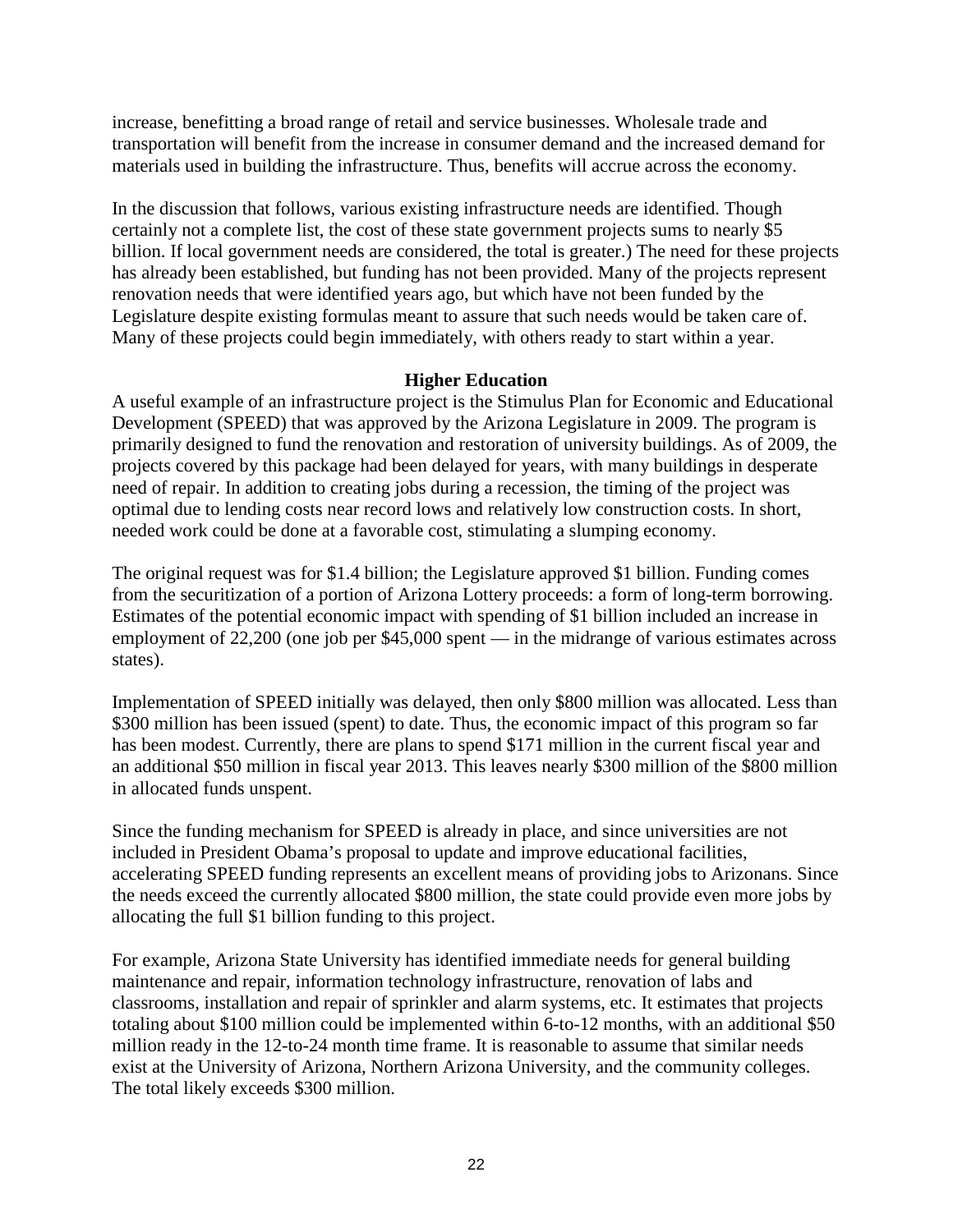#### **K-12 Education**

The School Facilities Board (SFB), a state agency, was created in response to a court decision that Arizona's system of school capital finance was unconstitutional. The SFB provides partial funding for the construction of new public elementary and secondary schools across Arizona and for the renovation of existing buildings ("building renewal"). The remainder of the funding comes from school districts.

The SFB received its first funding from the state government general fund in fiscal year 1999. Since then, annual funding has varied widely, with limited funding provided in years in which the general fund is in deficit.

New construction of K-12 schools has slowed markedly in recent years. This is due in part to funding constraints resulting from the very large general fund deficits of recent years. However, growth in student populations has slowed significantly in response to the economic recession and the implementation of the employer sanctions law. Thus, a significant backlog in funding for new facilities does not seem to be present.

In contrast, the current fiscal year (2012) is the fourth consecutive year that no funding has been appropriated by the Legislature for building renewal (maintenance and repair). These needs do not disappear during recessions and periods of slow growth in student enrollments. This lack of funding in recent years follows a decade in which appropriations for building renewal fell short of the amount indicated by the building renewal formula. This amount is annually calculated on a building-by-building basis, taking into account the building's square footage, age, student capacity, and prior renovations. Cumulatively, the building renewal formula recommended funding of \$2 billion from fiscal years 1999 through 2011. Slightly less than \$650 million was appropriated, leaving a shortfall of \$1.35 billion. The shortfall has exceeded \$200 million in each of the last few years.

A current professionally conducted needs assessment would not necessarily indicate that \$1.35 billion is required; no formula can be that accurate. Those familiar with the situation suggest that actual needs are not that great, though no other estimate exists. It is reasonable to assume that the needs amount to at least several hundred million dollars.

Thus, a significant need is present to boost funding for school maintenance and repair. As with the higher educational system's needs, these K-12 projects could start quickly, providing a shortterm economic stimulus.

#### **Transportation**

The Arizona Department of Transportation (ADOT) has a long-run transportation plan that extends to 2035. The needs statement expressed in the plan includes roads, highways, rail, and airports; maintenance and repair and new construction are included. The projected costs range from \$89 billion to \$250 billion (in 2009 dollars) over the 25-year planning horizon. The wide cost range reflects differing assumptions regarding future growth in the state.

Despite these substantial needs, funding of only approximately \$1 billion annually is expected to be available over the next 25 years, an amount in line with spending during each of the last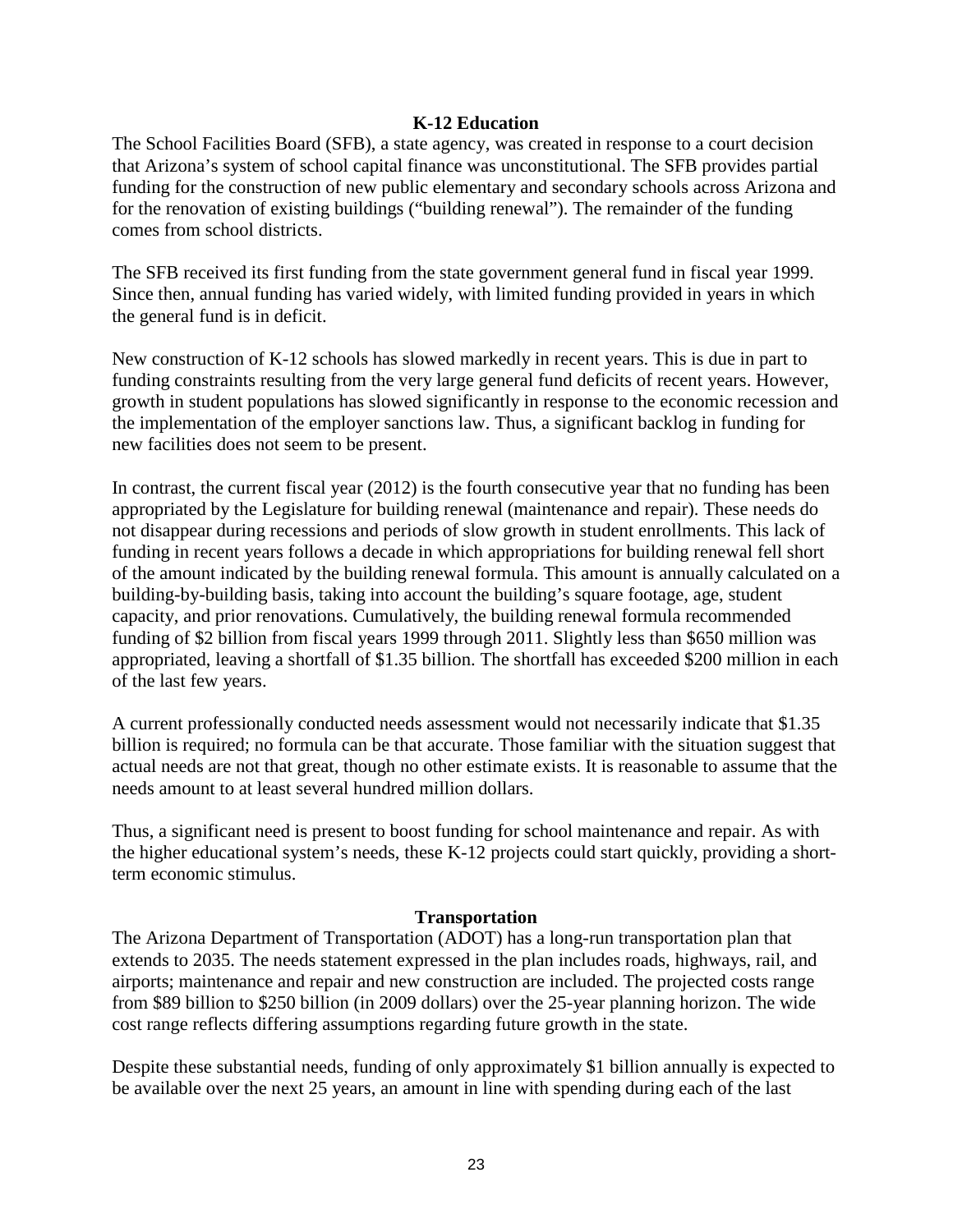several years. The ADOT report clearly reveals the choice that Arizonans must make: either increase funding so that the state's transportation infrastructure will adequately support the state's population and businesses, or continue the current fiscally constrained path. The latter option will provide only modest support for maintenance of existing transportation infrastructure; few resources will be available to support the state's expected growth. Moreover, no funding will be available to support a transportation-based economic development strategy.

ADOT also has a detailed plan for transportation projects over the next 5 years. For highway projects, the plan calls for an expenditure of approximately \$5.5 billion, with projects planned across the state. However, ADOT officials report that there is the need and nonfinancial capacity to build and repair transportation infrastructure at a rate that is at least twice as fast as the \$1.1 billion per year in the current plan. The constraint is fiscal — ADOT does not have the funding to pursue this higher work load.

If funds were available, projects currently slated for 2013 and 2014 could be moved forward a year and plans for 2015-16 could be accelerated into the 2013-14 time frame. The five-year plan includes projects across the state that could be accelerated if funding were available. For example, work on the South Mountain freeway could be moved forward, helping to alleviate the congestion in the Ahwatukee area.

These projects are "shovel ready," only waiting for funding to proceed. Funding such projects could have a quick and substantial impact on job creation in Arizona. The state would merely be accelerating needed construction projects that will pay benefits both to individuals and the business community as soon as the construction is complete.

#### **Corrections**

The construction of new prisons and/or the expansion of existing prisons represent another physical infrastructure need. Though funding for the Arizona Department of Corrections has increased substantially over time, the number of prisoners has increased at a faster pace, due in part to Arizona's mandatory sentencing laws. The current prison bed deficit is reported to be 4,638. Assuming a construction cost of \$50,000 per bed, the total cost to eliminate this deficit exceeds \$225 million. A concern also has been expressed that existing facilities are in need of additional funding for repair and maintenance.

#### **Local Government**

In addition to the transportation needs identified by the Arizona Department of Transportation, most cities and towns have a backlog related to the construction, maintenance, and repair of streets. The backlog results in part from the Legislature transferring transportation funds intended for local governments into the state government's general fund in order to balance the budget. Some cities and towns also report a backlog related to the construction, maintenance, and repair of their water systems. Though data are available for only a minority of the state's cities and towns, the need for \$100 million in transportation projects and another \$100 million in water projects has been identified. *If* these needs are representative of all cities and towns, the state total would be about \$1.5 billion in combined transportation and water system needs. County governments representing unincorporated areas are not included in this figure.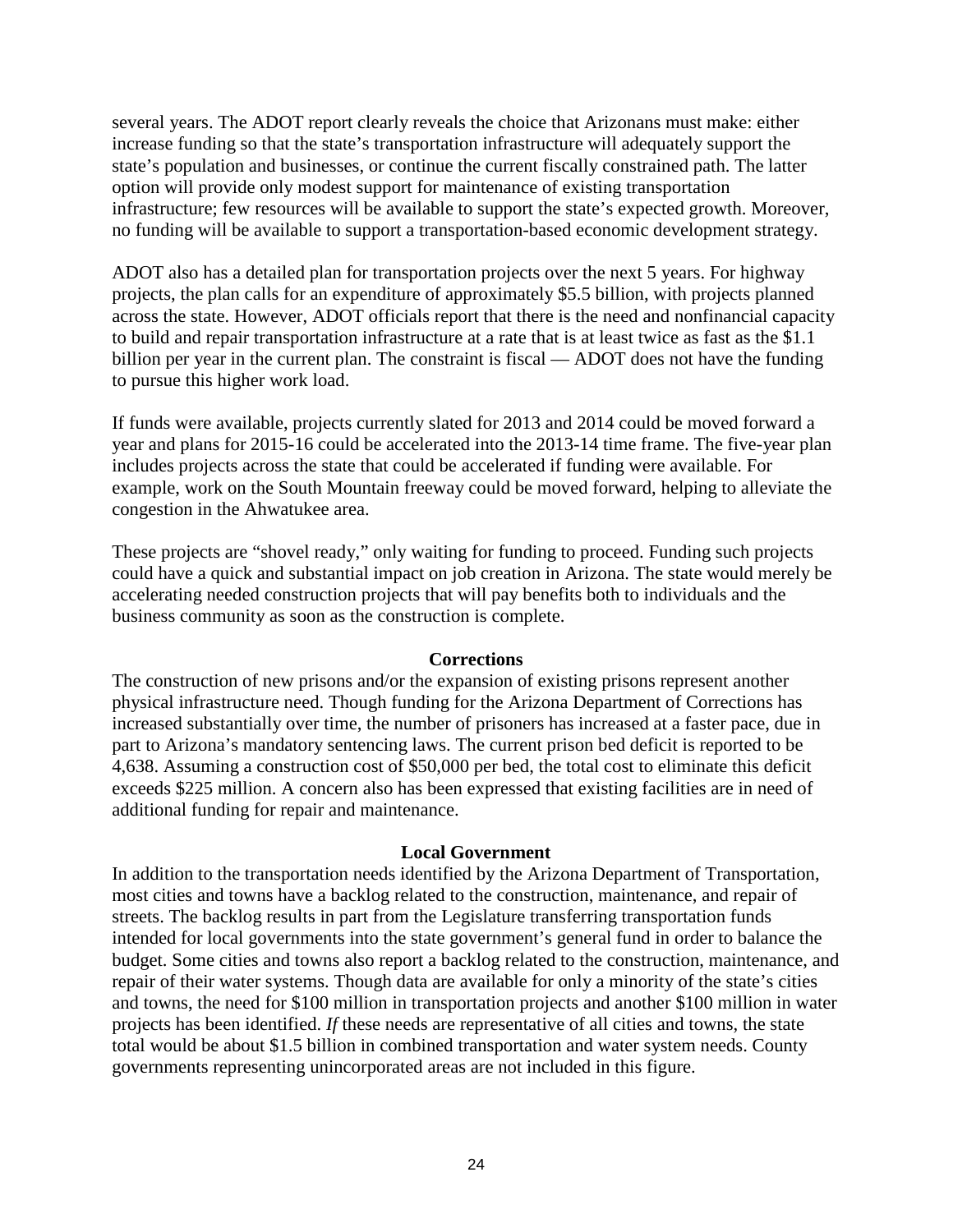To provide a mechanism for financing local government infrastructure building, the idea of creating an infrastructure bank has been discussed. Some of the new revenue collected for an infrastructure program could be placed in an infrastructure bank. California has operated a state infrastructure bank for more than a decade that finances public infrastructure and private development that promotes economic development, revitalizes communities, and enhances quality of life for Californians. The bank has broad statutory powers to issue revenue bonds, make loans, and provide credit enhancements for a wide variety of infrastructure and economic development projects, and other government purposes.

Establishing and funding an infrastructure bank in Arizona likely will take a few-to-several years. It will take time to set up the infrastructure bank due to legal issues, the need to create administrative and financial oversight, etc. Even with seed money provided by state government, it will take time to accumulate a significant amount of private funding. Once ready for operation, more time will elapse while local governments apply for funding and the bank evaluates the merit of the proposals. Thus, just as a national infrastructure bank will not create jobs in the near term, a state infrastructure bank should be considered based on its long-term merits, not as part of a short-term stimulus package.

# **Discussion of Infrastructure Needs**

It is widely documented that the state of Arizona has massive infrastructure needs. Though the recent economic downturn has reduced consumption/use of public infrastructure and has greatly slowed Arizona's population growth — temporarily alleviating the pressure for building new infrastructure — the needs remain. In addition, the downturn has exacerbated the state's tendency to neglect maintenance and repair needs. Many policymakers have argued that there simply is no money available to support those needs. Yet, the state and local government tax burden is much lower than in the past, productivity/cost savings would be realized if these needs are addressed sooner rather than later, and spending on infrastructure would provide employment for thousands.

Given that the current favorable financing costs and construction costs will not last, and that the needs for jobs is greatest now, an infrastructure program should be focused on taking on as many projects as quickly as possible. Since the Arizona economy is expected to recover and again achieve fast growth by around 2015, the infrastructure program should be limited to a length of around three years. Over these three years, documented state government needs on projects already planned and identified as needed run into the billions of dollars. If funding for transportation were doubled, this would amount to \$3,300 million in additional funding over three years; capacity and needs likely exceed this amount. Additional spending could total \$300 million on higher education, \$225 million on corrections, and as much as \$1,350 million on K-12 schools. Thus, upwards of \$5 billion could be expended in the next three years — not including local government needs.

Objections to public spending in order to "make work" for the unemployed are reasonable. In contrast, the need for each of the projects discussed above has already been demonstrated; in many cases plans are already in place — only funding is lacking. Thus, these are not arbitrary public works projects.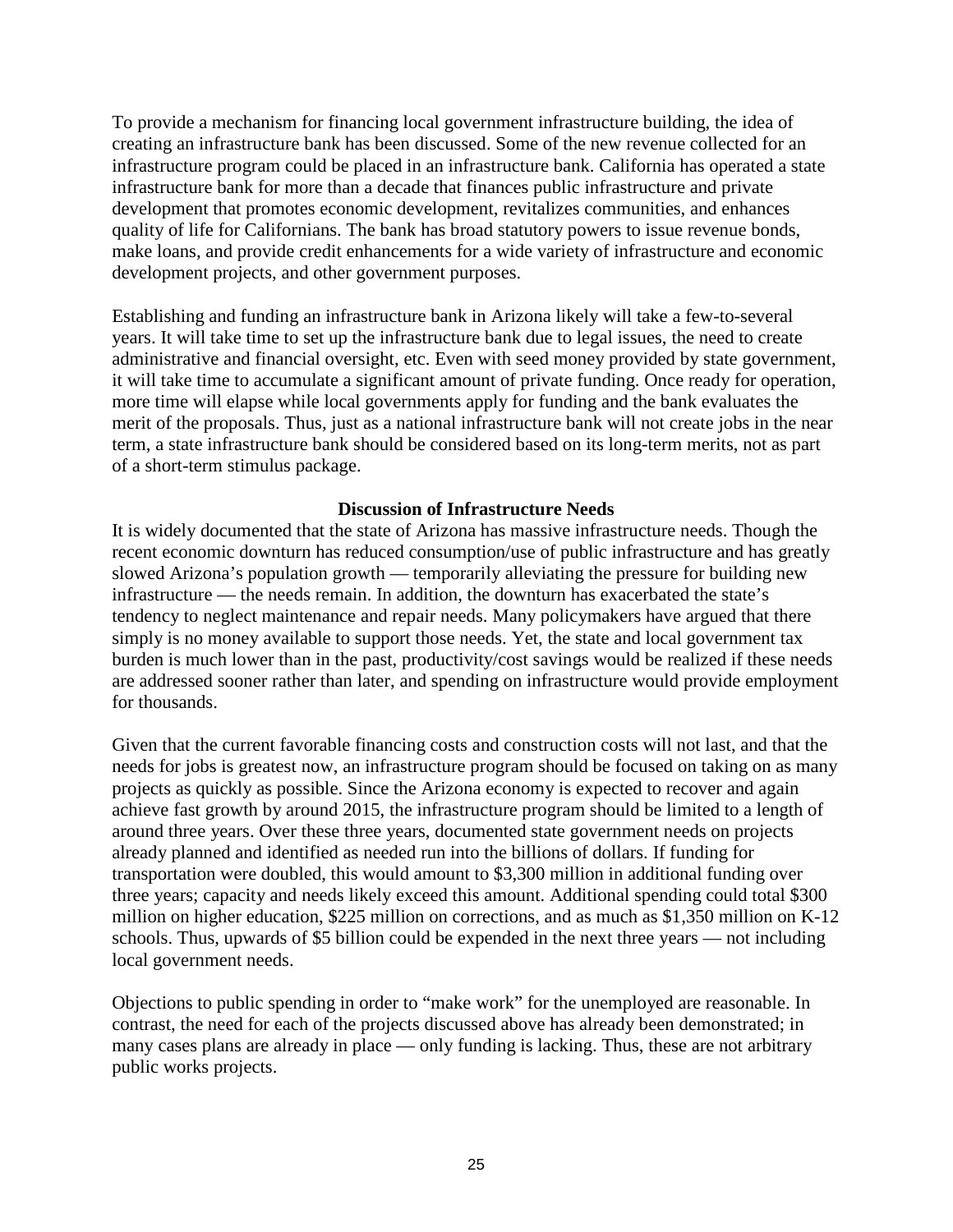The Department of Transportation already has a process in place to oversee the selection of projects and to maintain oversight during the construction phase. The Board of Regents could provide oversight for the universities, the SFB is fully capable of assessing and prioritizing school construction and renovation, and the Department of Corrections is similarly situated to assess prison needs. If needed, independent private consultants and civil engineers could be retained to undertake needs assessments, helping to boost employment in the private sector.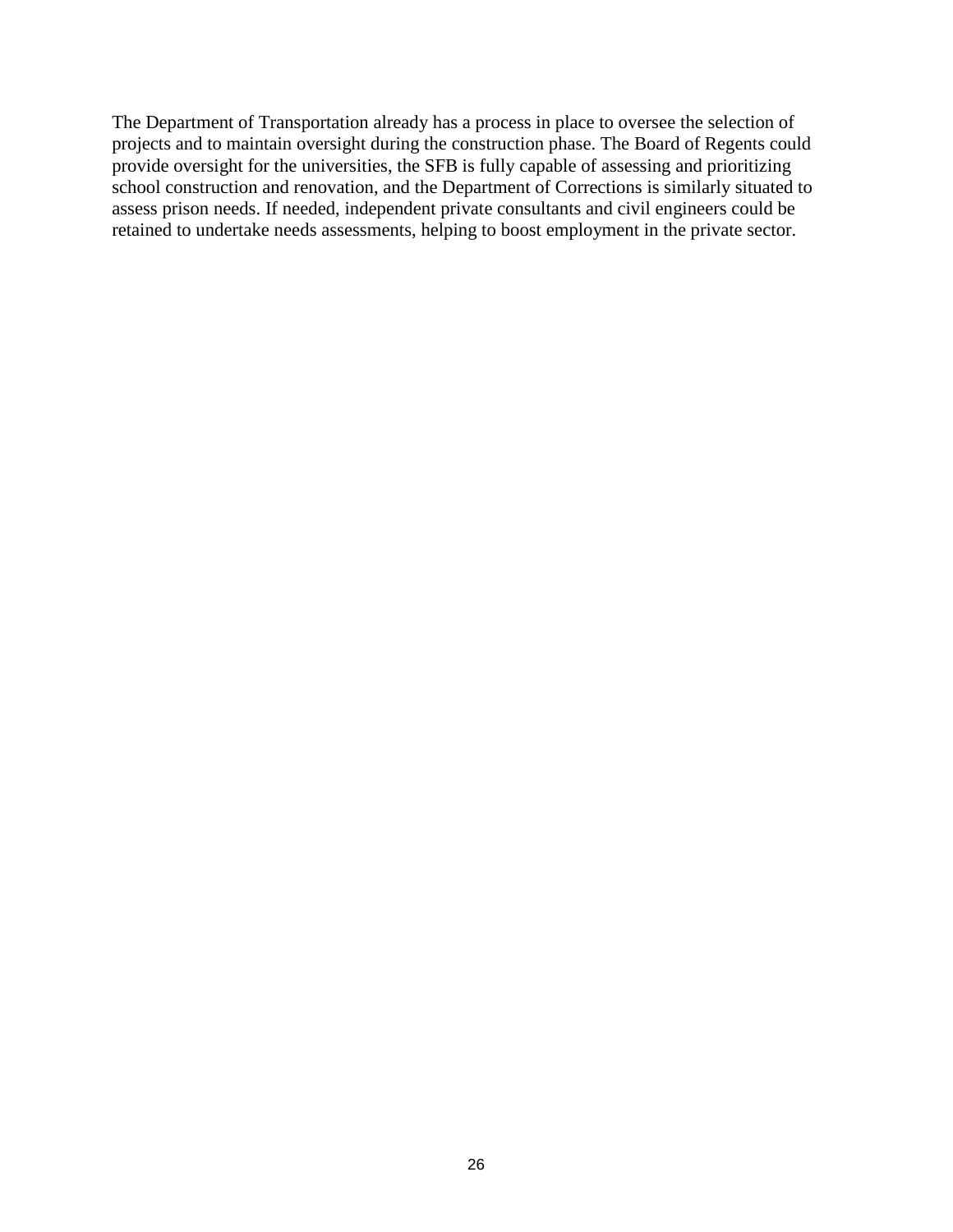# **FINANCING A STATE GOVERNMENT STIMULUS PACKAGE**

Any stimulus program will cost money. A means of paying for an increase in public spending must be found.

Funding a stimulus program out of government surpluses might be viewed as an option: state government general fund revenues in the last fiscal year were higher than what had been budgeted and probably will be higher than budgeted again in the current fiscal year. However, the size of any surplus likely will be relatively small; for a stimulus package to have much of an effect in offsetting the many jobs lost in Arizona since 2007, the amount of funding needs to be substantial. Further, with a \$1 billion loss in revenue coming in less than two years when the temporary sales tax rate increase ends, any surplus is likely to be short-lived — a budget deficit in fiscal year 2014 is more likely. Moreover, there are many competing uses for any surplus funds: rebuild the rainy-day fund, reverse transfers undertaken in recent years that sent monies from other state funds into the general fund, pay off some of the borrowing of recent years, and reverse some of the spending reductions passed in recent years.

Thus, the state government can meaningfully stimulate the economy in the near term through an increase in public spending only by raising revenues. Tax burdens in Arizona are low, from both a historical perspective and in comparison to other states, making even a substantial increase in revenues feasible. While there is a cost to increasing public revenues, the net benefit still is substantial if the revenues are used for infrastructure spending. Economic impacts are presented in the following section.

The costs arising from a tax or fee increase can be minimized by limiting, to the extent possible, tax hikes to those who are able to pay without reducing their spending. Some Arizonans have the capability to pay much higher levels of state and local government taxes and fees than they currently are being asked to pay.

In a "pay-as-you-go" plan, revenues would need to be raised substantially, but only temporarily. Long-term borrowing — that is structured so as to not violate the constitutional prohibition would require a much smaller increase in revenues, but the higher level would continue for a greater number of years. While state and local governments continue to be plagued by financial difficulties, they do not carry a heavy debt burden, making long-term borrowing feasible.

# **Borrowing**

Some Arizonans are opposed to borrowing on the basis that it is unfair to burden future generations for expenses contracted today. Indeed, the use of debt financing to pay for current operations (for example, to balance the general fund) transfers the cost of programs from those who receive the services today to future Arizonans. However, this objection does not apply to the use of debt financing to pay for physical infrastructure that will benefit future generations. In fact, it is equitable and fair to transfer some of the costs of infrastructure to future Arizonans.

Another objection to borrowing is the magnitude of the debt being amassed. Certainly this is a concern at the federal level. However, state and local governments have limits on the amount of debt that can be assumed. The amount of debt owed by Arizona governments currently is less than the limit. According to the Arizona Department of Revenue's bonded indebtedness report,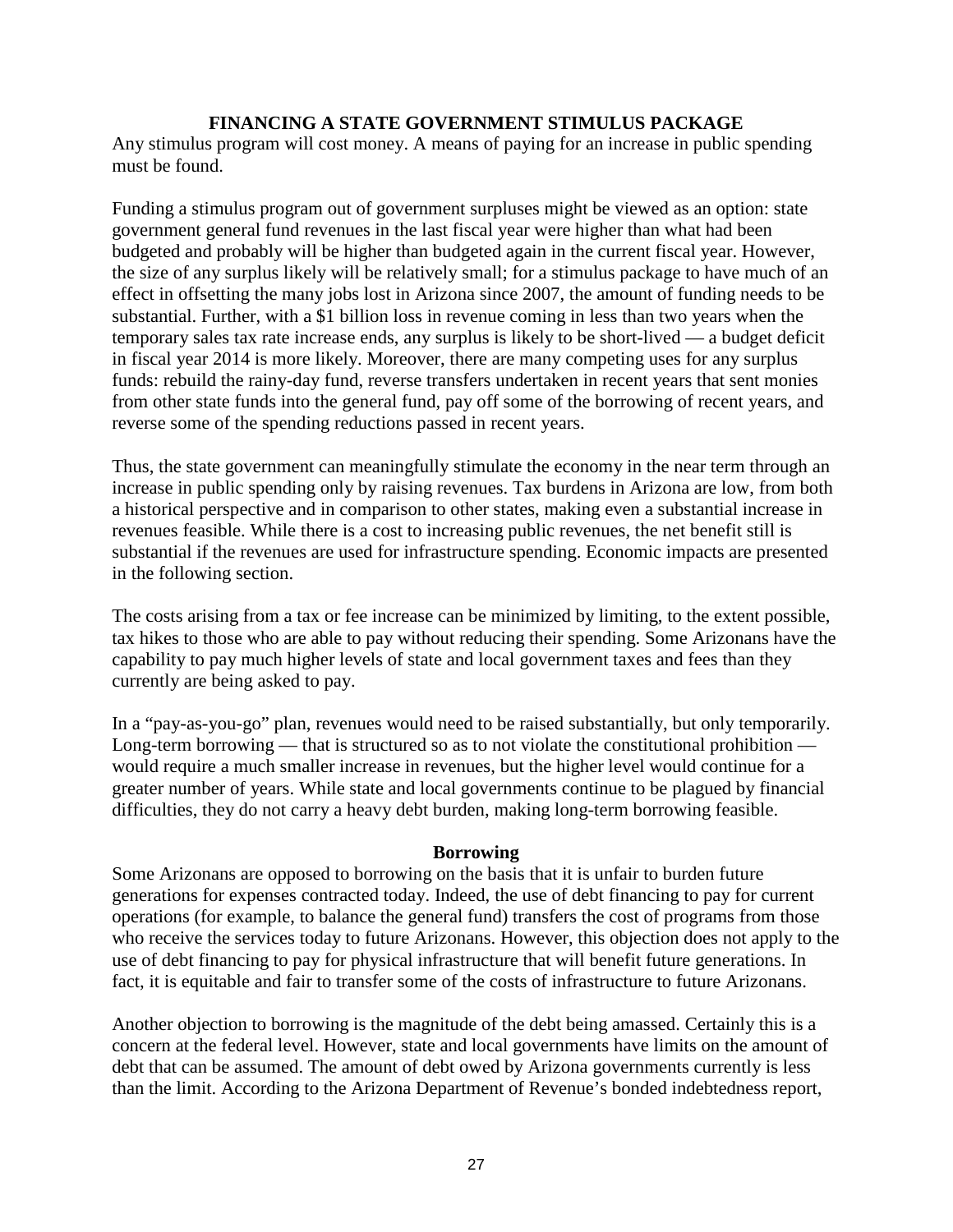government jurisdictions in Arizona have a total of \$43.2 billion in outstanding debt obligations, less than the aggregate limit of \$49.8 billion.

The difficulty with borrowing is that state and local governments are restricted by the Arizona Constitution from traditional borrowing using full faith and credit obligations. Thus, borrowing that has been undertaken in recent years has been in one of two forms. Lease-purchase agreements and certificates of participation are legal tools that are the economic equivalent of general obligation bonds. An example is the sale/leaseback of state-owned buildings. The other option is debt tied to revenue streams ("revenue bonds"). An example is the securitization of lottery funds used for the SPEED project. In general, securitization is the process of taking an illiquid asset, or group of assets, and through financial engineering, transforming them into a security.

# **Revenue Enhancement**

To get a sense of the ability of Arizonans to pay for a revenue enhancement to fund a stimulus program, revenues collected for the general fund are examined. Presumably, the general fund would not be used for either the revenues or expenditures for a stimulus package that consists of capital spending for infrastructure.

Ongoing revenues to the state government general fund (which exclude certain types of revenues, for example the temporary sales tax rate increase) have been far lower in recent years than they were previously after adjusting for personal income, as seen in Chart 4. Dividing revenues and expenditures by personal income controls for inflation and population growth, and provides a measure of the aggregate ability to pay. The decline in revenues per \$1,000 of personal income in the last few years occurred despite a drop in personal income during the recession. That is, Arizonans in aggregate paid less in taxes even after considering their ability to pay had dropped with their loss of income.

Per \$1,000 of personal income, ongoing general fund revenues were less than \$32 in fiscal years 2009, 2010, and 2011. Prior to fiscal year 2001, the figure was more than \$45 in each year. Even after the economy recovers, revenues per \$1,000 of personal income likely will remain below \$40, reflecting the numerous and substantial tax cuts implemented over the last 20 years.

Thus, a small but long-term increase in revenues that would be needed to fund an infrastructure package through debt financing would leave the tax burden in Arizona far below the historical norm. Even with a substantial increase in revenue that would be needed for a large pay-as-yougo stimulus package, the burden would remain well below the historic norm. For example, had revenues in fiscal year 2011 been \$1 billion higher than they actually were, revenues per \$1,000 of personal income would have increased only from \$31.70 to \$36.09.

In determining the means of raising additional public revenues, an important consideration is to maximize the net positive effect of infrastructure spending by limiting the negative impacts on the Arizona economy of a revenue increase. In particular, an increase in business taxes should not be considered. Another very important consideration, especially given the length and depth of the recession and the weak recovery, is to not raise taxes on those individuals who are struggling financially.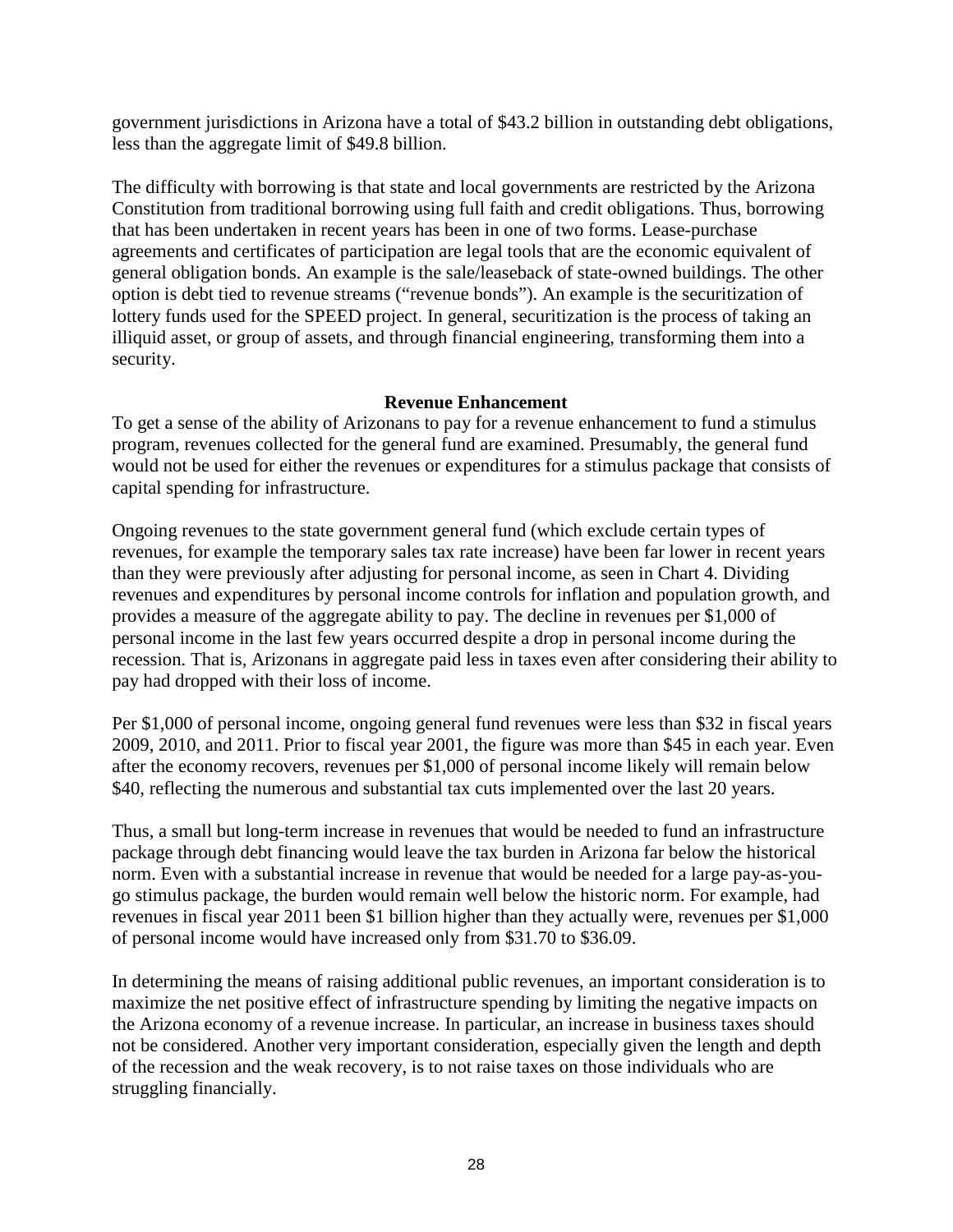

Note: If an economic measure other than personal income were used to adjust revenues and expenditures, the pattern of the lines in the chart would essentially be the same.

Source: Arizona Joint Legislative Budget Committee (revenues and expenditures) and U.S. Department of Commerce, Bureau of Economic Analysis (personal income).

One possibility for raising revenue is to close tax loopholes, particularly in the sales tax. However, the amount of revenue to be gained is uncertain and the length of time that would be necessary to evaluate the tax code and to legislatively close the loopholes would preclude any stimulus package from having an effect when it is needed. Instead, taxes and/or fees will need to be increased quickly in order to fund a near-term stimulus program.

Ideally, the additional revenue for a short-term stimulus package would come from affluent individuals who have the capability to pay additional taxes without reducing their consumer spending. Targeting this group would minimize the negative effects of a tax increase. For most affluent taxpayers, the additional tax payment would be in lieu of an increase in savings rather than a decrease in spending. Since most of the savings are placed in out-of-state financial instruments, the beneficial impact of increased government spending would hardly be offset by the negative effects from a tax increase. To the extent that spending by affluent taxpayers would be reduced, a relatively large share of the cutback likely would come from luxury spending made outside Arizona, such as out-of-state travel.

The following discussion indicates that approximately \$1 billion per year in additional revenues to pay for a stimulus package could easily be realized without raising tax rates past historical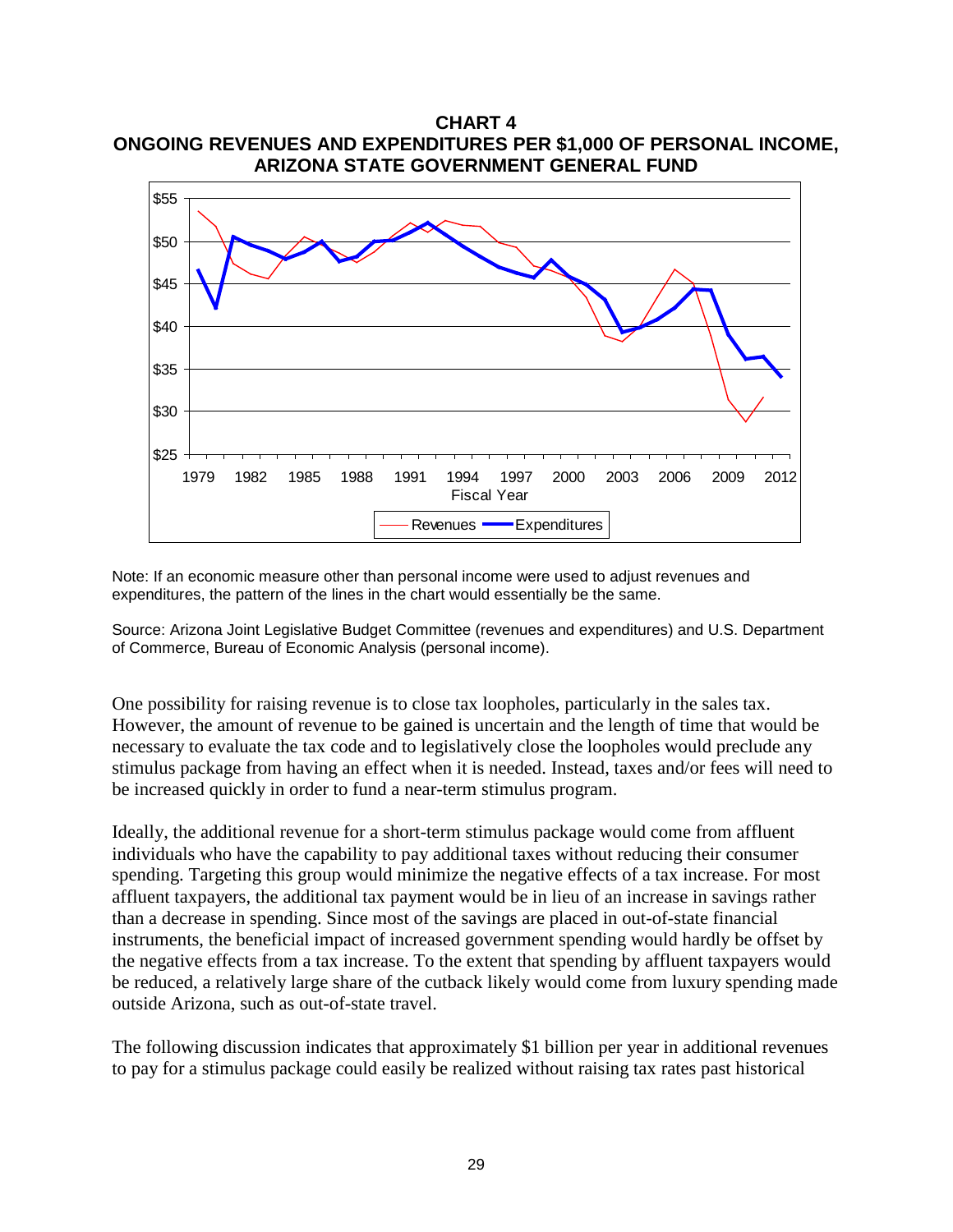norms and without increasing the tax burden of individuals struggling to make ends meet. For comparison, the temporary increase in the sales tax rate is raising close to \$1 billion in a year.

# **Personal Income Tax**

The most specific way of taxing affluent individuals is to raise the Arizona personal income tax rate on those reporting adjusted gross incomes above a certain high level. Individual income tax rates in Arizona are among the lowest in the country. The 2009 personal income tax burden of a household of three earning \$150,000 in Arizona (as measured in Phoenix) ranked 41st among the 50 states and District of Columbia, according to the Government of the District of Columbia, *Tax Rates and Tax Burdens in the District of Columbia: A Nationwide Comparison* [http://cfo.dc.gov/cfo/cwp/view,a,1324,q,612643.asp.](http://cfo.dc.gov/cfo/cwp/view,a,1324,q,612643.asp) Arizona also ranked 41st on the overall tax burden of this affluent household. According to the Tax Foundation, *State-Local Tax Burdens Fall in 2009 as Tax Revenues Shrink Faster than Income*

[http://www.taxfoundation.org/publications/show/22320.html,](http://www.taxfoundation.org/publications/show/22320.html) the overall tax burden of Arizonans in 2009 was 8.7 percent, 38th highest in the nation. Prior to the mid-1990s, the tax burden in some years was 10 percent, with Arizona ranking among the highest 20 states in the nation.

In addition to being low relative to other states, current personal income tax rates in Arizona are lower than in the past. Arizona's personal income tax rates have been lowered repeatedly over the last two decades, by a total of 35 percent. For those individuals with *taxable income* (after exemptions and deductions) of more than \$150,000, the tax rate currently is 4.54 percent; it was 7 percent during the early 1990s. Revenues would increase by approximately \$800 million if tax rates were increased as follows:

- From 4.24 to 5.42 percent for individuals reporting taxable income of between \$100,000 and \$150,000, and for those married filing jointly and for heads of households reporting taxable income between \$200,000 and \$300,000.
- From 4.54 to 7 percent for individuals reporting taxable income of more than \$150,000, and for those married filing jointly and for heads of households reporting taxable income of more than \$300,000.

Taxpayers earning \$200,000 or more currently contribute 32 percent of the total individual income taxes collected. With the specified rate increases, this share would rise to 42 percent, but would still be less than the 47 percent share paid in 2006.

# **Property Tax**

Increasing the property tax collected on homes with a high assessed value is another way of collecting additional revenue from affluent Arizonans. Residential owners receive a "homeowner's property tax rebate." The rationale for this rebate originally was to assist lowincome homeowners, but the rebate was applied to all residential properties. The rebate is 40 percent of the primary school district tax levy, up to a maximum of \$600. Effectively, this is a subsidy given to residential property owners, paid for out of the general fund. The total cost was close to \$400 billion in 2010. If the rebate were eliminated for homes *assessed* at more than some high value, such as \$250,000, revenues likely would rise by tens of millions of dollars.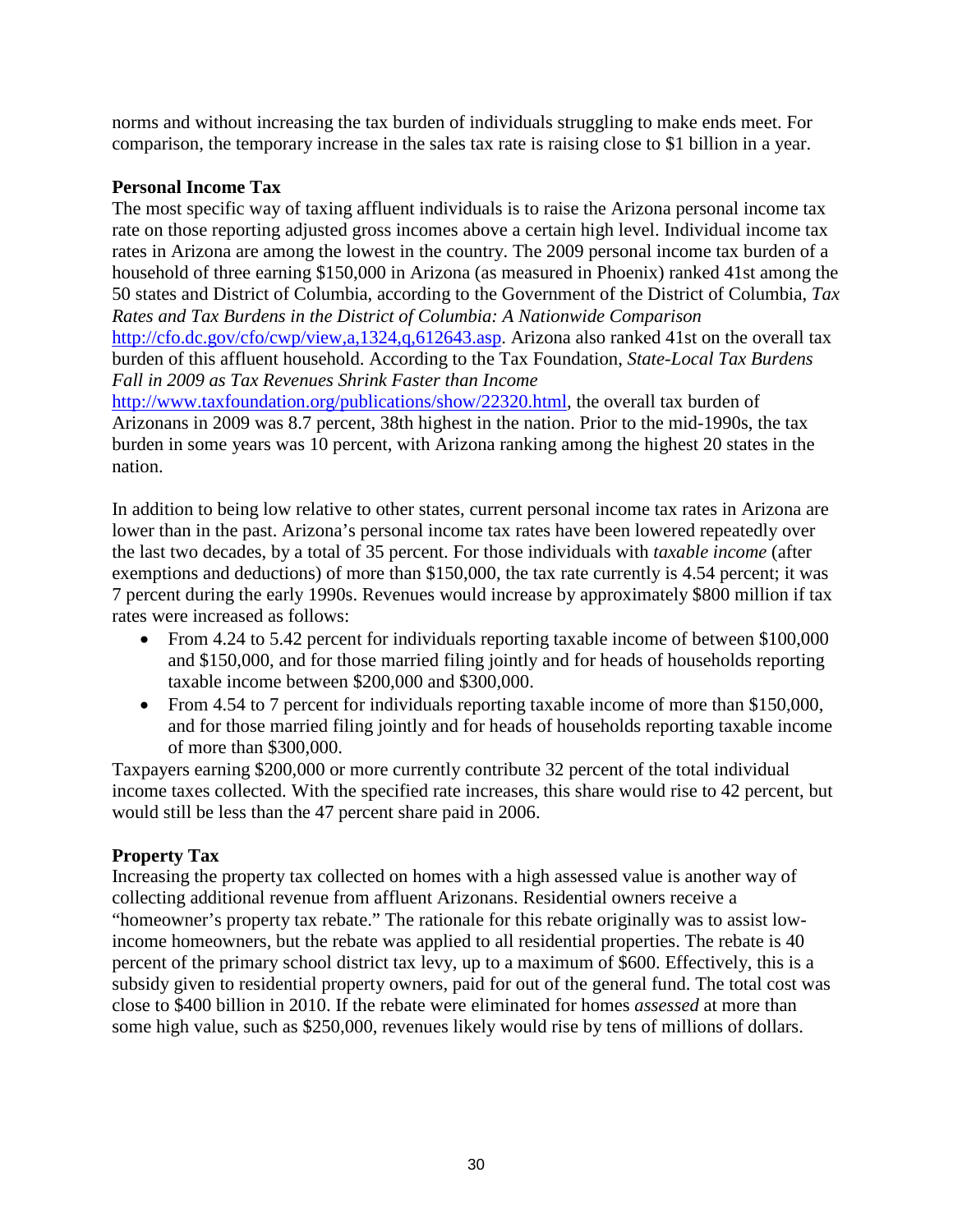#### **Transportation Taxes**

Since a significant portion of any stimulus funding likely would be used for transportation projects, raising revenues from the vehicle license tax and other transportation-related taxes and fees to help fund a stimulus package would provide a link between the source of revenue and the proposed spending. Vehicle license taxes in Arizona are currently substantially lower than in the past. Prior to 1999, the rate was \$4 per \$100 of assessed value; the current rate is \$2.89. The current depreciation rate also is accelerated relative to the pre-1999 period. At the time of these reductions, the impact on revenues was estimated by the Joint Legislative Budget Committee to be \$160 million. If the tax rate was returned to \$4 per \$100 of assessed value, the revenue increase would be considerably more than \$160 million, given the growth of Arizona's population and the inflation in car prices. However, such an across-the-board increase would negatively affect those individuals who currently are struggling financially. An option would be to limit any increase in the vehicle license tax rate to vehicles with a high dollar value, which might raise tens of millions of dollars.

The fuel tax is another candidate for a rate increase since this tax has been assessed at a steady 18 cents per gallon since 1990. Thus, revenue collections have not reflected inflation over the last two decades. While the potential exists to realize substantial additional revenues without putting the tax rate out of line with that of other states or Arizona's past, any increase in rate would affect all automobile owners; it would not be possible to limit the rate increase to those able to pay. Similarly, fee increases could be imposed for driver licenses, vehicle registrations, and the like, but could not be limited to those able to pay.

#### **Tourist Taxes**

Direct expenditures in Arizona by visitors to the state were estimated at nearly \$18 billion in 2010. These visitors contributed around \$550 million in various taxes, including some specific to tourists, or about 3 percent of their total expenditures. The tourism industry relies on a quality infrastructure, particularly for transportation — tourists heavily use roads and airports. Thus, it is reasonable to ask tourists to pay for a portion of the infrastructure costs. Additional revenues assessed on hospitality, airline, and local transportation services that totaled \$100 million per year would amount to a 1.8 percent assessment on the \$5.7 billion currently spent by tourists on those services.

#### **Discussion of Increasing Revenues**

Tax increases have never been particularly popular and the concept has arguably fallen even further from favor in recent years. Arizonans have been less averse to sales tax increases (indeed, an increase in the sales tax rate was passed by voters in 2000 to boost education funding and the 2010 ballot measure for the temporary sales tax passed by a 64-36 margin). However, sales tax rates are already quite high in the state. Not only do lower-income people pay a higher share of their incomes in sales taxes, but the substantial sales tax paid by companies is a negative for economic development. If an infrastructure program were to be financed by sales taxes, it would be prudent to obtain the additional revenue from a broader sales tax base that includes personal services rather than from a rate increase. Moreover, a low-income tax credit should be implemented to mitigate regressivity.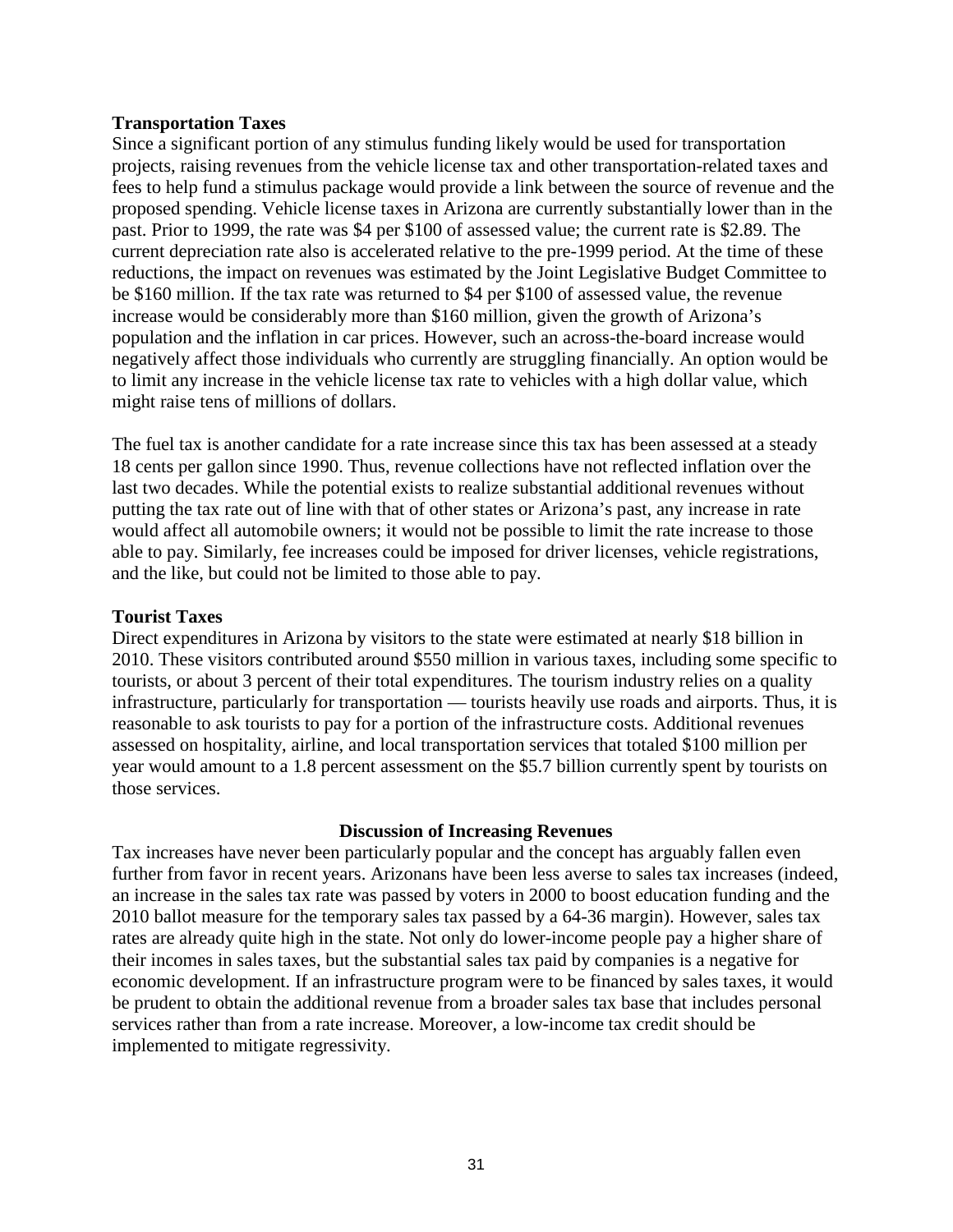The Arizona tax base has been dramatically reduced over time. Moreover, the revenue enhancements required to finance a short-term infrastructure program would be temporary, lasting only as long as needed to finance the projects. Concerns over the adverse impact of raising taxes during times when the economy is struggling can be mitigated by focusing the rate hikes on those able to pay without reducing their consumer expenditures and by financing the projects with long-term revenue bonds that match the benefits of the new infrastructure improvements with the costs of the projects. Long-term financing would sharply reduce the annual amount of tax/fee increase that would be required relative to a pay-as-you-go program.

Similar concerns were voiced by opponents of the temporary sales tax initiative in the spring of 2010 — that the higher taxes would have significant adverse impacts on the economy. There is no evidence that the one-cent temporary sales tax rate increase has had any adverse impacts. Moreover, as seen in the following section, a net benefit to the economy will result from an increase in revenues that are used to fund needed infrastructure projects.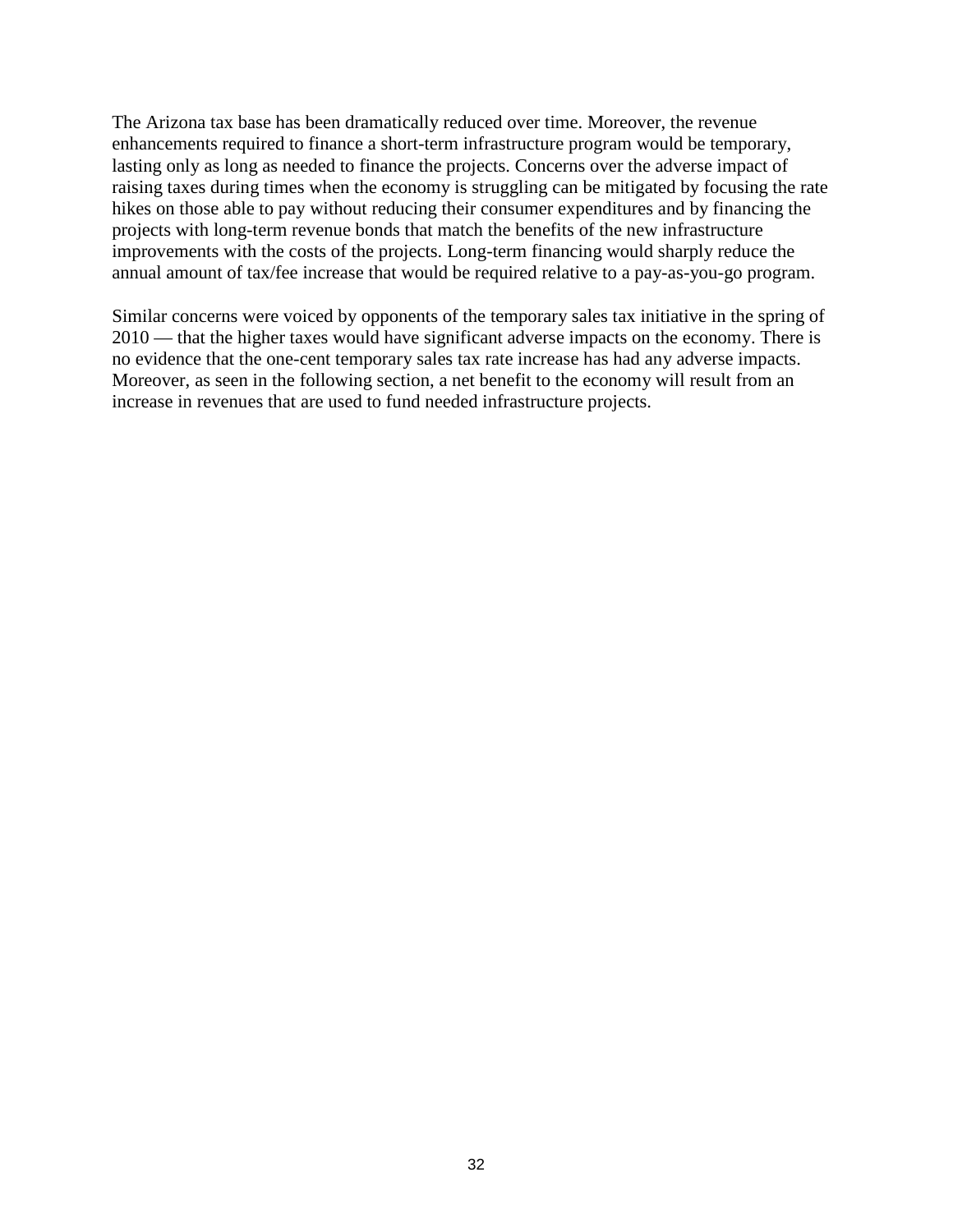# **ECONOMIC IMPACTS OF A STIMULUS PACKAGE**

The primary economic benefits of investments in physical infrastructure accrue over decades as businesses and individuals use the infrastructure and as the existence of the infrastructure aids economic development. In addition to these benefits, short-term economic impacts result from the expenditure of funds to build/renovate the infrastructure.

The economic impact of the infrastructure proposals can be obtained by application of economic models designed to measure the effects of particular initiatives on overall economic activity. Two economic forecasting/economic impact estimating models — Minnesota IMPLAN Group (IMPLAN) and Regional Economic Models, Inc. (REMI) — have been used. IMPLAN is a static model designed to measure the economic impact of an initiative by measuring the direct impacts of the project and tracing the induced effects through the economy. IMPLAN implicitly assumes that all effects can be captured within a specific year. REMI is a dynamic model designed to measure how the growth trajectory of an economy is altered by a particular initiative, for example by changes in tax rates, price increases, or new capital investments.

Conceptually, REMI is the superior application for measuring the impact of any infrastructure investment because investments in infrastructure — both new infrastructure and renovation of existing infrastructure — have impacts that last beyond a year. IMPLAN was used to compare its results to the REMI results in order to demonstrate that the results from REMI are not somehow aberrant from a realistic portrayal of the economic effects of infrastructure spending.

The infrastructure spending is assumed to be comprised of a mix of investments on highways, new public buildings, and maintenance/repair of existing infrastructure. Changes in the mix of projects do not have much impact on the analysis. The spending initiatives are assumed to improve or enhance the public infrastructure of the state, adding to the stock of public capital and the public amenities, which in turn makes the state more attractive to in-migration and new businesses. In REMI, this creates a lasting positive effect even after the construction is completed.

Funding of the infrastructure projects is assumed to come from personal taxes; the simulation results are not sensitive to the mix of personal taxes. However, results would be considerably different (much less favorable) if the source of funding was business taxes.

Even if numerous "shovel-ready" projects exist, as indicated in the section on infrastructure, the length of time required to complete many of the infrastructure projects will exceed a year; that is, much of the money will not be expended until after the first year. Combined with the time required for any stimulus bill to work its way through the Legislature, the reality is that the majority of the spending will not occur until calendar year (CY) 2013 or later. Thus, while any stimulus package should try to spend the funding as quickly as possible, the reality is that some of the expenditures will not be made until two or more years after the passage of the stimulus package. For modeling purposes, it was assumed that 30 percent would be expended in calendar year 2012, 40 percent in CY 2013, and 30 percent in CY 2014.

The models were used to provide insight into two analyses, as explained in the next two subsections. The economic impacts reported in these subsections include direct effects and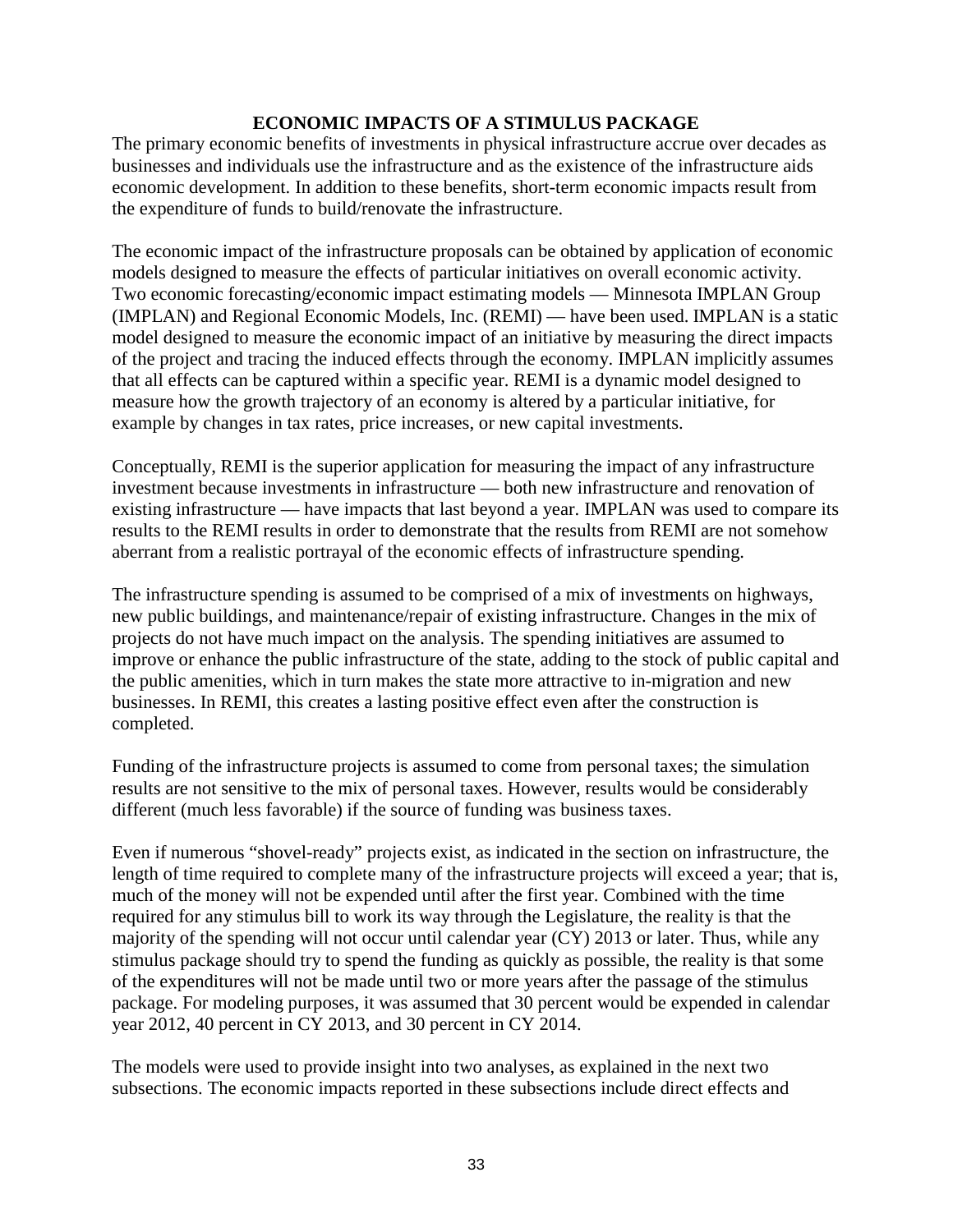indirect (multiplier) effects. The results are expressed per \$1 billion of stimulus funding, with \$300 million expended in the first and third years and \$400 million in the second year. The results from both models are scalable. For example, the impacts of spending \$3 billion over three years would be triple those discussed below. At some point, however, increasing the amount of spending would realize diminishing returns. The assumed spending of \$1 billion is less than half of 1 percent of the state's gross product. If spending were, say, 20 times higher, it would represent a large enough share of the economy that it would start to crowd out private-sector spending. In addition, the higher tax burden would become a negative factor on economic development.

# **Infrastructure Spending Versus Tax Reductions**

The purpose of this hypothetical analysis is to establish that increased public spending on infrastructure has a more stimulative impact than lowering taxes. First, spending for infrastructure was increased by \$300 million in the first year, \$400 million in the second year, and \$300 million in the third year — without considering the means of financing the spending. While generally unrealistic, such a situation would occur if the federal government were to build infrastructure in the state without increasing federal tax obligations.

Second, personal taxes were decreased by the same amounts — without considering how to resolve the budget deficit created by the reduction in revenues. This situation could occur if taxpayers received one-time rebates of taxes paid during a period of government surpluses.

According to REMI, net positive economic effects accrue in both cases, but the net positive effects are approximately twice as large for a spending increase as for a tax reduction. For example, in the first year, 7,760 jobs would be created from a spending increase of \$300 million while only 3,694 jobs would be gained from a tax reduction of the same size. The REMI effects are about one-third larger than those from IMPLAN, though IMPLAN also indicates that the positive impact of the infrastructure investment is larger than the positive impact of the personal tax cut by about a 2-to-1 order of magnitude.

The positive impact from the spending increase is larger than the effect from a reduction in personal taxes because the money spent on infrastructure initially will largely stay in the Arizona economy, being used to hire workers and buy materials to build and repair the state's infrastructure. In contrast, with a tax reduction, more of the money will immediately leave the state's economy. Not everyone who receives a tax cut will spend the money in Arizona. Some of the money would go to paying off existing debt, most of which is held by a company headquartered outside Arizona. Some of the money would be saved, again with most of it invested in funds or deposited in savings accounts of institutions not based in Arizona. Some of the money would be spent, but not in Arizona (for example, on an out-of-state vacation).

Of the money spent in Arizona, that coming in the form of a tax cut would escape the Arizona economy more quickly than the money initially spent on infrastructure. In other words, the multiplier is higher for infrastructure spending, as demonstrated earlier in this report. In the case of tax cuts, the first round of any spending will be for consumer purchases, with most of the goods not being produced in Arizona. The first round of the infrastructure spending will in part be in the form of wages to unemployed or underemployed Arizonans; another part will be in the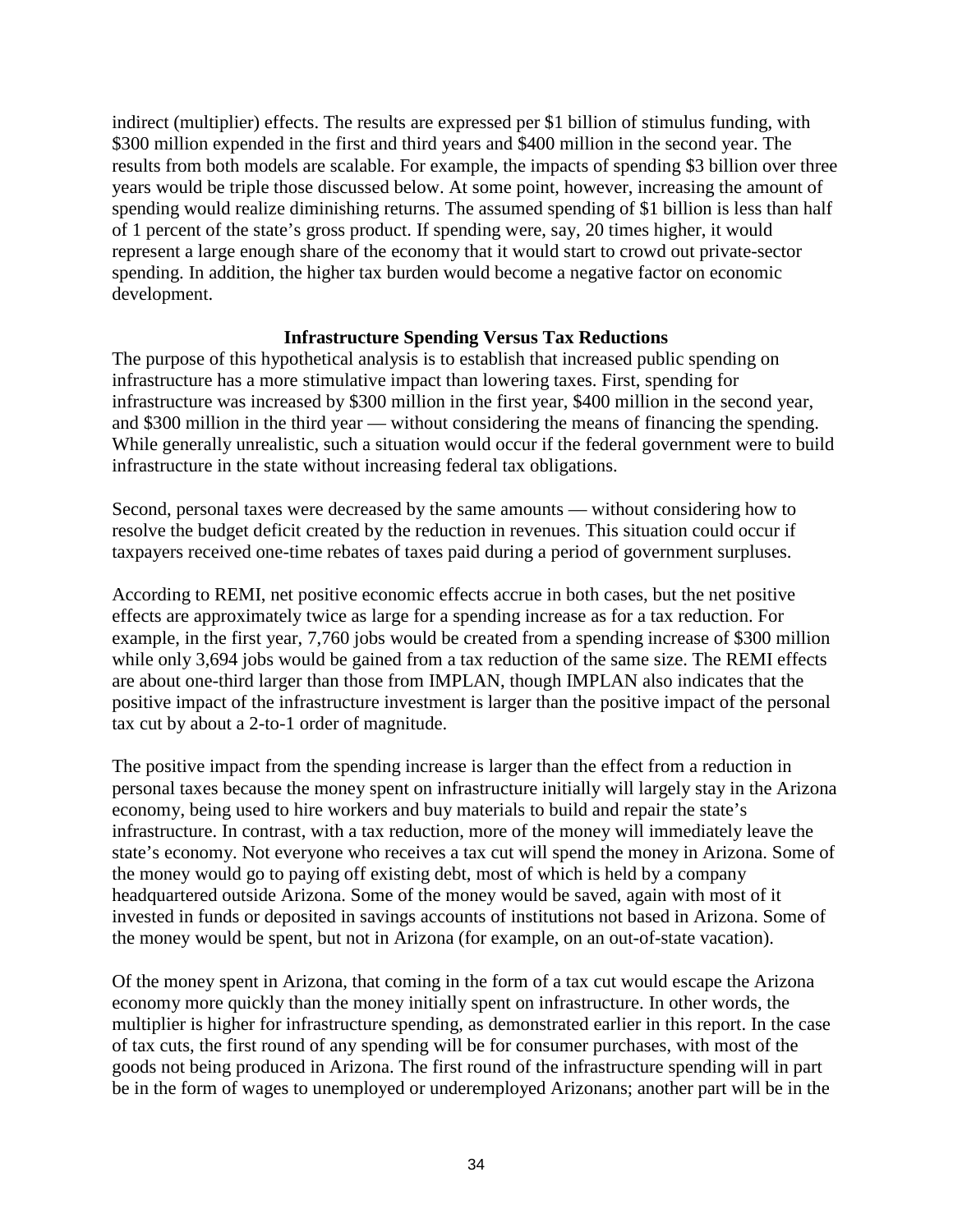form of purchases of materials from Arizona companies. It is not until the second or later rounds of spending that leakages from consumer purchases occur.

# **Pay-As-You-Go Versus Long-Term Debt Financing**

The second analysis looks specifically at infrastructure spending. Unlike the previous analysis, the infrastructure spending is financed by an increase in personal taxes. The economic impacts of two different financing plans are compared: (a) "pay as you go," with funding coming from a temporary tax/fee increase; and (b) long-term debt financing based on an increase in taxes/fees. In order to raise the desired amount of stimulus funding, the long-term debt financing option would only require a relatively small increase in taxes/fees, but the higher rates would last for a longer period of time.

In the pay-as-you-go option, the magnitude of tax/fee increases would need to be much larger. In the example of a spending schedule of \$300 million the first year, followed by amounts of \$400 million and \$300 million, revenues would need to be increased by these amounts. In contrast, if revenue bonds with a 10-year duration at a 4 percent rate of interest are used, the magnitude of the tax increase would only need to be around \$120 million per year. If 20-year financing were used, the revenue increase would only need to be \$72 million, but would last twice as long. An interest rate somewhat different from 4 percent would not impact the results substantially.

The results that are displayed in Table 5 are the net of several types of effects. In the first three years, the large positive effects from infrastructure spending are partially offset by the negative effects of a tax increase. A small lasting positive effect from the infrastructure spending is realized in subsequent years. In the long-term financing alternative, as long as loan payments are made, this long-term positive effect is outweighed by the negative effect of the higher revenues required to make the payments.

In the first three years, the economic effects are larger when using debt financing since the amount of revenue that needs to be raised is lower, reducing the negative effects from a revenue increase. Somewhat more jobs would be realized if the financing period is longer than the 10 years assumed, though this additional positive effect disappears in later years. In the long term, the cumulative effects on employment from long-term financing are not much different than in the pay-as-you-go option. Since a primary objective of a stimulus program is to provide employment when most needed, the long-term financing option is preferable. The small losses that occur in subsequent years come at a time when the economy presumably will be expanding.

A further disadvantage of the pay-as-you-go option is that in reality the funding would be slower to be realized than in the #1 alternative in Table 5. It is not realistic to assume that 30 percent of the total spending would occur in CY 2012. Revenues could not be spent until realized, unlike the long-term financing option, in which the full amount of funding would quickly be available. Thus, while the net effect on employment over the three years is similar in alternatives #1 and  $#2$ , hardly any positive effect could be expected in the first year in alternative  $#2$  — in fact, the negative effects of a revenue increase could outweigh the positive effects of any spending.

The results from the IMPLAN model are generally similar to those of the REMI model. Though IMPLAN shows a somewhat smaller net positive impact, it verifies that spending for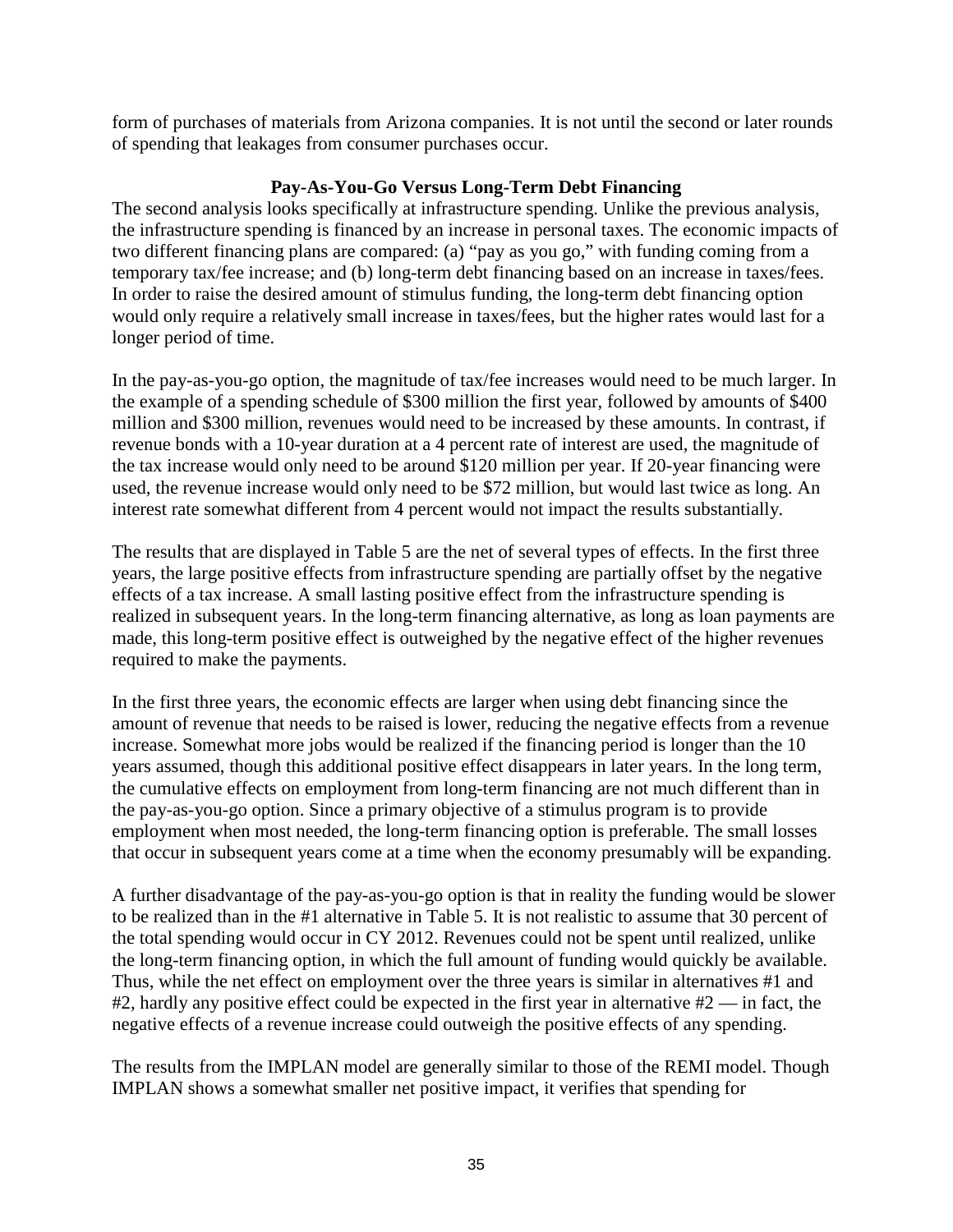infrastructure will have a net positive effect on the Arizona economy and that the benefits in the first few years will be much larger if long-term financing is used.

Though REMI produces larger effects than IMPLAN, the results for employment appear to be conservative compared to the effects estimated in other states for a stimulus program. In the first three years under the pay-as-you-go option, approximately one job would be created for every \$70,000 spent. Using 10-year financing, the cost per job appears to be only around \$42,000, but this does not take into account the net job losses that occur in subsequent years.

|      | Pay As You Go #1 * | Pay As You Go #2 **<br><b>Effect on Employment</b>  | 10-Year Financing *** |
|------|--------------------|-----------------------------------------------------|-----------------------|
| 2012 | 4,066              | $-1,231$                                            | 7,316                 |
| 2013 | 5,518              | 7,213                                               | 9,621                 |
| 2014 | 4,364              | 7,533                                               | 6,984                 |
| 2015 | 472                | 521                                                 | $-440$                |
| 2016 | 460                | 478                                                 | $-710$                |
| 2017 | 468                | 469                                                 | $-845$                |
| 2018 | 471                | 465                                                 | $-887$                |
| 2019 | 483                | 472                                                 | $-881$                |
| 2020 | 484                | 471                                                 | $-878$                |
| 2021 | 484                | 471                                                 | $-869$                |
| 2022 | 483                | 469                                                 | $-498$                |
| 2023 | 480                | 467                                                 | 18                    |
| 2024 | 479                | 465                                                 | 435                   |
| 2025 | 478                | 465                                                 | 499                   |
|      |                    | Effect on Gross Product in Millions of 2005 Dollars |                       |
| 2012 | 215                | $-89$                                               | 448                   |
| 2013 | 295                | 392                                                 | 595                   |
| 2014 | 240                | 419                                                 | 435                   |
| 2015 | 36                 | 40                                                  | $-34$                 |
| 2016 | 35                 | 37                                                  | $-56$                 |
| 2017 | 36                 | 36                                                  | $-69$                 |
| 2018 | 37                 | 37                                                  | $-76$                 |
| 2019 | 38                 | 38                                                  | $-77$                 |
| 2020 | 39                 | 38                                                  | $-78$                 |
| 2021 | 39                 | 38                                                  | $-79$                 |
| 2022 | 39                 | 38                                                  | $-48$                 |
| 2023 | 39                 | 38                                                  | -3                    |
| 2024 | 39                 | 38                                                  | 3                     |
| 2025 | 40                 | 39                                                  | 4                     |

# **TABLE 5 ECONOMIC IMPACTS OF \$1 BILLION IN INFRASTRUCTURE FUNDING**

\* Assumes spending and revenues of \$300 million in 2012, \$400 million in 2013, and \$300 million in 2014.

\*\* Assumes revenues of \$100 million in 2012 and \$450 million in each of the next two years; no spending occurs in 2012, with \$500 million occurring in each of the next two years.

\*\*\* Assumes spending of \$300 million in 2012, \$400 million in 2013, and \$300 million in 2014, with financing costs of \$36 million in 2012, \$84 million in 2013, \$120 million in each year from 2014 through 2021, \$84 million in 2022, and \$36 million in 2023.

Source: Modeled using REMI.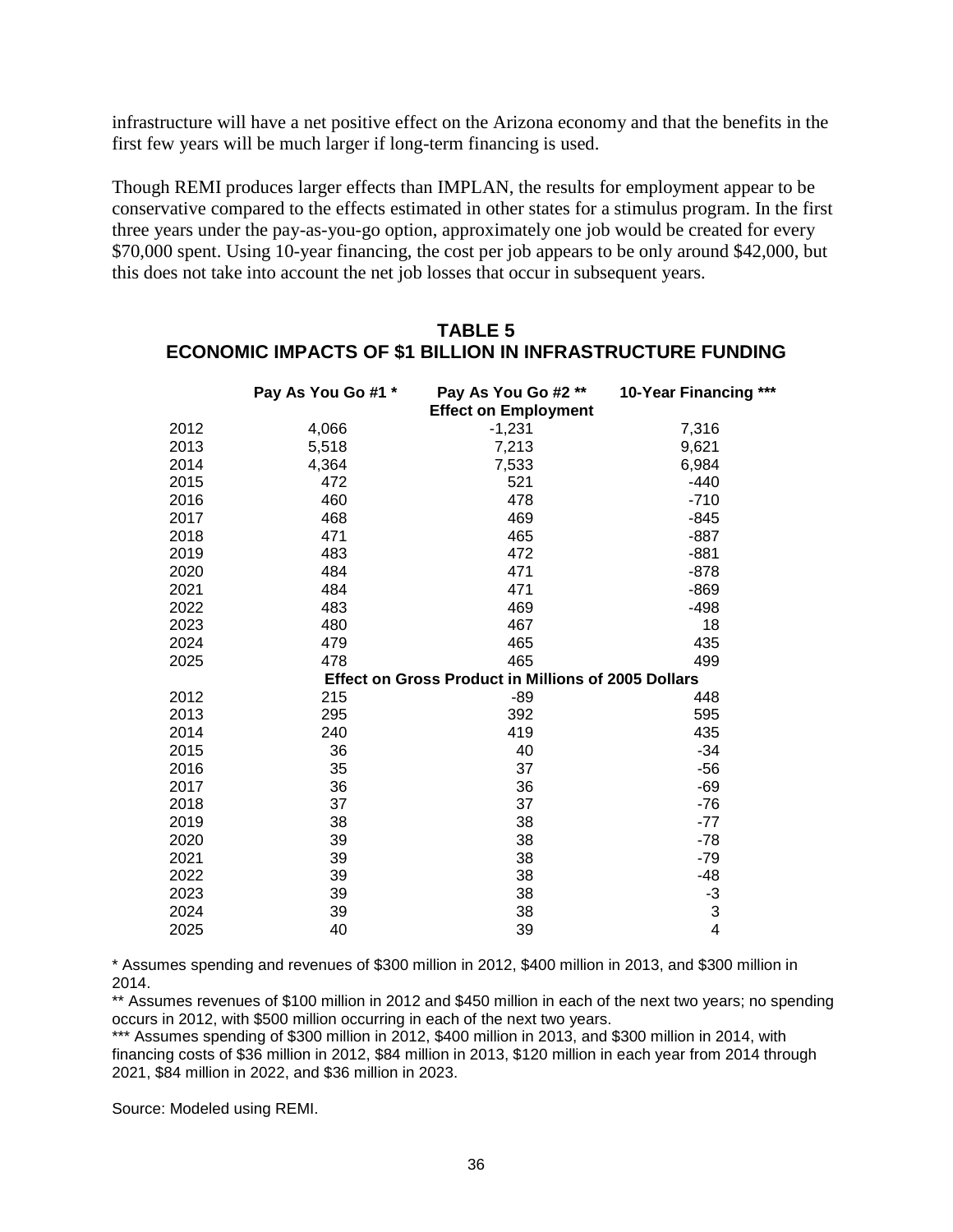#### **DISCUSSION**

Spending on infrastructure has been a significant feature of proposed and implemented stimulus programs of the federal government and of state governments. The logic is simple: needs exist, some projects are "shovel-ready" (only waiting for funding to start), construction and financing costs are at or near historical lows due to the considerable slack in the economy, and the spending will put unemployed Americans back to work. Spending now is akin to savvy investors taking action when assets are inexpensive so as to reap handsome returns in the long run.

These are not "make work" projects to help the unemployed. Instead, these are important investment projects that once completed will benefit individuals and companies by meeting needs in transportation, education, and other public services. Spending for infrastructure sooner rather than later will provide a cost saving and enhance productivity once completed. Undertaking these projects now, while the economy remains weak, produces the added benefit of providing jobs to individuals at a time of high unemployment. While construction workers and related occupations will directly benefit from these projects, the indirect effects will spread throughout the economy.

Some naysayers will argue that the state should not be undertaking these types of activities until the economy improves, that is until Arizonans can "afford" these projects. However, this argument ignores the immediate need to provide jobs, the existing needs for new and improved infrastructure, that investment in infrastructure can be growth enhancing, that capital costs and state and local government tax burdens are at historical lows, and that many economists believe the Federal Reserve Bank's recent policies will ignite an inflationary spiral, pushing future costs up dramatically. So, a "wait-and-see" strategy will likely cost taxpayers far more than will an immediate action plan.

Waiting also ignores the role that infrastructure plays in an economic development agenda. Substandard infrastructure is a substantial deterrent to economic development. Even before the recession began, Arizona had substantial infrastructure needs. Recent fiscal decisions and budget shortfalls have placed the state in a situation where the objectives of economic development initiatives may be hampered by the quality and quantity of the state's infrastructure.

State government infrastructure projects totaling around \$5 billion have been identified — these projects are essentially ready for implementation and are needed now or in the very near future. Since no attempt was made to comprehensively identify all needed projects, total state government needs certainly are higher. Local governments also have substantial infrastructure needs that are essentially "shovel ready."

Approximately \$1 billion per year in potential additional revenue has been identified, without raising tax rates higher than historical norms and without burdening those most affected by the adverse economic conditions. Again, no attempt was made to comprehensively identify all possible revenues, so the actual figure that could be raised within these parameters exceeds \$1 billion per year. To the extent possible, an attempt has been made to connect funding needs (e.g. transportation) with funding sources (e.g. tourist taxes, vehicle license tax, and other transportation-related fees). However, transportation needs far exceed the amount of revenue that could be raised from transportation-related taxes and fees, particularly without significantly